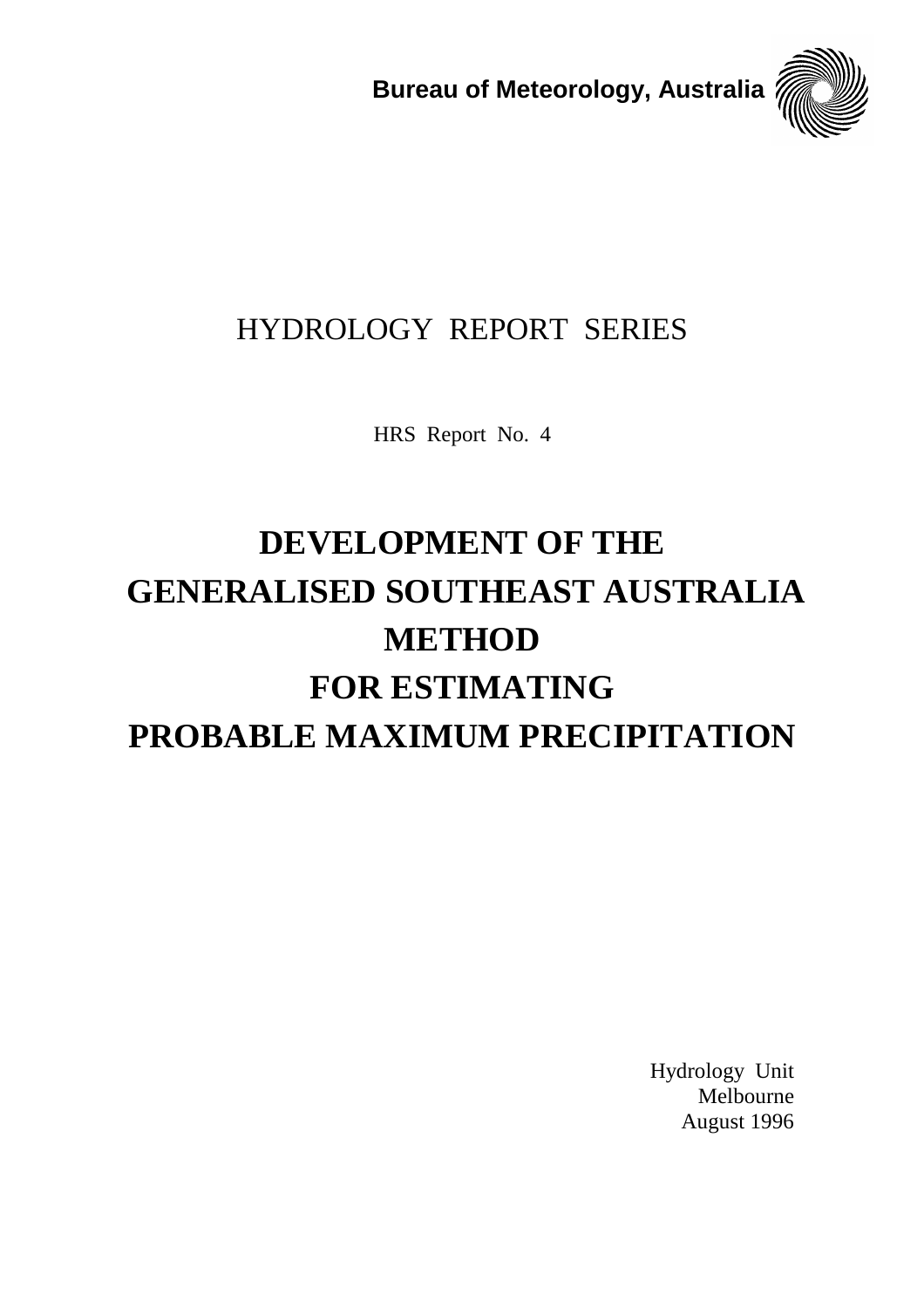Hydrometeorological Advisory Service www.bom.gov.au/hydro/has

## HYDROLOGY REPORT SERIES

HRS Report No. 4

## **DEVELOPMENT OF THE GENERALISED SOUTHEAST AUSTRALIA METHOD FOR ESTIMATING PROBABLE MAXIMUM PRECIPITATION**

**L.J. Minty, J. Meighen and M.R. Kennedy**

Hydrology Unit Melbourne August 1996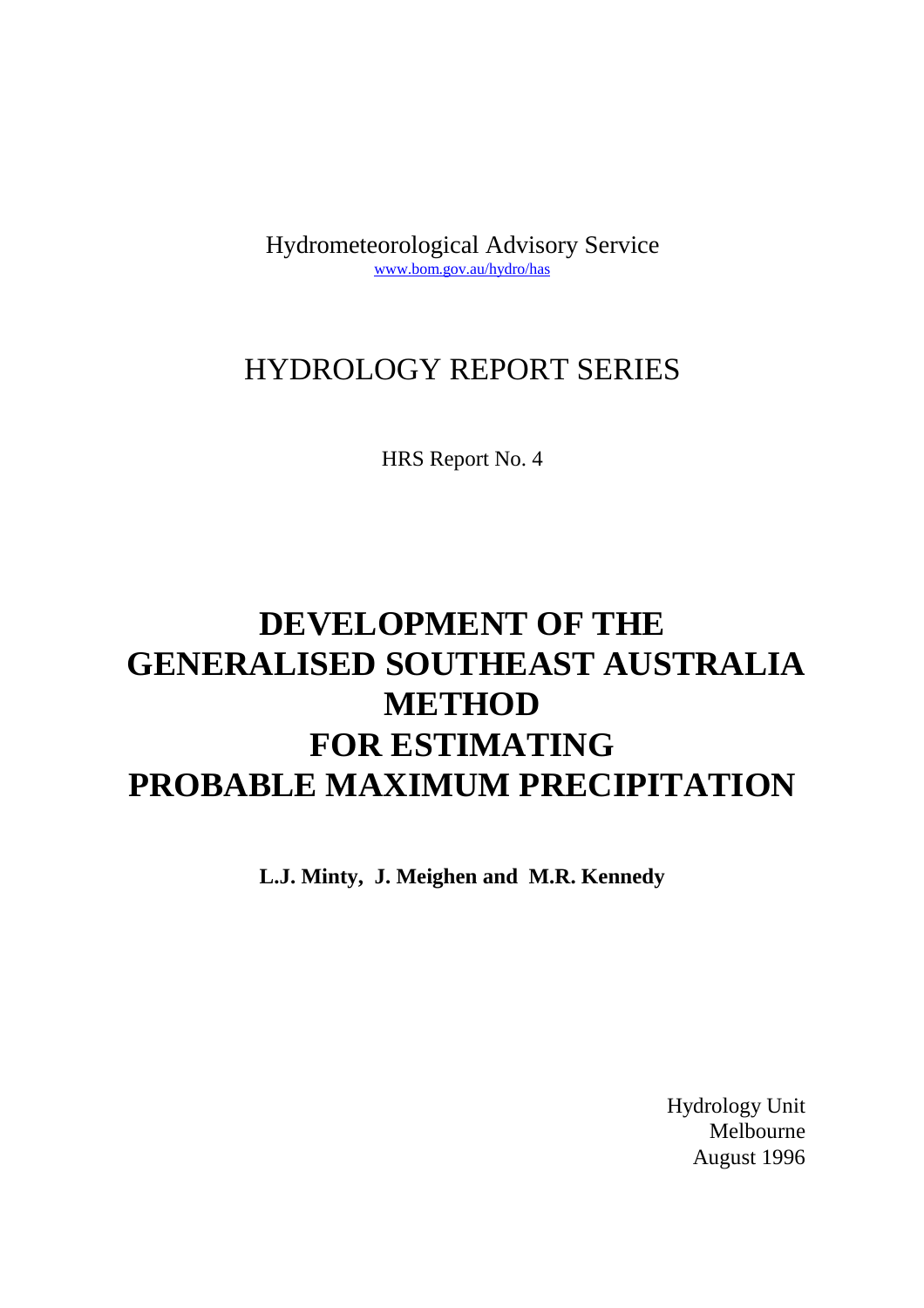## **TABLE OF CONTENTS**

| 1. |     |                                                                |                                                                 |  |  |
|----|-----|----------------------------------------------------------------|-----------------------------------------------------------------|--|--|
| 2. |     |                                                                |                                                                 |  |  |
| 3. |     |                                                                |                                                                 |  |  |
|    | 3.1 |                                                                |                                                                 |  |  |
|    |     |                                                                |                                                                 |  |  |
|    |     | 3.1.1.1<br>3.1.1.2<br>3.1.1.3<br>3.1.1.4<br>3.1.1.5<br>3.1.1.6 |                                                                 |  |  |
|    |     |                                                                |                                                                 |  |  |
|    |     | 3.1.2.1<br>3.1.2.2<br>3.1.2.3                                  | Storm Separation: Estimating the Topographic Component          |  |  |
|    |     | 3.1.2.4<br>3.1.2.5                                             | Enveloping the Depth-Duration-Area Curves 23                    |  |  |
|    | 3.2 |                                                                |                                                                 |  |  |
|    |     |                                                                | 3.2.2 Estimating the Topographic Component of the PMP Storm  26 |  |  |
| 4. |     |                                                                |                                                                 |  |  |
|    | 4.1 |                                                                |                                                                 |  |  |
|    | 4.2 |                                                                | TRANSITIONS BETWEEN ZONES AND PMP METHODS 32                    |  |  |
| 5. |     |                                                                |                                                                 |  |  |
| 6. |     |                                                                |                                                                 |  |  |
| 7. |     |                                                                |                                                                 |  |  |
| 8. |     |                                                                |                                                                 |  |  |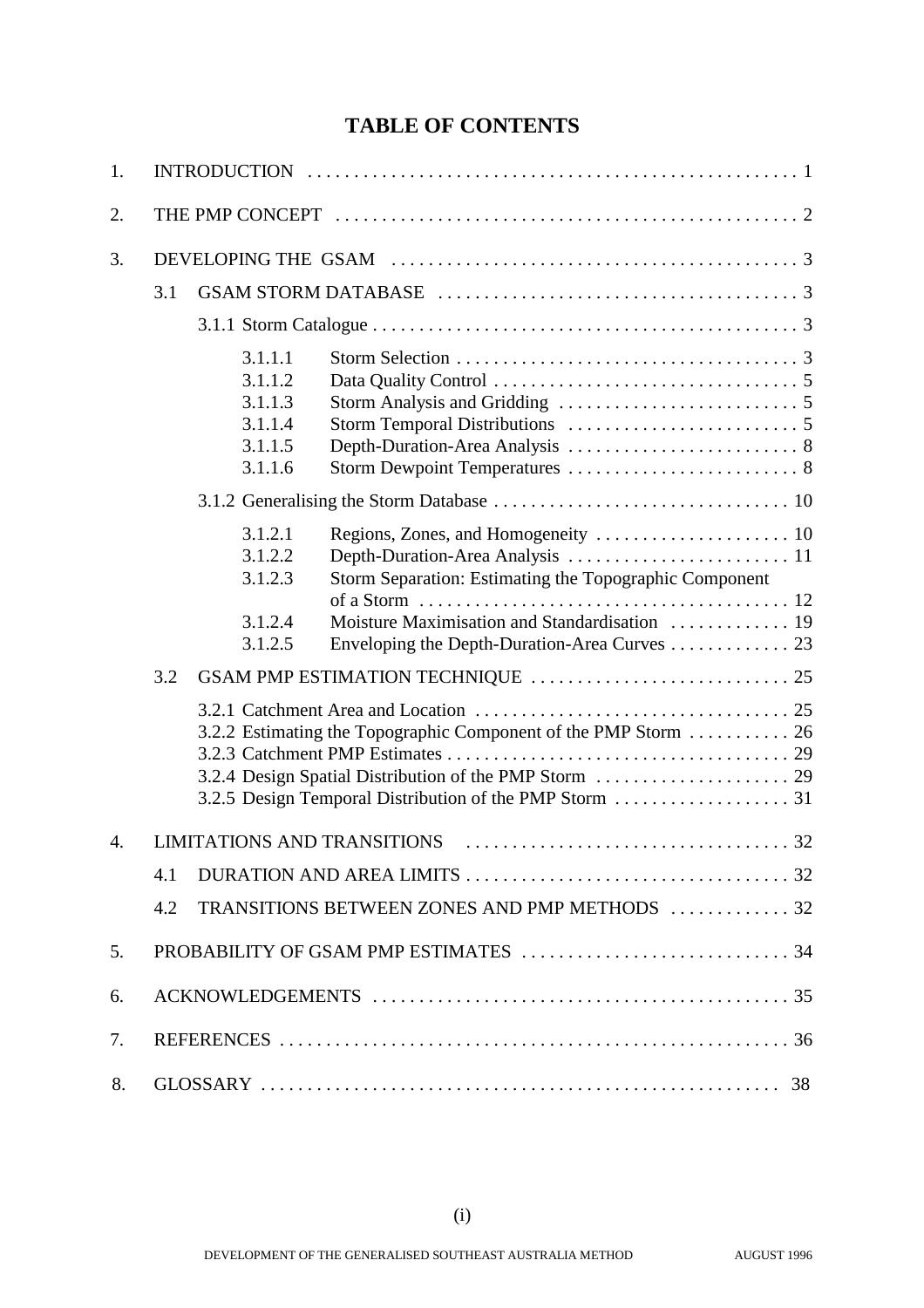## **LIST OF TABLES**

|          | <b>Table 1(a):</b> Sign Test of the Total Storm Depths of the Storm Separation Test Areas  18 |
|----------|-----------------------------------------------------------------------------------------------|
|          | <b>Table 1(b):</b> Sign Test of the Convergence Component Depths of the Storm Separation      |
| Table 2: |                                                                                               |
| Table 3: |                                                                                               |
| Table 4: |                                                                                               |
| Table 5: |                                                                                               |
|          |                                                                                               |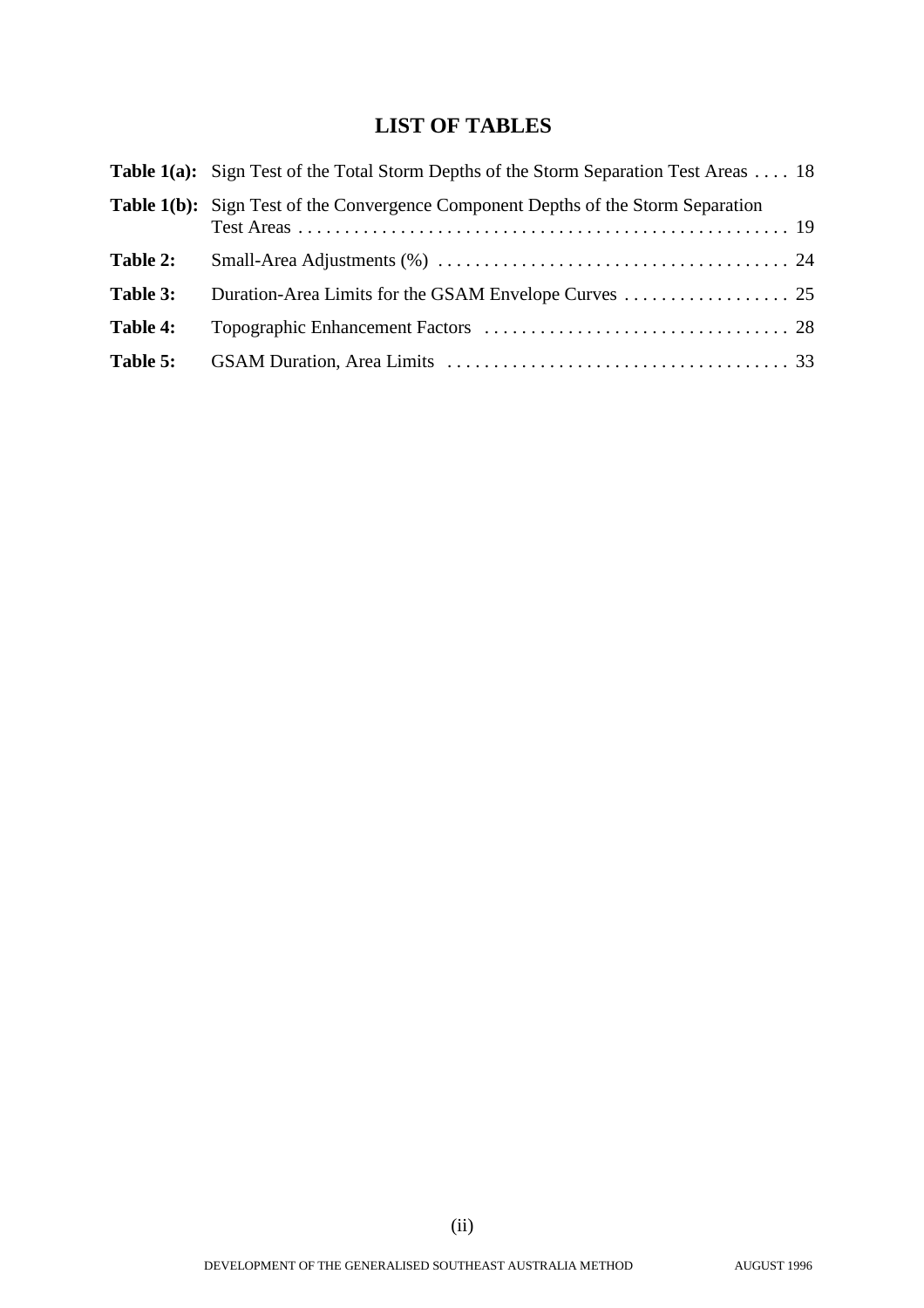## **LIST OF FIGURES**

| Figure 1:        | Locations of the Rainstorm Centres of the GSAM Storm Catalogue 4                    |
|------------------|-------------------------------------------------------------------------------------|
| <b>Figure 2:</b> |                                                                                     |
| <b>Figure 3:</b> | Storm Temporal Distributions: Parallelograms of Standard Areas about the            |
| Figure 4:        | Example Set of Storm Rainfall Depth-Area Curves at Standard Durations  8            |
| Figure 5:        |                                                                                     |
| Figure 6:        | 72-Hour, 50-Year Rainfall Intensities over Central NSW Coast  13                    |
| Figure 7:        | Convergence Component 72-Hour, 50-Year Rainfall Intensities over                    |
| <b>Figure 8:</b> |                                                                                     |
| Figure 9:        | Total Storm and Convergence Component Depth-Area Curves                             |
|                  | <b>Figure 10:</b> Total Storm and Convergence Component Depth-Area Curves           |
|                  | Figure 11: Mean Total Storm Depth-Area Curves and Standard Deviations               |
|                  | Figure 12: Mean Depth-Area Curves and Standard Deviations                           |
|                  |                                                                                     |
|                  | Figure 14: Annual Extreme 24-hour Persisting Dewpoint Temperatures within the       |
|                  |                                                                                     |
|                  | <b>Figure 16:</b> Ratios of High Topography Rainfall and Low Topography Rainfall 27 |
|                  | Figure 17: Modification of Topographic Enhancement Factor for PMP Storms 28         |
|                  |                                                                                     |
|                  |                                                                                     |
|                  |                                                                                     |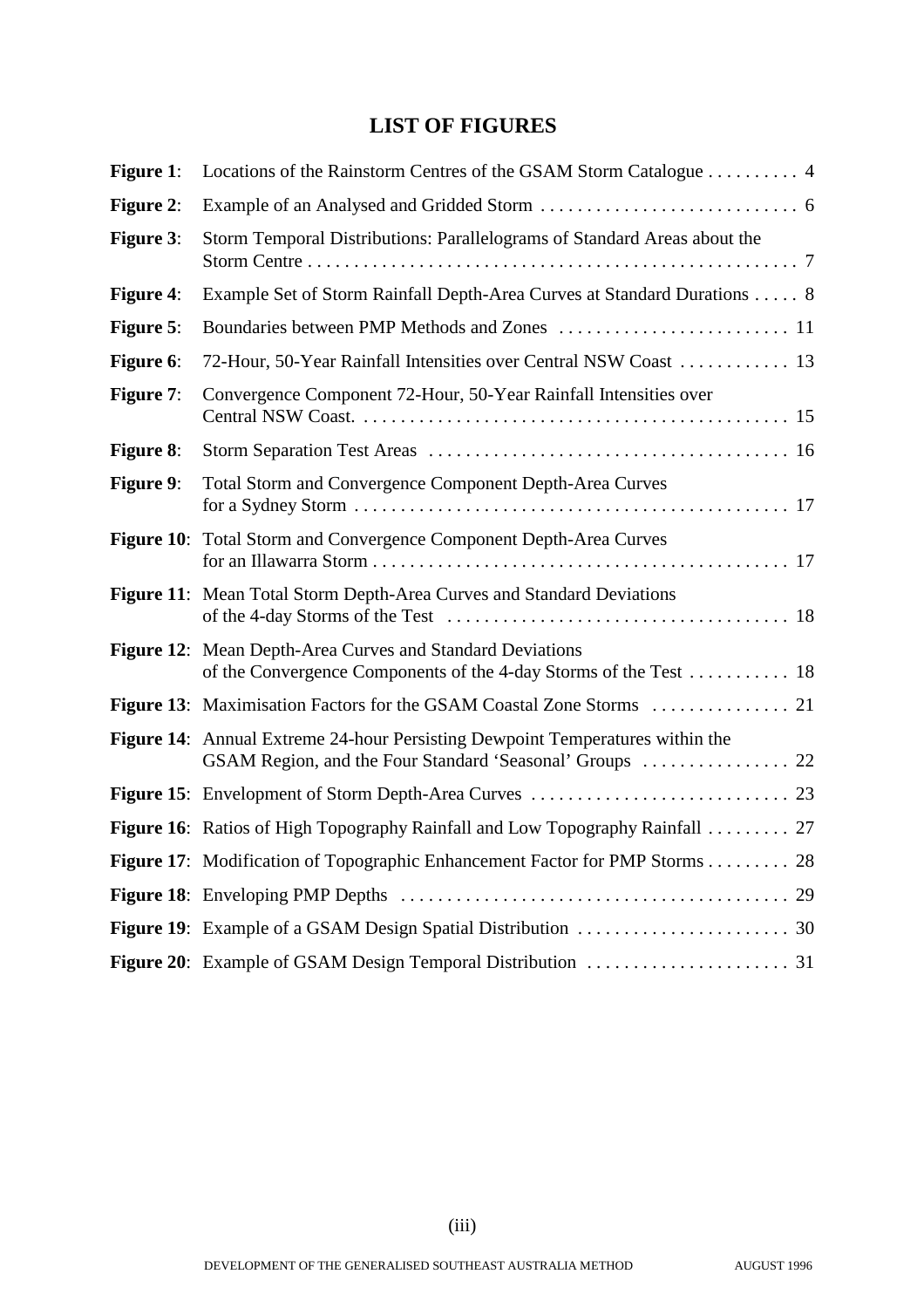## **1. INTRODUCTION**

Probable Maximum Precipitation (PMP) is defined as *'the greatest depth of precipitation for a given duration meteorologically possible over a given size storm area at a particular location at a particular time of the year, with no allowance made for long-term climatic trends.'* (WMO, 1986). It is the primary input to the estimation of the Probable Maximum Flood (PMF), which is a design standard for the spillways of large dams. If a spillway cannot safely pass the PMF, breaching of the dam wall or erosion of the abutments due to overtopping may occur.

Since the 1950s a number of methods have been developed for estimating PMP in Australia (Pearce and Kennedy, 1993). Early estimates based on the highest recorded rainfalls at a location, suffered from the shortness of the record: PMP estimates for locations in the same general area differed greatly. From the mid-1970s more 'generalised' methods which utilise the rainfalls recorded over a large region have been developed. Such methods separate the portion of the storm rainfall consistent with 'regional' meteorological conditions from that portion attributable to 'site-specific' conditions. The 'regional' or 'general' portion may then be transposed to any location within the region and the 'site-specific' effects of the location factored in. The Generalised Tropical Storm Method (GTSM), for regions of Australia affected by tropical storms, was developed during the 1970s (Kennedy, 1982; Kennedy and Hart, 1984). The Generalised Short Duration Method (GSDM), for small-area PMP estimation, was developed in the early 1980s (Bureau of Meteorology, 1985; Bureau of Meteorology, 1994).

In 1985 the Hydrometeorological Section of the Bureau of Meteorology embarked on the development of the Generalised Southeast Australia Method (GSAM) for estimating PMP in the region of the country where tropical storms are not the source of the greatest depths of precipitation, and where 'site-specific', topographic effects vary markedly (Kennedy et al, 1988). Development was completed in 1992. This document records that development.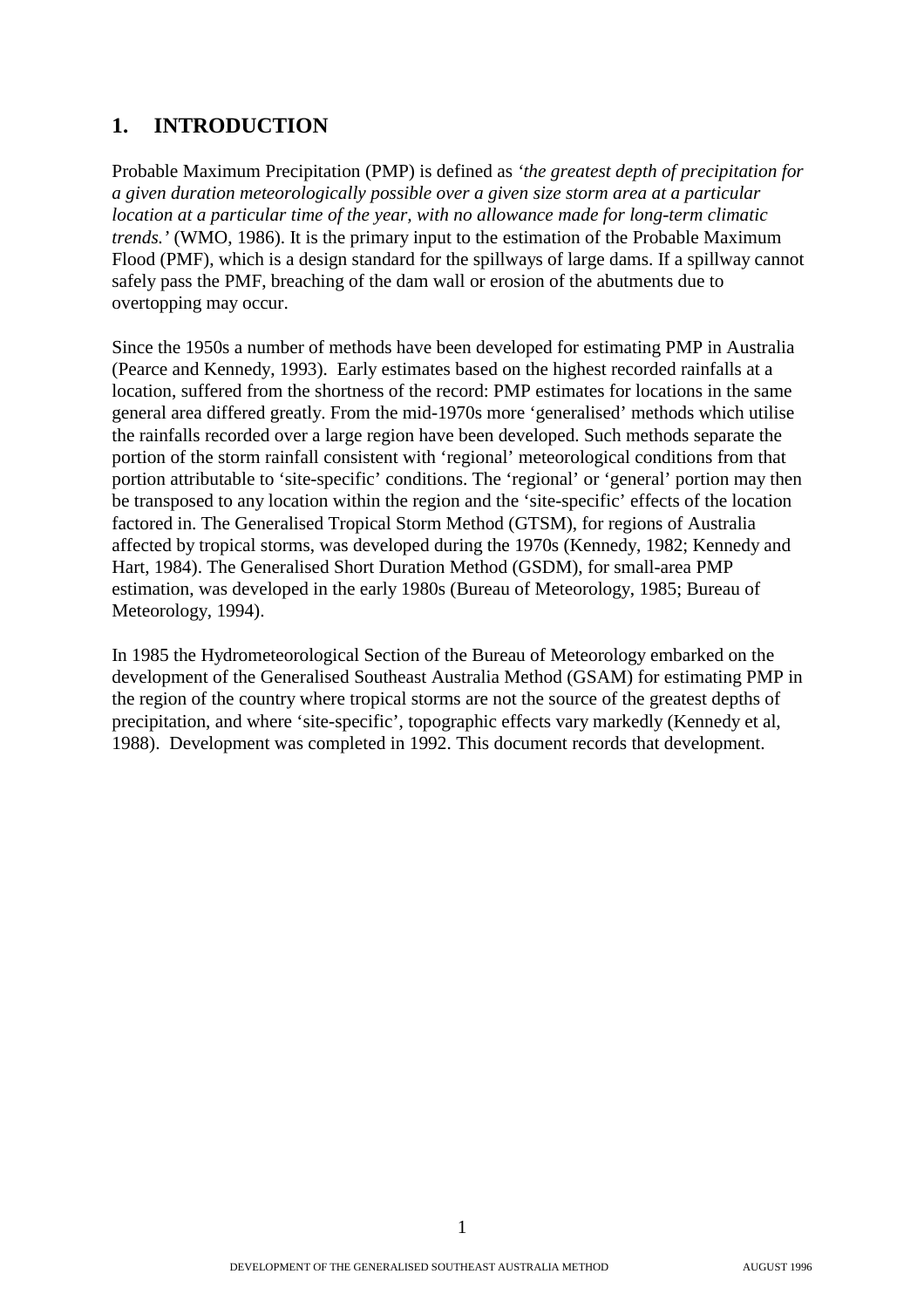## **2. THE PMP CONCEPT**

The concept of PMP assumes the simultaneous occurrence in the one storm of (i) a maximum amount of moisture, and (ii) a maximum conversion rate of moisture to precipitation. The concept derives from an understanding of the processes involved in precipitation and from models of storm dynamics (Paulhus and Gilman, 1953; Gibbs, 1958; United States Weather Bureau, 1960; Weisner, 1970; WMO, 1986).

Maximising the *moisture content* of a storm to create a PMP storm relies on a simple, empirical relationship between surface dewpoint temperature and storm moisture content. The technique is traditionally referred to as **Moisture Maximisation**.

Maximising the *rate of conversion* of storm moisture to storm precipitation is more difficult: there is neither an empirical, nor a satisfactory theoretical, approach to estimating this component of a PMP storm. Instead, a further assumption is made that, in a large sample of storms, recorded over a long period, at least one storm would operate at maximum 'efficiency'. Obtaining a sufficiently large sample of storms requires transposing storms from their original location to the location of the PMP storm. **Storm Transposition**, as it is termed, further requires considered and consistent treatment of the 'site-specific' details of the original and the transposed storm.

These two components of the creation of the PMP storm are detailed in the context of the GSAM in the next section.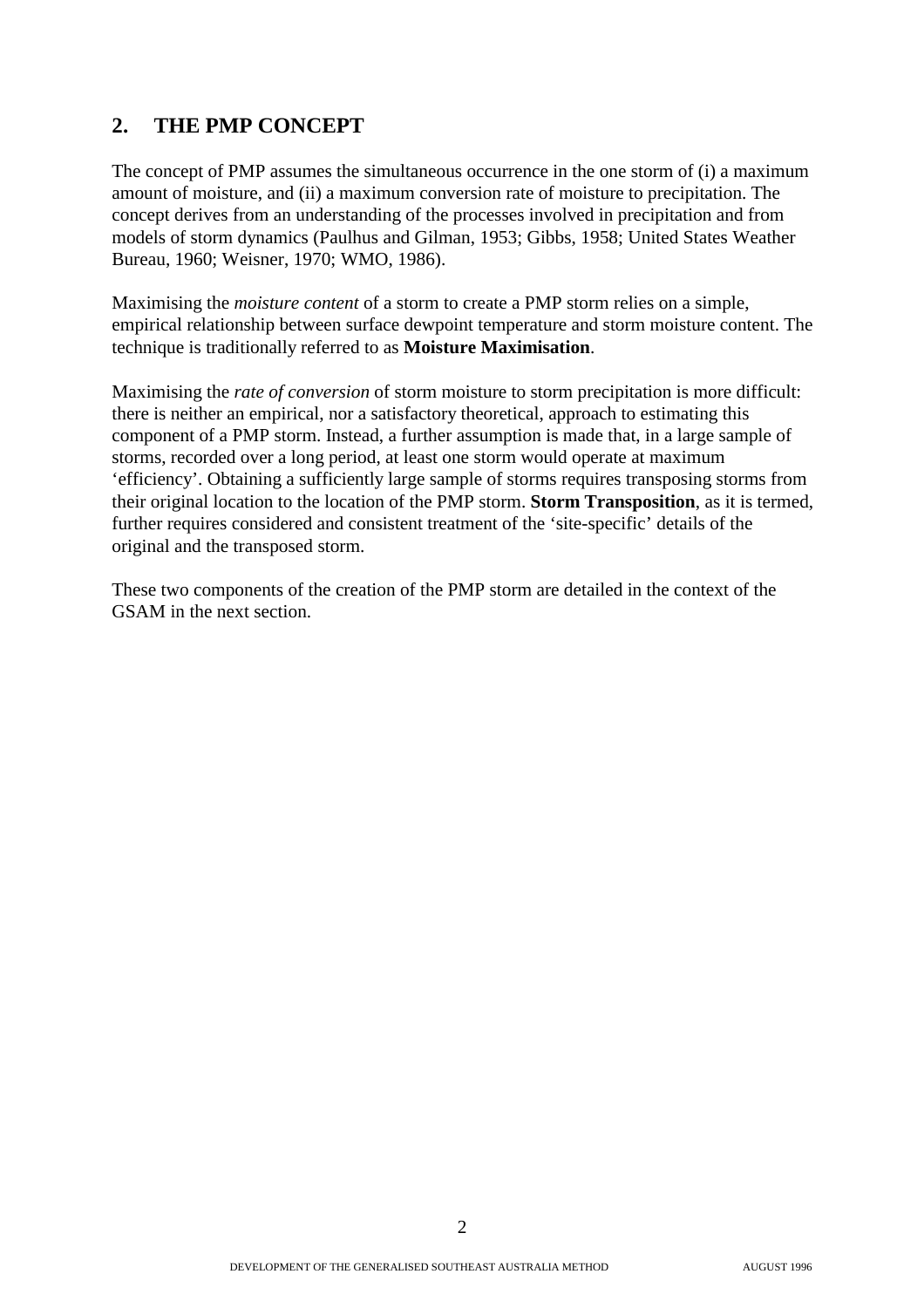## **3. DEVELOPING THE GSAM**

In developing the GSAM the concept of moisture maximisation was adopted without challenge, and the traditional technique employed. The concept of storm transposition however was greatly generalised. Entirely new techniques were developed to enable the assemblage of a large sample of storms from diverse topographic conditions. From this assemblage, a fictitious 'storm' of maximum efficiency was determined. This 'storm' could then be transposed to the location where the PMP estimate was required. Because the PMP storm could no longer be identified with any one real event, spatial and temporal distributions of the PMP depths had to be designed.

This section documents the development of (i) the GSAM Storm Database (ii) the GSAM PMP Estimation Technique

## **3.1 GSAM STORM DATABASE**

The foundation of PMP estimation is a large storm sample. In the United States PMP estimates are drawn from a catalogue of about 800 storms (US National Weather Service, 1988). Prior to the development of the GSAM no such catalogue existed for Australian storms. The first task in the project therefore was to construct one. Having done so, it was then necessary to generalise this storm database by removing the 'site-specific' components of each of the storms, maximising their moisture content, and determining the 'storm' of maximum efficiency.

## **3.1.1 Storm Catalogue**

The following describes how the storm catalogue was constructed. It includes the following topics:

- 1. Storm Selection
- 2. Data Quality Control
- 3. Storm Analysis and Gridding
- 4. Storm Temporal Distributions
- 5. Depth-Duration-Area Analysis
- 6. Storm Dewpoint Temperatures

The catalogue itself is available as a Bureau of Meteorology internal report in the Hydrology Report Series (Meighen and Kennedy, 1995).

#### **3.1.1.1 Storm Selection**

Over the course of about 3 years a number of storm selection techniques were employed: (i) Published Reports

The dates of many storms came from published reports including: storm descriptions, tropical cyclone reports, lists compiled for other projects, flood damage reports.

(ii) Previous PMP studies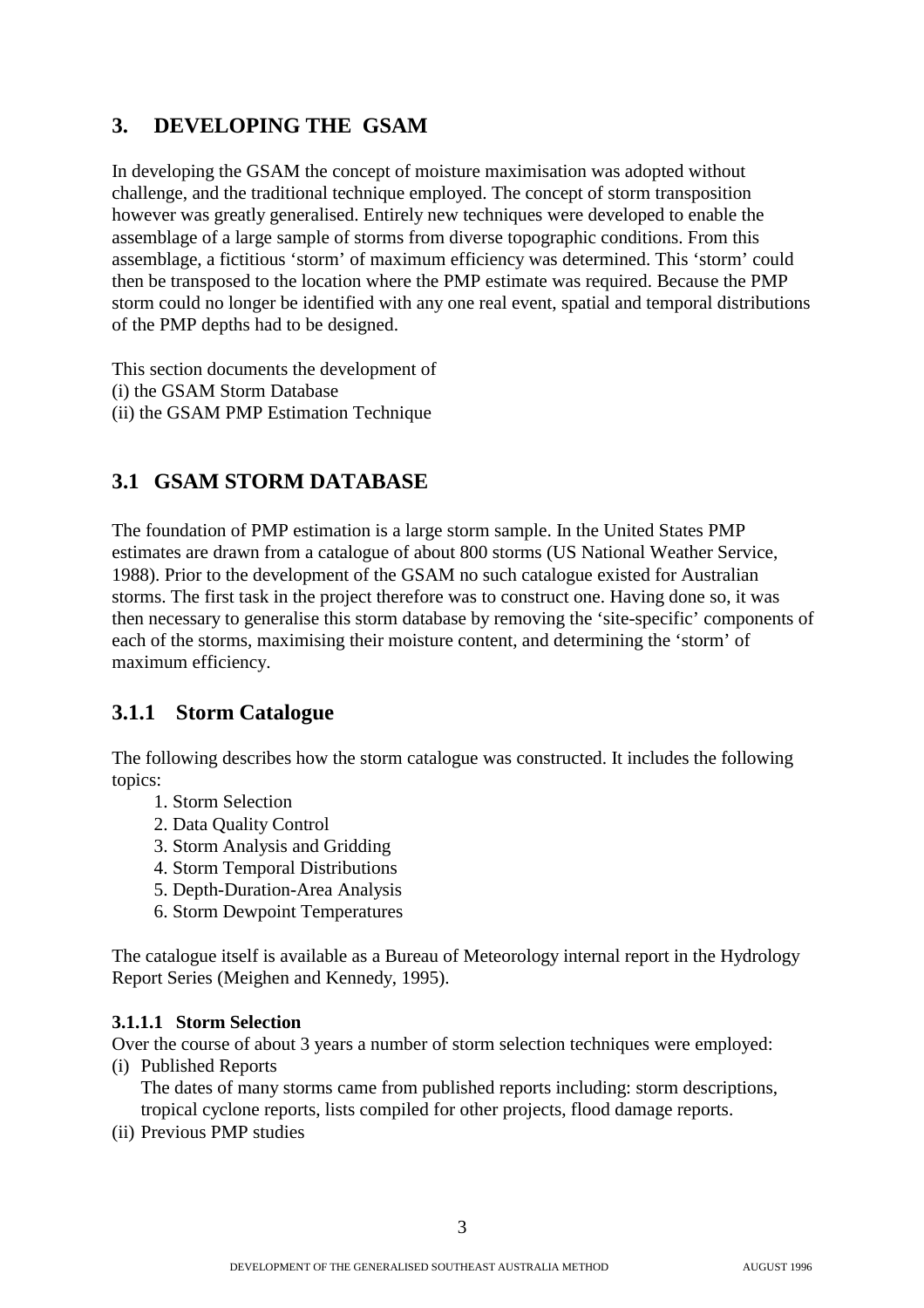#### (iii) Computerised Searches of the Rainfall Archive

Early in 1985 a set of computer programs was run to extract storm data from the Bureau of Meteorology's archive of daily rainfall data. The first of these programs simply listed all the rainfall recording stations within a defined latitude-longitude box. The second program examined the records of selected stations and ranked the dates of the highest falls. The final program produced isohyetal plots of the 50 largest 1, 3 and 5 day storms. A large sample of storms was obtained with this technique. It was, however, very time-consuming and internal program limits, on the size of the box and the number of stations that could be examined in one program run, meant that large-area storms were not handled well. Also, the selection criterion (highest rainfall totals) biased the storm sample: storms in locations of high topographic influence far outnumbered those in locations of low topographic influence.

In 1987 a new selection technique was devised which streamlined the process and addressed the selection criterion concerns. An archive of the ten highest 1-7 day falls was created for every station in SA, NSW, VIC and TAS. This archive was then edited so that only dates that were common to a number of stations were kept. The station rainfall totals for the edited list of dates were then compared to the 72hr 50yr rainfall intensities at the station location, and a final list of storm dates and general locations produced. Many of the storms previously identified were selected with this technique, but some new storms were also identified.

A total of 110 storms were finally selected for inclusion in the storm catalogue. The dates of their occurrence cover the period from 1889 to 1990. The location of their centres is given in Figure 1.



**Figure 1**: Locations of the Rainstorm Centres of the GSAM Storm Catalogue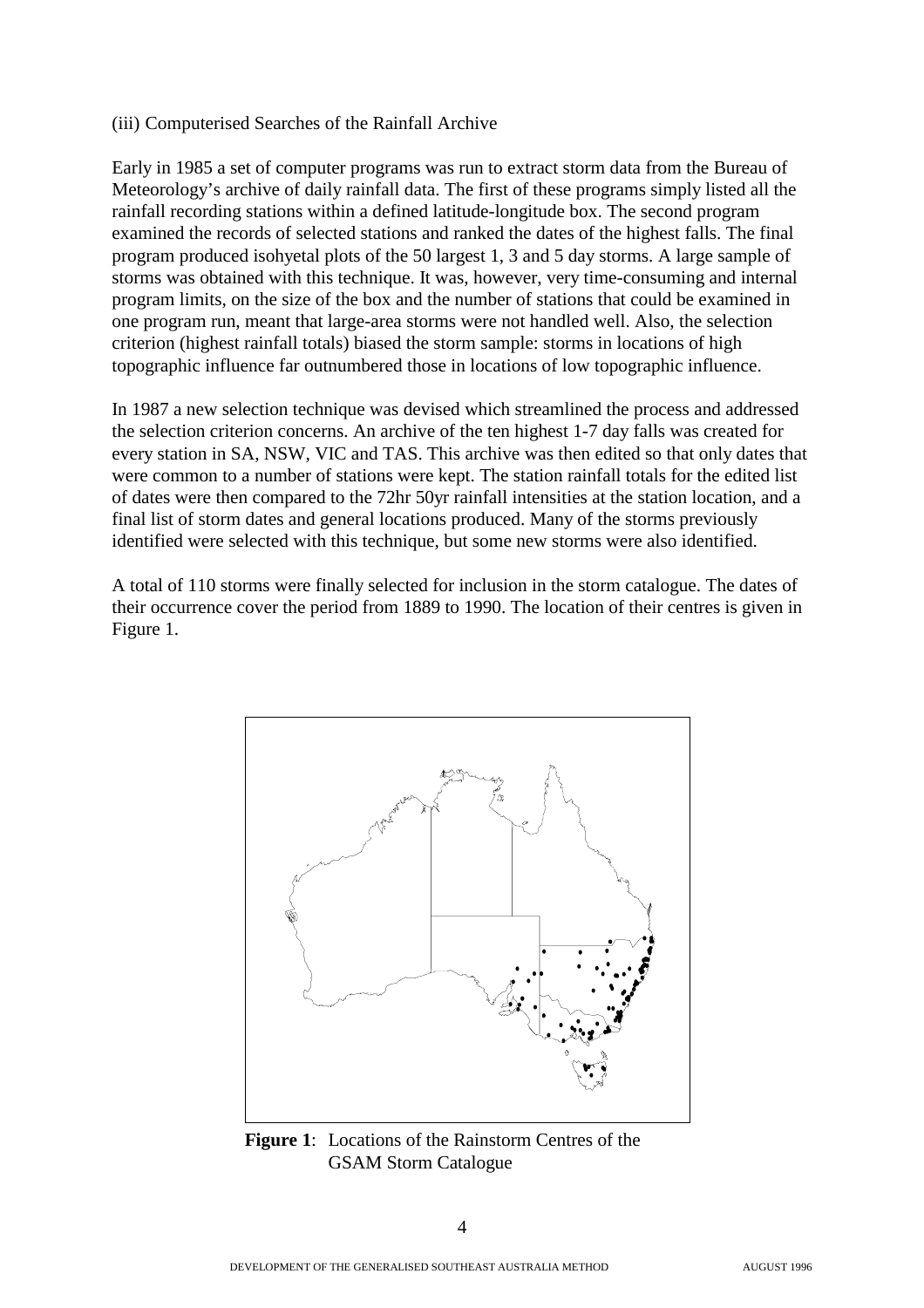#### **3.1.1.2 Data Quality Control**

After the storm dates were identified the rainfall totals for all stations within the area of the storm were printed and scrutinised for temporal and spatial consistency. Many instances were found of rainfall totals being recorded on the wrong date, or accumulated over more than 24 hours. Sometimes it was found that the location of a station had changed over the period of the station's record and that current location details were not those at the time of the storm. Corrections were made to the data where it was obvious what should be done. The original rainfall observation booklets were also retrieved from the Commonwealth Archives for stations at the centre of the largest storms; comments by observers of raingauge overflow were particularly noted. Rainfall data were sometimes also available from other sources: a large pluviograph archive was provided by the Hydro-Electric Commission of Tasmania and a number of reports from various state authorities investigating high rainfall, flood damage, dam breaks etcetera, included extra data. These extra data were vetted and added to the Bureau of Meteorology data and assigned their own station number and location. This quality control of the storm data was a time-consuming, but essential, component of the construction of the storm catalogue.

#### **3.1.1.3 Storm Analysis and Gridding**

The rainfall totals for the total storm duration were then plotted at a scale suitable for overlay on a topographic map; typically 1:250 000. The storm was then analysed manually by an experienced meteorologist.

The isohyets of the analysed storm were then digitised on a large upright digitising pad. The strings of latitude and longitude values representing the isohyets were interpolated to a regular grid using a spline function, in the manner of Canterford et al (1985). The gridded data were contoured and replotted at the scale of the original analysis and overlaid on it for direct comparison. The parameters of the spline function were adjusted and extra, 'shaping' isohyets were digitised, in a recursive procedure, until a satisfactory reproduction of the original analysis was achieved. For storms with isohyets extending across the coastline and over the sea where no data existed, a land-sea mask was applied to the gridded data which set the sea values to zero. An example of a gridded storm is given in Figure 2.

#### **3.1.1.4 Storm Temporal Distributions**

Rather than creating separate analyses for each day of a storm it was decided to determine the variation in rainfall depth with time as a proportion of the total storm depth. These storm temporal distributions could then be used to determine the maximum rainfall depth at any duration within the total storm duration.

To construct the storm temporal distributions the daily rainfall records and the pluviograph archive were used, and where available, the 3-hourly rainfall observations from the Bureau of Meteorology synoptic station network. Individual storm studies were another source of temporal information.

As with the storm analyses, the data used to construct the temporal distributions were checked for temporal and spatial consistency. In this procedure, however, stations recording anomalous rainfall depths were deleted from the list.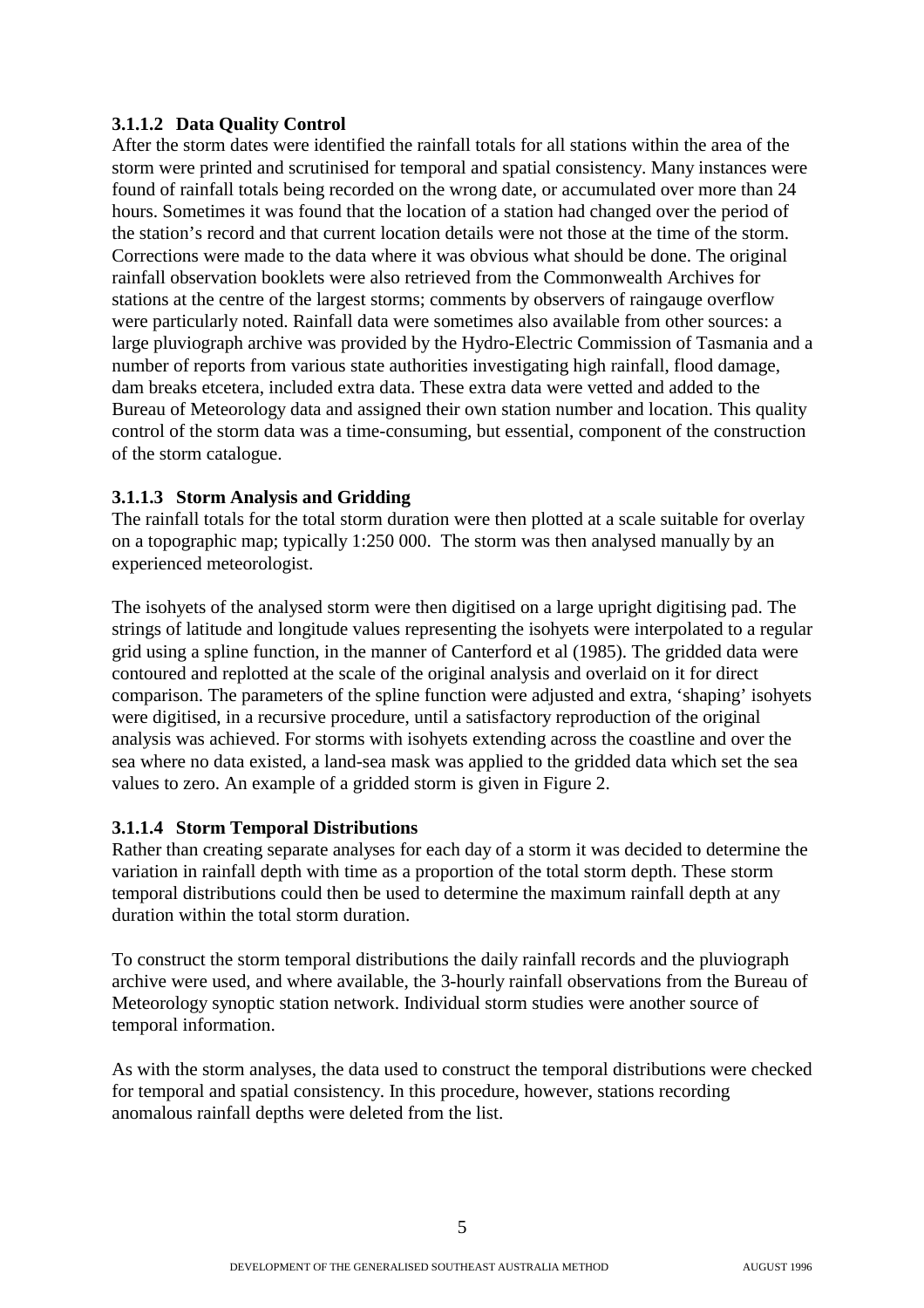

**Figure 2**: Example of an Analysed and Gridded Storm: Dapto, 2 days to 19/2/1984. Isohyets are in mm.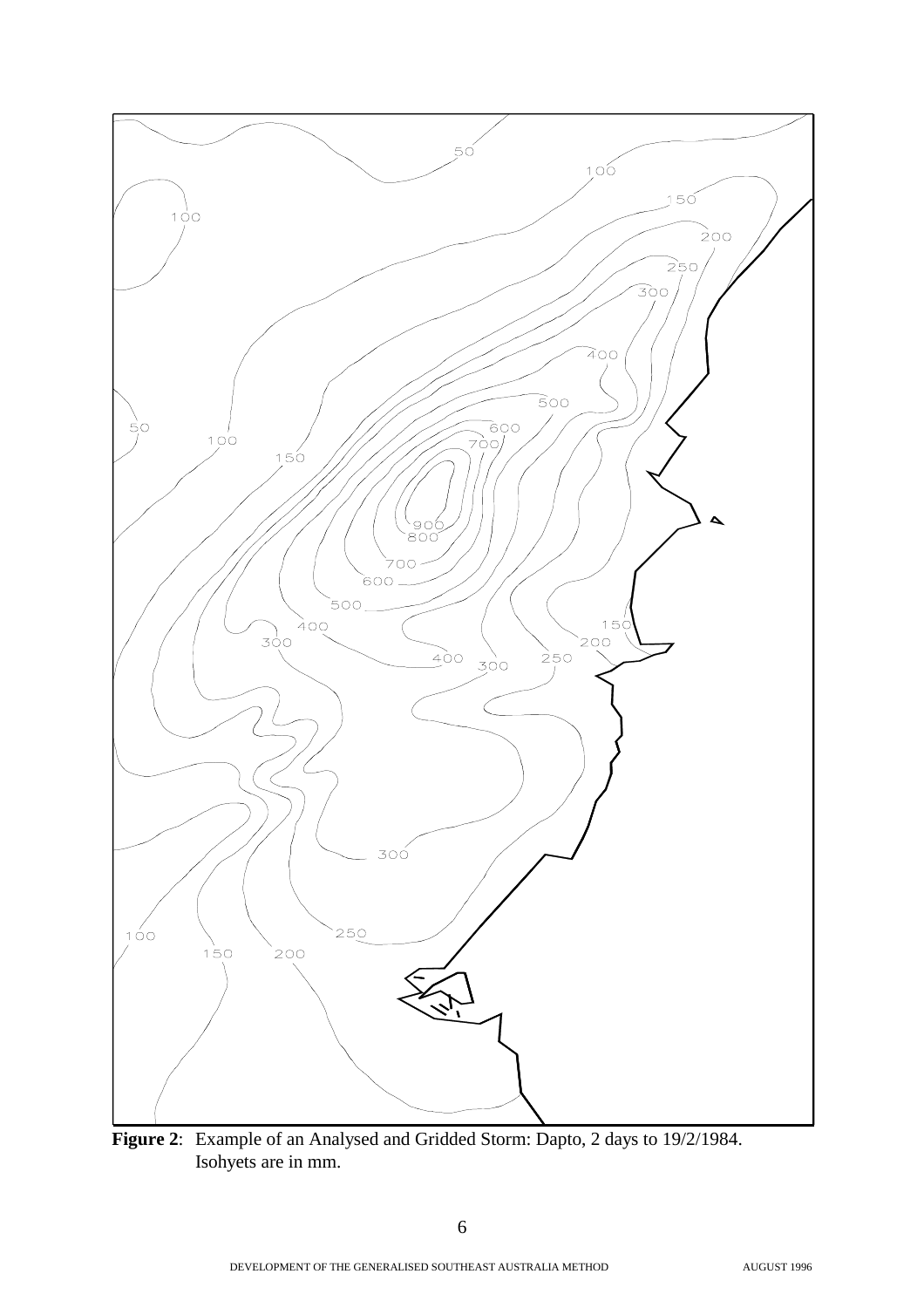Temporal distributions were determined for a number of standard-sized areas surrounding each storm centre. The chosen standard areas were: 100; 500; 1,000; 2,500; 5,000; 10,000;  $20,000;$  40,000 and 60,000 km<sup>2</sup>. No storm temporal distributions were constructed for areas smaller than  $100 \text{ km}^2$  since these would in general have been based on just a single station and unlikely to be representative of the true storm peak. For each storm, parallelograms of areas approximating the standard areas were drawn about the centre of the storm in such a way as to enclose the maximum number of high rainfall totals. An outer parallelogram was also specified to allow for the influence of rainfall stations near the border of the standard area parallelogram. An example of this procedure is given in Figure 3.



**Figure 3**: Storm Temporal Distributions: Parallelograms of Standard Areas about the Storm Centre

The daily rainfall depths within each specified parallelogram were then averaged using an areal weighting technique (Thiessen, 1911). The result of this procedure was a series of daily percentages of the total storm depth, for each parallelogram area. A 3-hourly temporal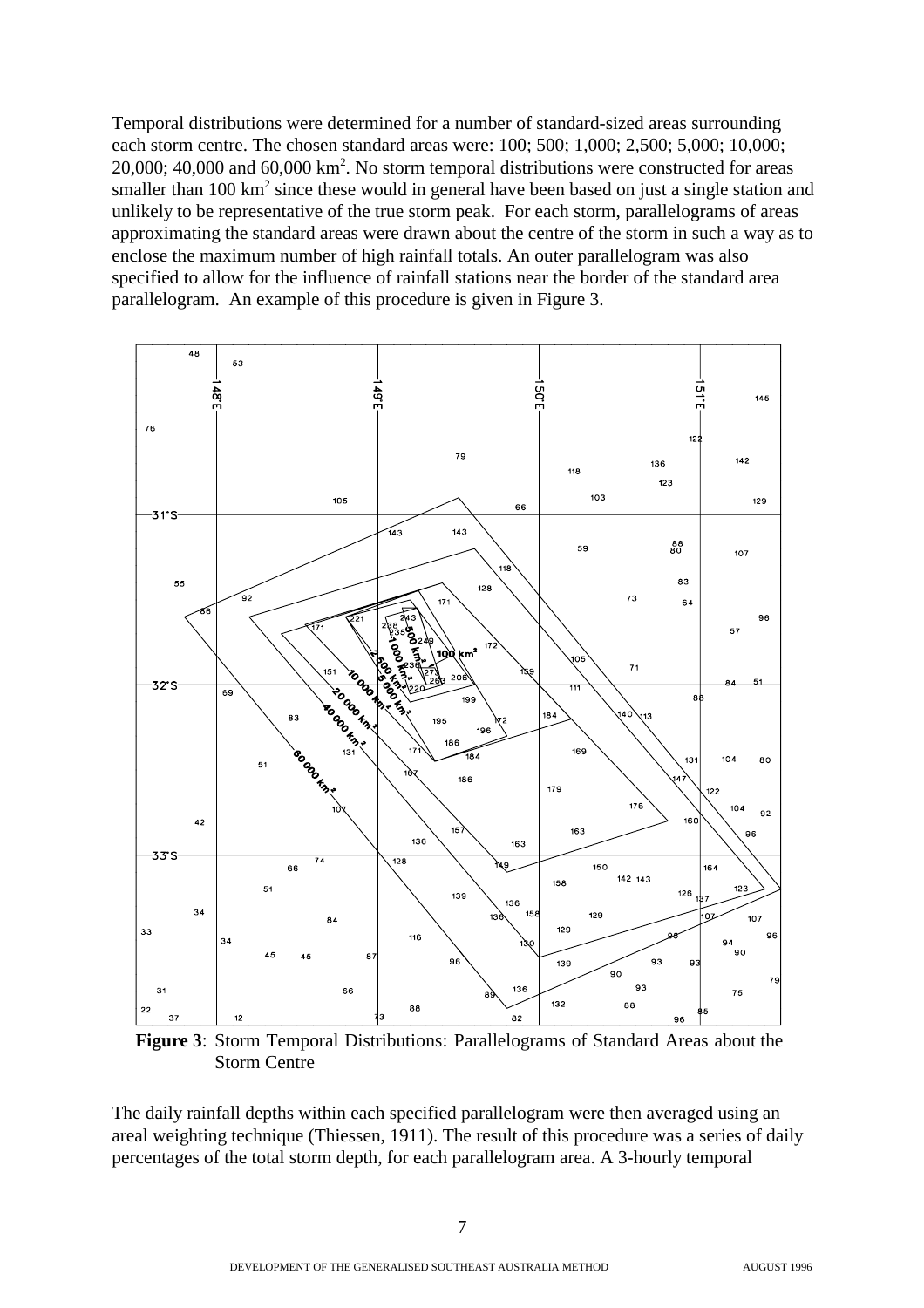distribution was then imposed on this daily distribution using the pluviograph and other data. These 3-hourly data were manually weighted for (i) their consistency with the daily distributions, and (ii) the relevance of their location to the parallelogram. This procedure thus provided a series of 3-hourly percentages of the total storm depth, for each parallelogram area. Percentages at the standard areas were determined by interpolation between the parallelogram areas. The final step in the construction of the storm temporal distributions was to determine the **maximum** percentages of the total storm depth that fell within the standard durations of 6, 12, 24, 36, 48, 72, 96 and 120 hours, that is, the maximum 6 hour percentage, the maximum 12 hour percentage and so on. Although storms of up to 7 days (168 hours) duration were selected and analysed, in general almost 100% of the 7-day totals had fallen within 5 days.

#### A storm temporal distribution is thus defined as *the maximum percentages of the total storm rainfall that fell within the standard durations and the standard areas.*

#### **3.1.1.5 Depth-Duration-Area Analysis**

A storm is usually quantified in terms of its maximum analysed rainfall depths over standardsized areas and standard durations: a set of depth-duration-area curves. The standard method for computing the maximum depth-area relationship of a storm is detailed in *Manual for Depth-Area-Duration Analysis of Storm Precipitation* (WMO, 1969). The method used in the GSAM differed slightly from the standard method in that multi-centred storms were treated as if they were single-centred. Test comparisons of the two methods found minimal differences in the calculated depth-area relationships. The program which determines the maximum depth-area curve of each gridded storm simply counts the number of gridpoints in between evenly-incremented isohyets, from the maximum to the minimum isohyet, calculates the arithmetic mean rainfall per interval and determines a running-average rainfall depth and cumulative area over all intervals. Area calculations are based upon the number of gridpoints counted and the known resolution of the grid.

Once the depth-area curve for the total storm duration had been calculated, the depths at standard areas were determined by interpolation. These were then multiplied by the percentage -depths in the storm temporal distributions to produce a set of depth-area curves at standard durations and standard areas. An example set of depth-area curves for a storm is given in Figure 4.

#### **3.1.1.6 Storm Dewpoint Temperatures**

The technique of moisture maximisation requires knowledge of the moisture content of a storm. The precipitable water of the storm is used as a measure of this moisture content. Total precipitable water is the depth of water resulting from condensation of all the water vapour in a column of air of unit cross-section, extending from the surface to the 'top' of the atmosphere (WMO, 1986 pg.267); in practice the 'top' of the atmosphere is the height to which non-

negligible amounts of moisture exist, about 300hPa. With the assumption of a saturated pseudo-adiabatic atmosphere, total precipitable water can be estimated from the surface dewpoint temperature. Precipitable water values, in general, may be determined between any two levels, and in practice surface dewpoint temperatures are reduced pseudo-adiabatically to a common level of 1000hPa and storm precipitable water values determined between this level and the 'top' of the atmosphere. Precipitable water values above 1000hPa have been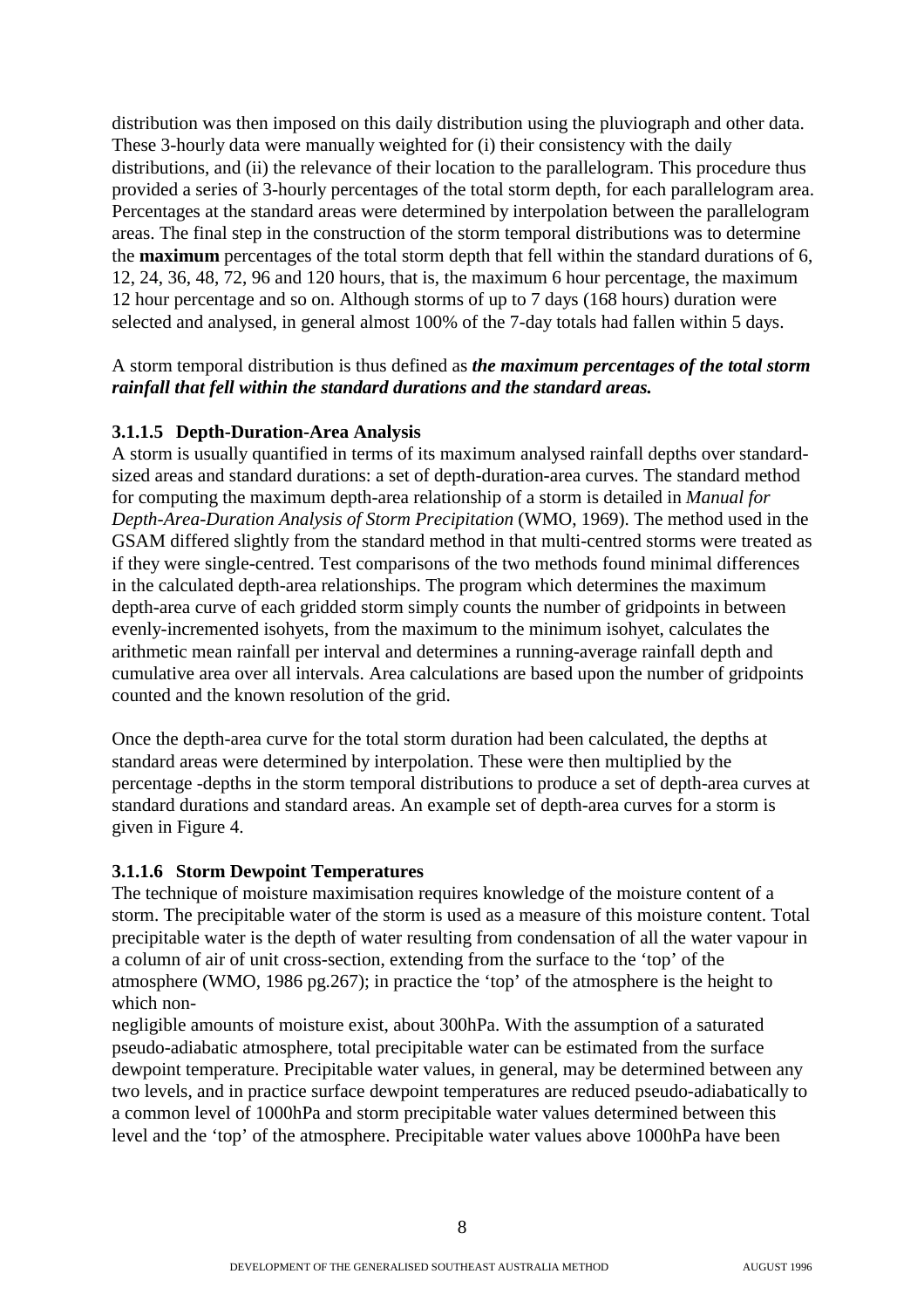

**Figure 4**: Example Set of Storm Rainfall Depth-Area Curves at Standard Durations

calculated for a range of dewpoint temperatures and are published as tables. The moisture content of a storm can thus be determined from the 1000hPa dewpoint temperature that is representative of the rain-producing airmass of the storm.

Although the storm dewpoint temperature is primarily a feature used in moisture maximisation, it is also an identifying characteristic of a storm and has thus been included in the storm catalogue.

Surface dewpoint temperatures are recorded at Bureau of Meteorology climate observing stations throughout Australia. To obtain sufficient surface dewpoint temperature information for all the storms in the catalogue, a number of data sources were investigated:

(i) Australian Region MSL Charts

Surface dewpoint temperature observations are plotted, along with other meteorological information, on Australian Region MSL charts. Those for the period pre-1950 were viewed at the Australian Archives; post-1950 were available on microfiche from the National Meteorological Centre.

(ii) National Climate Centre (NCC) Archives

From about the 1940s surface dewpoint temperature observations, along with other meteorological information, were relayed from observing stations via a coded transmission to the Bureau of Meteorology Head Office. These transmissions were then digitally archived. A number of standard NCC programs were run to extract the requisite surface dewpoint temperature observations from this digital archive.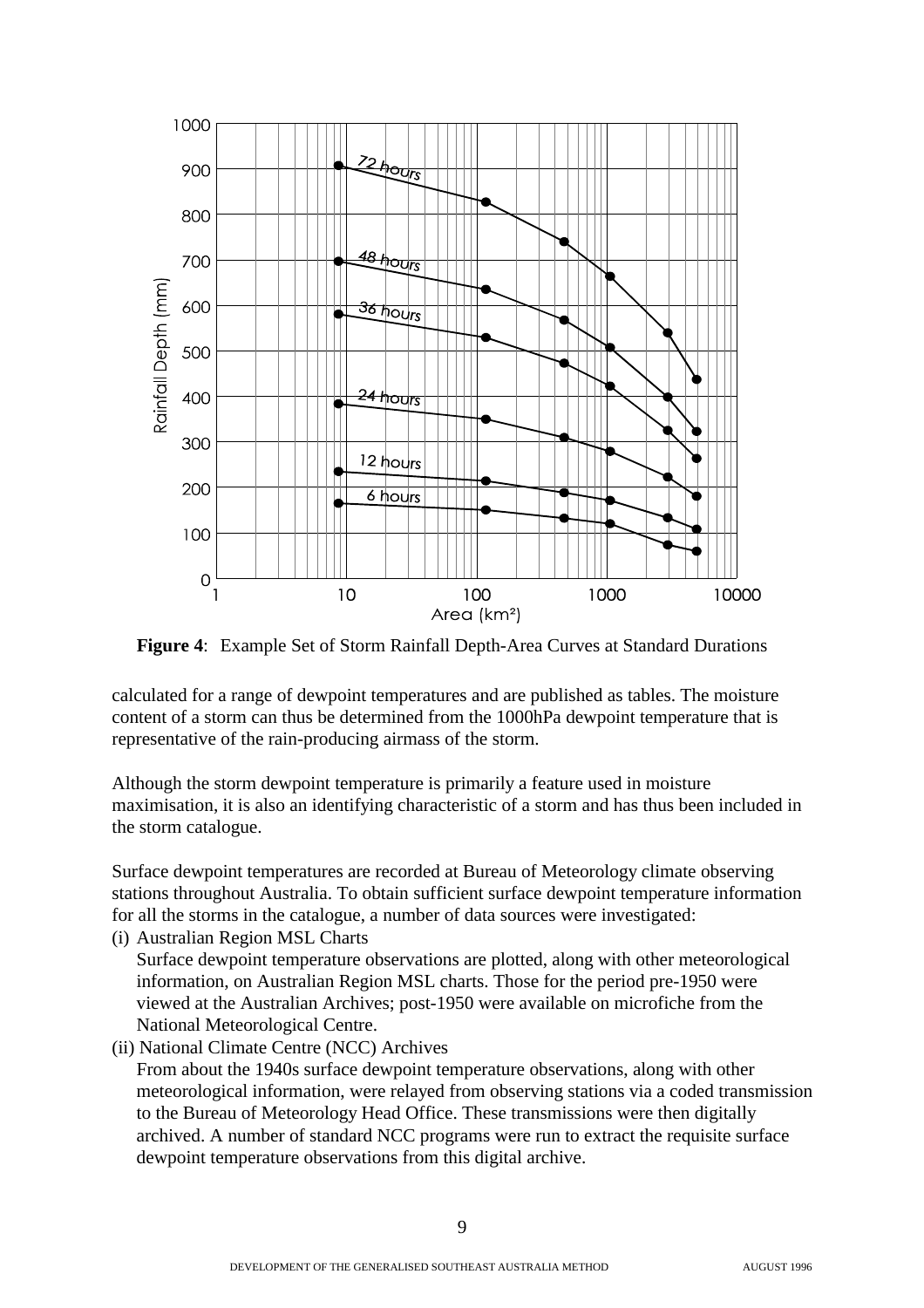(iii)Observers' Logbooks

Many of the early surface observations (pre-1950) were neither plotted on MSL charts nor digitally archived, and are recorded solely in the original observer's log. These are archived in each of the State Regions. The requisite logbooks were requested and loaned to the Hydrometeorological Section for the purposes of the project.

To ensure that a storm dewpoint temperature is representative of the rain-producing airmass of a storm, surface dewpoint temperatures from a number of stations were averaged. Suitable stations were either on the trajectory of the moisture inflow to the storm or in the area of the storm peak itself, and had recorded high dewpoint temperatures persisting over a period of 6 to 24 hours. Where the station elevation was above 100m, surface dewpoint temperatures were reduced pseudo-adiabatically to 1000hPa values (US Weather Bureau, 1951). It was particularly important to ensure that the surface dewpoint temperatures used had not been rain-contaminated: observations indicating atmospheric saturation are representative of the rain and not the rain-producing airmass.

In the process of estimating a storm dewpoint temperature a considerable amount of judgement was required: in determining the moisture inflow direction, the influences of local topography, the timing of the precipitation process, the relevance of dewpoint temperature persistence, the representativeness of surface measurements to the layer where precipitation is forming, and the quality of individual observations. Weighing these various factors and determining a single estimate of storm dewpoint temperature was very subjective. Given that all other sources of inaccuracy had been minimised, no more accuracy than about  $2^{\circ}$ C could be achieved.

## **3.1.2 Generalising the Storm Database**

The task of generalising the storm database was primarily one of identifying and removing the 'site-specific' components of each storm so that the storm could be transposed to other locations.

 For the purposes of the GSAM, the 'site-specific' features of storm rainfall were identified as:

- (i) Storm Type
- (ii) Storm Spatial Distribution
- (iii) Topographic Influences
- (iv) Moisture Content

Clearly these features are interrelated, as are the techniques that were developed to remove them. The following describes the development of these techniques and includes the topics:

- 1. Regions, Zones and Homogeneity
- 2. Depth-Duration-Area Analysis
- 3. Storm Separation: Estimating the Topographic Component of a Storm
- 4. Moisture Maximisation and Standardisation
- 5. Enveloping the Depth-Duration-Area Curves

#### **3.1.2.1 Regions, Zones, and Homogeneity**

The region of GSAM applicability was originally defined, by default, as that part of Australia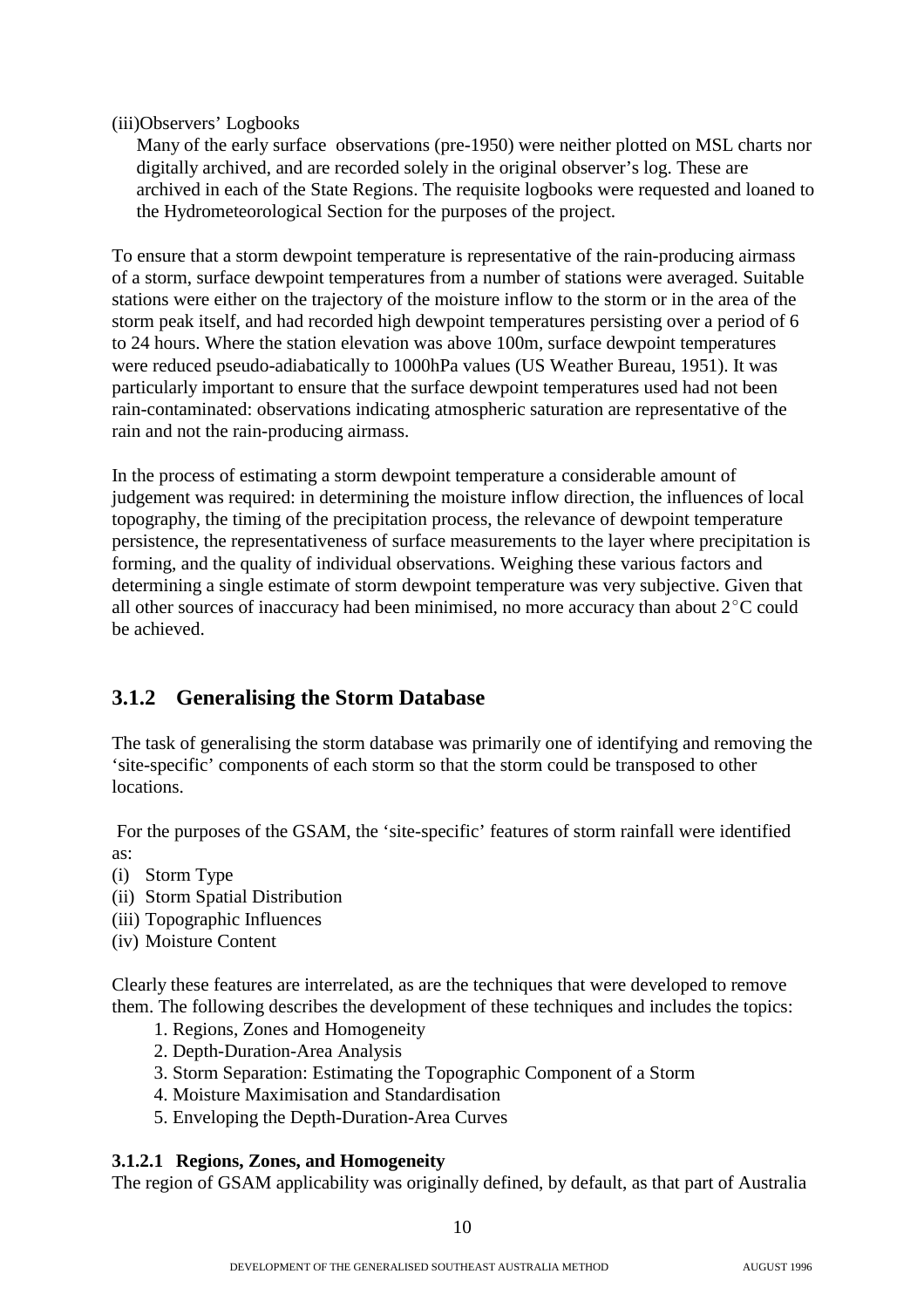outside the region of applicability of the GTSM. The geographical boundary between the two methods follows the boundaries of certain drainage basins.

The GSAM region was subsequently divided into two zones, Coastal and Inland, separated by the Great Dividing Range. This zonal division reflects a working hypothesis that within the two zones the mechanisms by which large rainfalls are produced are genuinely different. The corollary is that within each zone there is an assumed homogeneity: storms in the zonal database can occur anywhere within the zone.

Due to the lack of data and hence understanding of heavy rainfall events in the area, the West Coast of Tasmania has been excluded from the region of GSAM applicability. By dividing the country into these regions and zones the effects of **storm type** were effectively removed from the database.



The boundaries between the methods and the zones are shown in Figure 5.

**Figure 5**: Boundaries between PMP Methods and Zones

## **3.1.2.2 Depth-Duration-Area Analysis**

The size, shape and orientation of the analysed isohyets of a storm are influenced by a number of 'site-specific' features including: topographic influences, moisture inflow direction, and storm movement. Quantifying each storm in terms of a set of depth-duration-area curves, as outlined in section 3.1.1.5, effectively removes the specifics of the **spatial distribution** of each storm.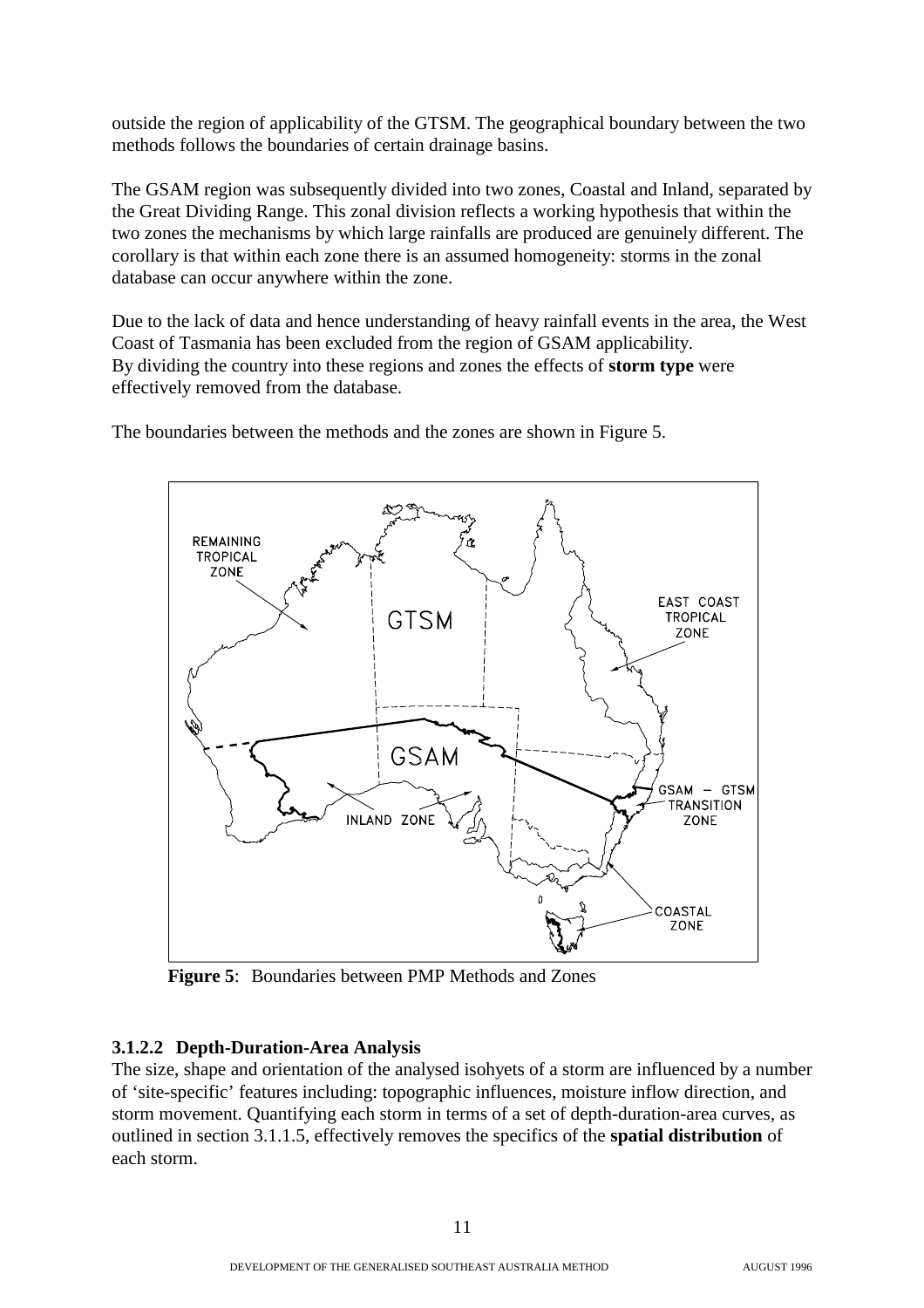#### **3.1.2.3 Storm Separation: Estimating the Topographic Component of a Storm**

The most original feature of the GSAM is the technique developed for estimating the topographic component of the total storm rainfall. The technique is based, loosely, on concepts and practices expressed in various US Hydrometeorological Reports (US Weather Bureau, 1966; US National Weather Service, 1977; US National Weather Service, 1984), and in Wang (1986).

The primary concept is that precipitation results from the convergence and vertical motion of moist air, and that these motions are due to (i) synoptic-scale atmospheric disturbances, and (ii) topographic influences. The synoptic-scale disturbances are situations such as nongeostrophic wind flow and frontal lifting, as well as large-scale instability in an airmass (WMO, 1973). Precipitation due to these mechanisms, and any atmospheric process unaffected by terrain, is termed **convergence precipitation**. The portion of rainfall within a storm that is convergence precipitation is termed, within the GSAM, the **Convergence Component** of the storm. Conversely, the portion of rainfall within a storm that is not entirely due to these convergence mechanisms is attributed to topographical influences, and is termed the **Topographic Component** of the storm.

The secondary concept is that rainfall frequency analyses can be used as a measure of the topographic influences operating in an area. This concept is expressed in WMO(1986, pg.54) thus: 'If storm frequency, moisture availability, and other precipitation producing factors do not vary, or vary only slightly over an orographic region, differences in precipitationfrequency values should be directly related to variation in orographic effect'.

Rainfall frequency analyses have been constructed for the Australian region as part of a major revision of *Australian Rainfall and Runoff* (IEAust, 1987) and a gridded version of the maps is held by the Bureau of Meteorology in a package known as CDIRS: Computerised Design IFD (Intensity-Frequency-Duration) Rainfall System. An example of these data is given in Figure 6.

Differences in rainfall intensity over the area of this figure are an indication of the average variation in the topographic influences on rainfall production, in relatively rare (50-year Average Recurrence Interval), medium duration (72-hour) rainfall events. The rainfall intensities over areas which are not affected by topography can be considered as deriving from convergence precipitation alone. Those values over areas that are affected by topography derive from both convergence and topographic precipitation. The ratio of values from topographic and non-topographic areas, in the same general region, is a measure of the average enhancement of rainfall due to the presence of topography.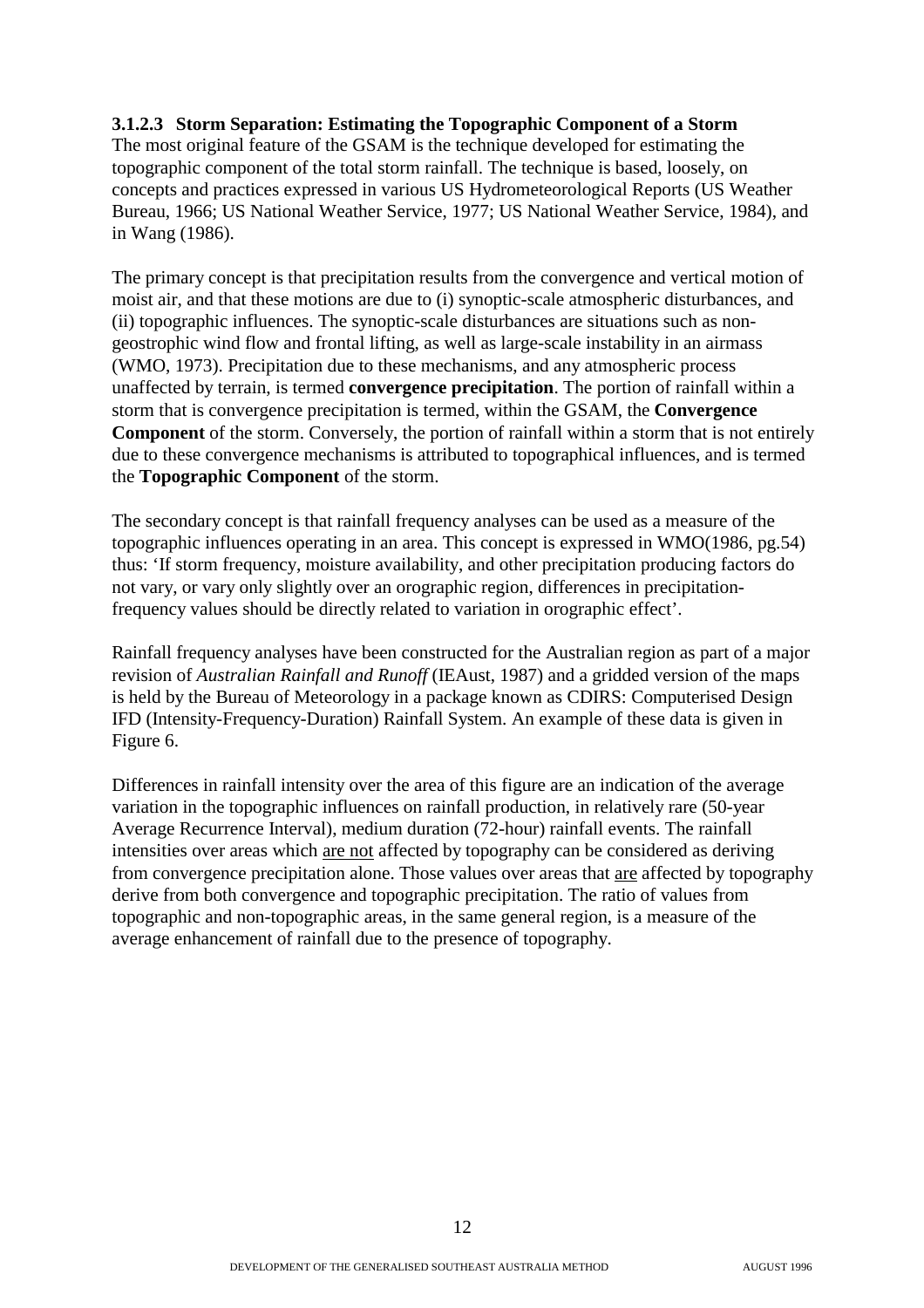

**Figure 6**: 72-Hour, 50-Year Rainfall Intensities over Central NSW Coast. Isopleths are in mm/hr.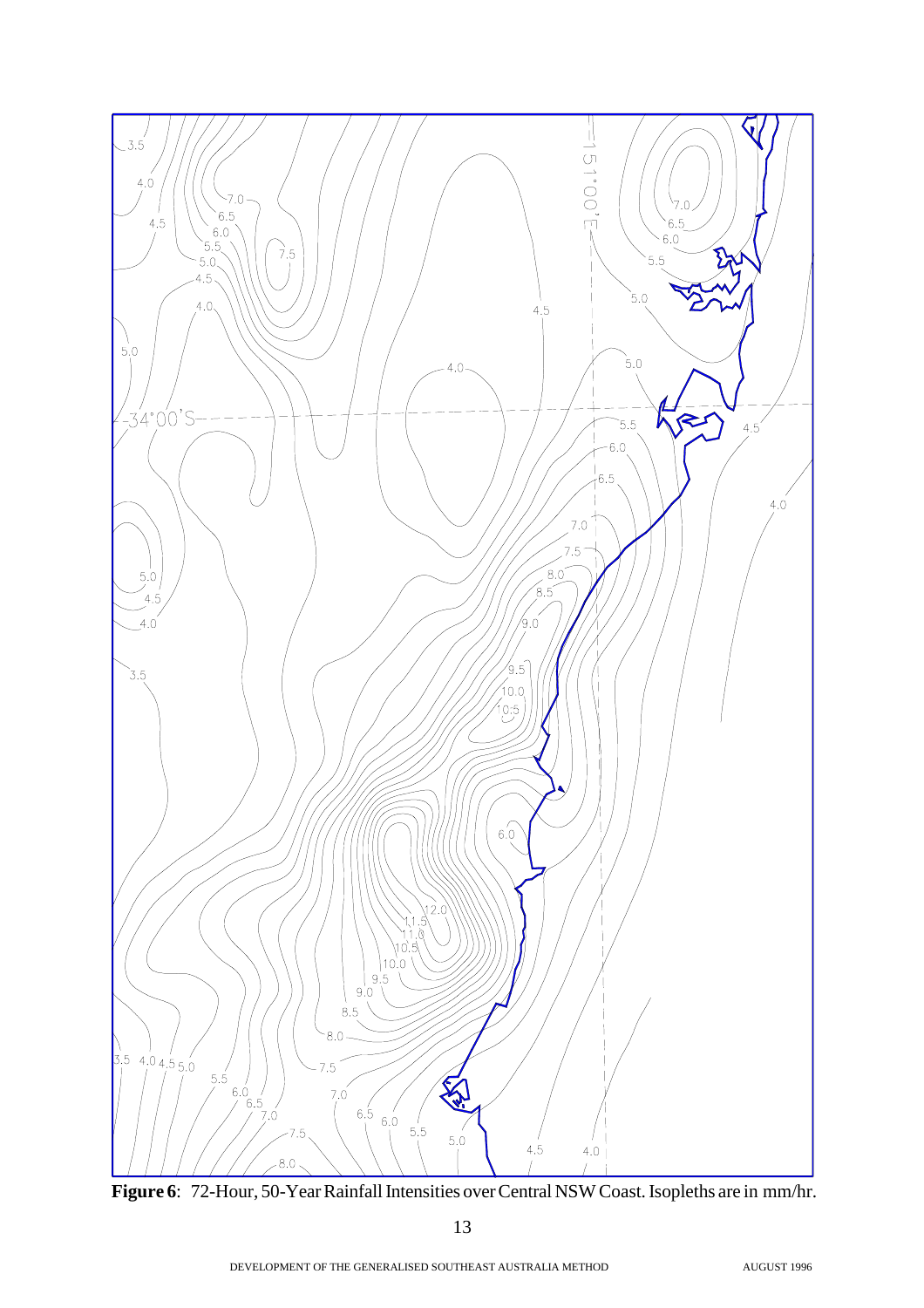To estimate the **Topographic Enhancement Factor** of a storm the following approximate equality has been used:

> Total Rainfall Intensity  $\approx$  Total Storm Depth Conv. Rainfall Intensity Conv. Storm Depth

In practice, the  $\approx$  was replaced by  $=$ , but the approximate nature of the relationship was kept in mind. Thus the Convergence and Topographic Components of a storm were defined as:

| Conv. Storm Depth | $=$ Total Storm Depth $\times$                               | Conv. Rainfall Intensity<br><b>Total Rainfall Intensity</b> |
|-------------------|--------------------------------------------------------------|-------------------------------------------------------------|
|                   | Topog. Storm Depth $=$ Total Storm Depth - Conv. Storm Depth |                                                             |

While the concept of convergence and topographic precipitation has been widely used, their definition is strictly method dependent, and the GSAM definitions differ from those used by others (US Weather Bureau, 1966; US National Weather Service, 1977; US National Weather Service, 1984; Wang, 1986).

Calculating the convergence component of a storm thus requires a value for the convergence component of the rainfall intensity field. In the course of the development of the GSAM a number of approaches to evaluating this component were tried. Ultimately it was decided to construct a map of the convergence component of the 72-hour 50-year rainfall intensities over the whole region of the GSAM. This was done by pin-pointing those locations where values were considered to be unaffected by topographic influences and manually interpolating between these points. Over the Inland Zone this was a relatively simple task. Over the mountainous areas of the Coastal Zone far more judgement was required. A section of the resulting field is shown in Figure 7.

The isopleths of this field were then digitised and gridded using the technique established for the gridding of the storm isohyets. The ratio of the total rainfall intensity field to its convergence component could then be calculated on a point-by-point basis. Likewise the convergence component of each storm could be calculated by dividing the total storm rainfall depth at each storm gridpoint by the coincident rainfall intensity ratio.

The decision to use the 72-hour, 50-year rainfall intensity field to estimate the topographic enhancement factor for all storms was based on the following considerations:

- (i) the 72-hour, 50-year field is the most accurate of the six basic rainfall frequency analyses developed for *Australian Rainfall and Runoff*
- (ii) a duration of 72 hours is about the middle of the duration range required for the GSAM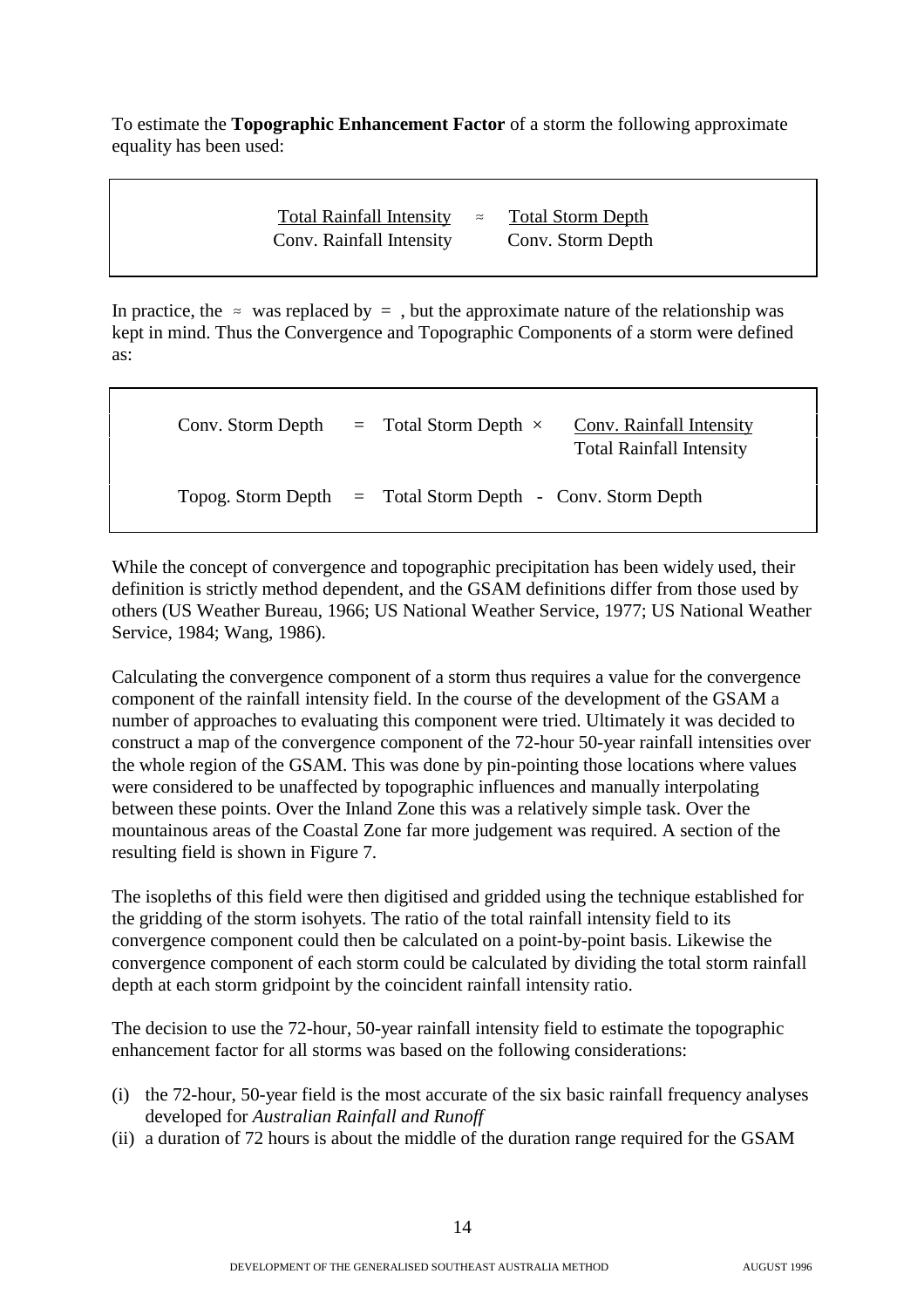

**Figure 7**: Convergence Component 72-Hour, 50-Year Rainfall Intensities over Central NSW Coast. Isopleths are in mm/hr.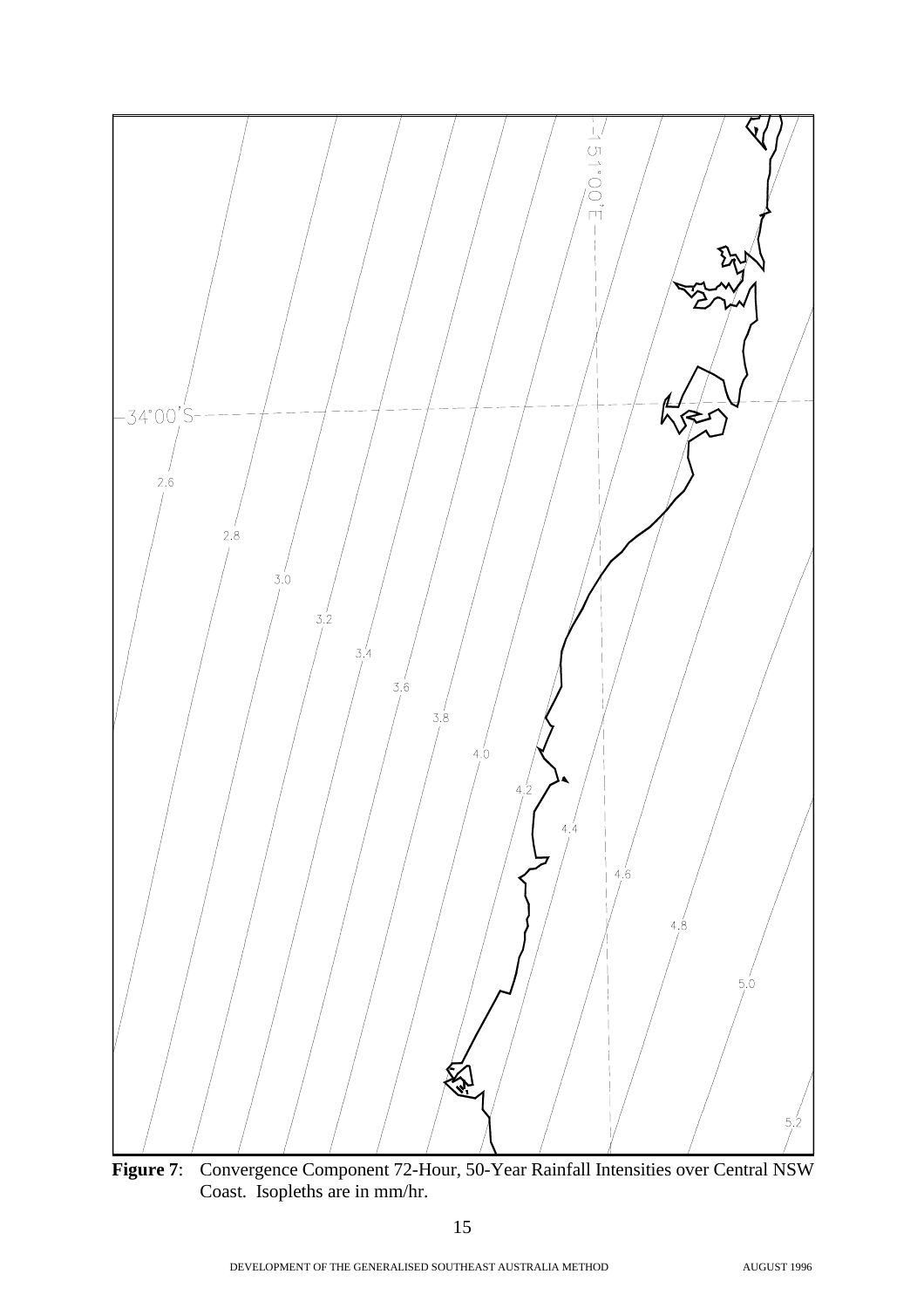(iii) an Average Recurrence Interval (ARI) of 50 years is about the mean of the range of ARIs for storms of the GSAM storm database.

 To test the storm separation technique it was decided to examine the rainfall history of an area which is flat and of a nearby area which has marked topographic features. The only two areas which were suitable for this comparison and which had a sufficiently dense raingauge network were the Sydney and Illawarra areas. The areas selected are shown in Figure 8. The parallelograms are approximately equal in land area; the portions of the parallelograms which are over the sea were ignored in the test.



**Figure 8**: Storm Separation Test Areas. Contours are elevation in metres.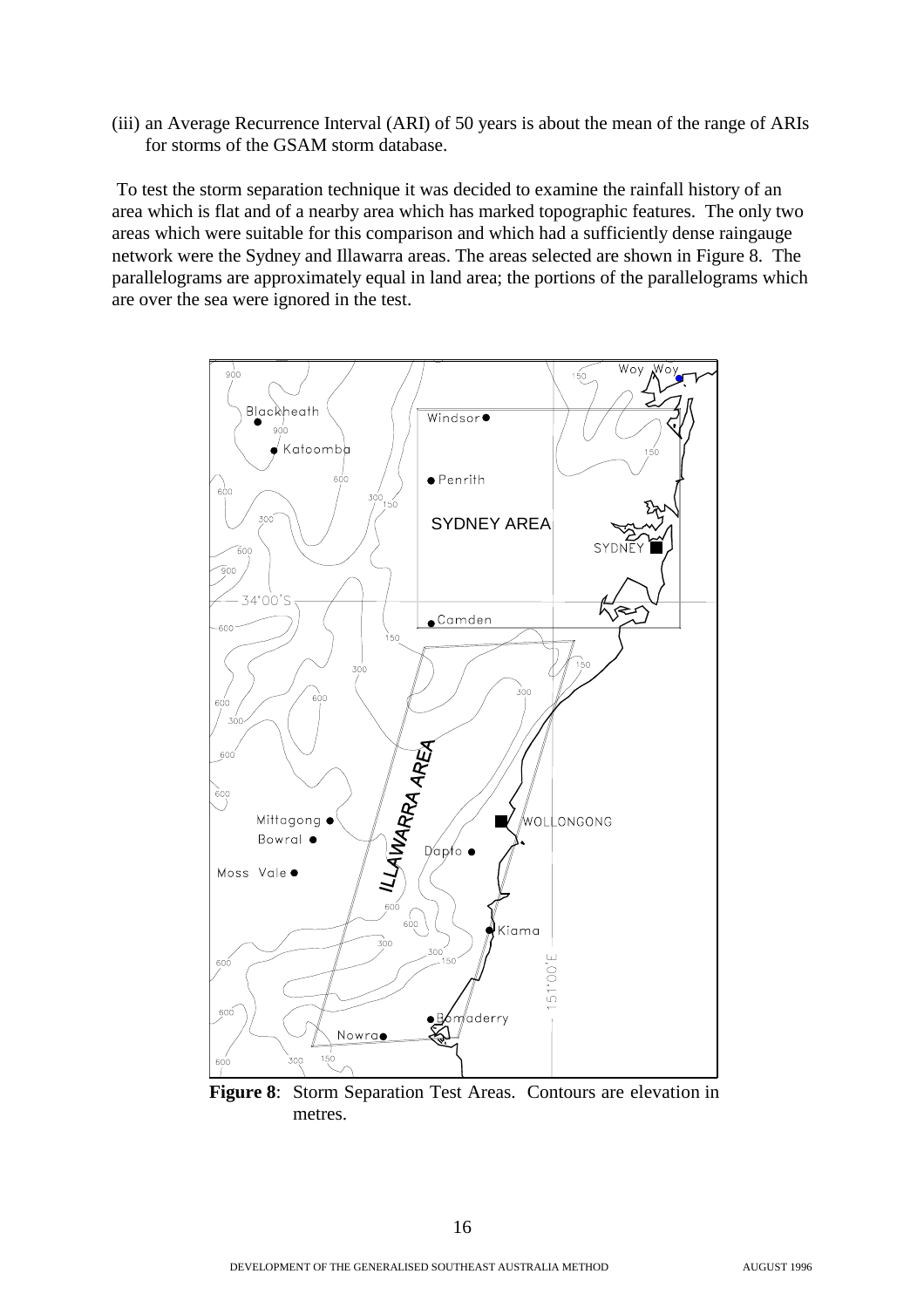It was assumed that these two areas have had an equal chance of experiencing severe storms during the past 100 years or so for which rainfall data are available. Any major differences in the mean storm rainfall depths are attributed to the differences in the topography of the areas. Using the Bureau of Meteorology archive of daily rainfall records, the ten highest 1-day and the ten highest 4-day storms were selected for each area. The convergence components of the storms were obtained by dividing the storm total by the rainfall intensity ratio at each grid point. Depth-area curves (as defined in 3.1.1.5) were calculated for the total storm and the convergence component of each storm. An example is given in Figure 9 of the total storm and convergence component depth-area curves for a 1-day storm in the Sydney region, while Figure 10 shows an example for the Illawarra region.



**Figure 9:** Total Storm and Convergence Component Depth-Area Curves for a Sydney Storm



**Figure 10**: Total Storm and Convergence Component Depth-Area Curves for an Illawarra Storm

A mean storm depth-area curve was calculated for each test area by averaging the ten individual storm depth-area curves. Figure 11 shows the mean 4-day storm depth-area curves for the two test areas. Also shown are the standard deviations about the means. Note that the mean depths for the Illawarra area are about 50% higher than those from the Sydney area.

Similarly a mean convergence component depth-area curve was calculated for each of the test areas and this shown in Figure 12. Note that there is now no significant difference between the curves for the two test areas.

 It was further decided to test the significance of the observed differences in the depth-area curves via a statistical technique. The sign test (Pollard, 1968) was used. The test hypothesis was that the Sydney and Illawarra total storm depths came from different populations, but that the convergence component depths came from the same population. The test on the 4-day rainfall depth-area values is outlined in Tables 1(a) and 1(b).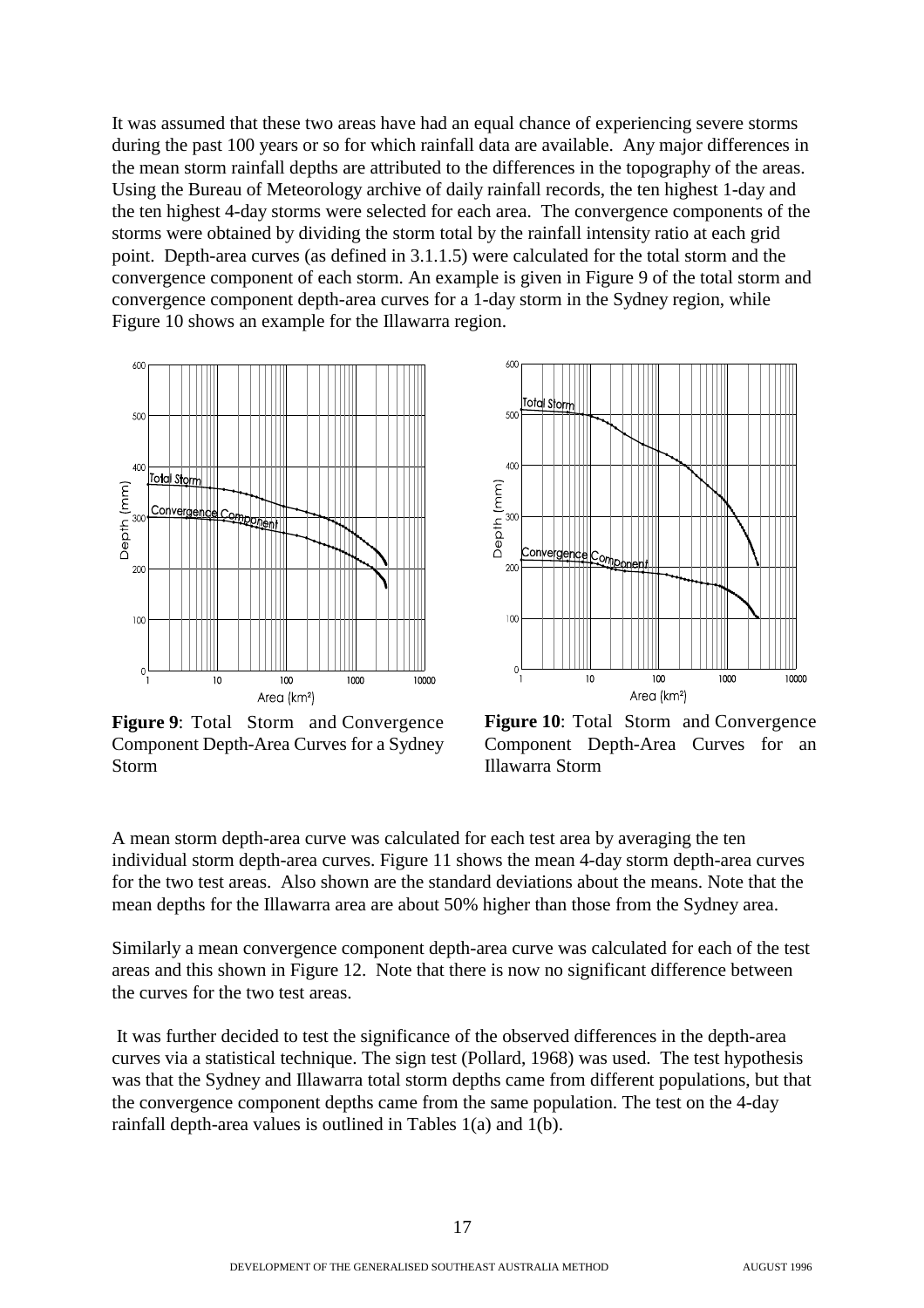

**Figure 11**: Mean Total Storm Depth-Area Curves and Standard Deviations of the 4-day Storms of the Test



**Figure 12**: Mean Depth-Area Curves and Standard Deviations of the Convergence Components of the 4-day Storms of the Test

| Sign Test of the Total Storm Depths of the Storm Separation Test Areas<br>Table $1(a)$ : |                                                                                 |                                                     |                                                            |                                                       |       |  |  |
|------------------------------------------------------------------------------------------|---------------------------------------------------------------------------------|-----------------------------------------------------|------------------------------------------------------------|-------------------------------------------------------|-------|--|--|
|                                                                                          | 4-day Total Storm Rainfall (mm)                                                 |                                                     |                                                            |                                                       |       |  |  |
| (a)                                                                                      | Sydney area sample                                                              |                                                     |                                                            |                                                       |       |  |  |
|                                                                                          |                                                                                 | 565, 281, 408, 347, 379, 358, 323, 298, 314, 311 mm |                                                            |                                                       |       |  |  |
| (b)                                                                                      |                                                                                 | Illawarra area sample                               |                                                            |                                                       |       |  |  |
|                                                                                          |                                                                                 | 691, 500, 549, 571, 481, 491, 491, 560, 598, 628 mm |                                                            |                                                       |       |  |  |
|                                                                                          |                                                                                 |                                                     |                                                            | Median of combined samples = $(491 + 491)/2 = 491$ mm |       |  |  |
|                                                                                          |                                                                                 |                                                     |                                                            | <b>Contingency Table</b>                              |       |  |  |
|                                                                                          |                                                                                 | Area                                                | <median< td=""><td>&gt;Median</td><td>Total</td></median<> | >Median                                               | Total |  |  |
|                                                                                          |                                                                                 | Sydney                                              | 9                                                          | 1                                                     | 10    |  |  |
|                                                                                          |                                                                                 | <b>Illawarra</b>                                    | $\mathbf{1}$                                               | 9                                                     | 10    |  |  |
|                                                                                          |                                                                                 | Total                                               | 10                                                         | 10                                                    | 20    |  |  |
|                                                                                          | Chi-squared Value                                                               |                                                     |                                                            |                                                       |       |  |  |
|                                                                                          | $\chi^2$ = (observed - expected) <sup>2</sup> /expected                         |                                                     |                                                            |                                                       |       |  |  |
|                                                                                          | $=(9-5)^{2}/5+(1-5)^{2}/5+(1-5)^{2}/5+(9-5)^{2}/5$                              |                                                     |                                                            |                                                       |       |  |  |
|                                                                                          | $= 12.8$                                                                        |                                                     |                                                            |                                                       |       |  |  |
|                                                                                          |                                                                                 |                                                     |                                                            |                                                       |       |  |  |
|                                                                                          | The probability that the two samples come from the same population is very low. |                                                     |                                                            |                                                       |       |  |  |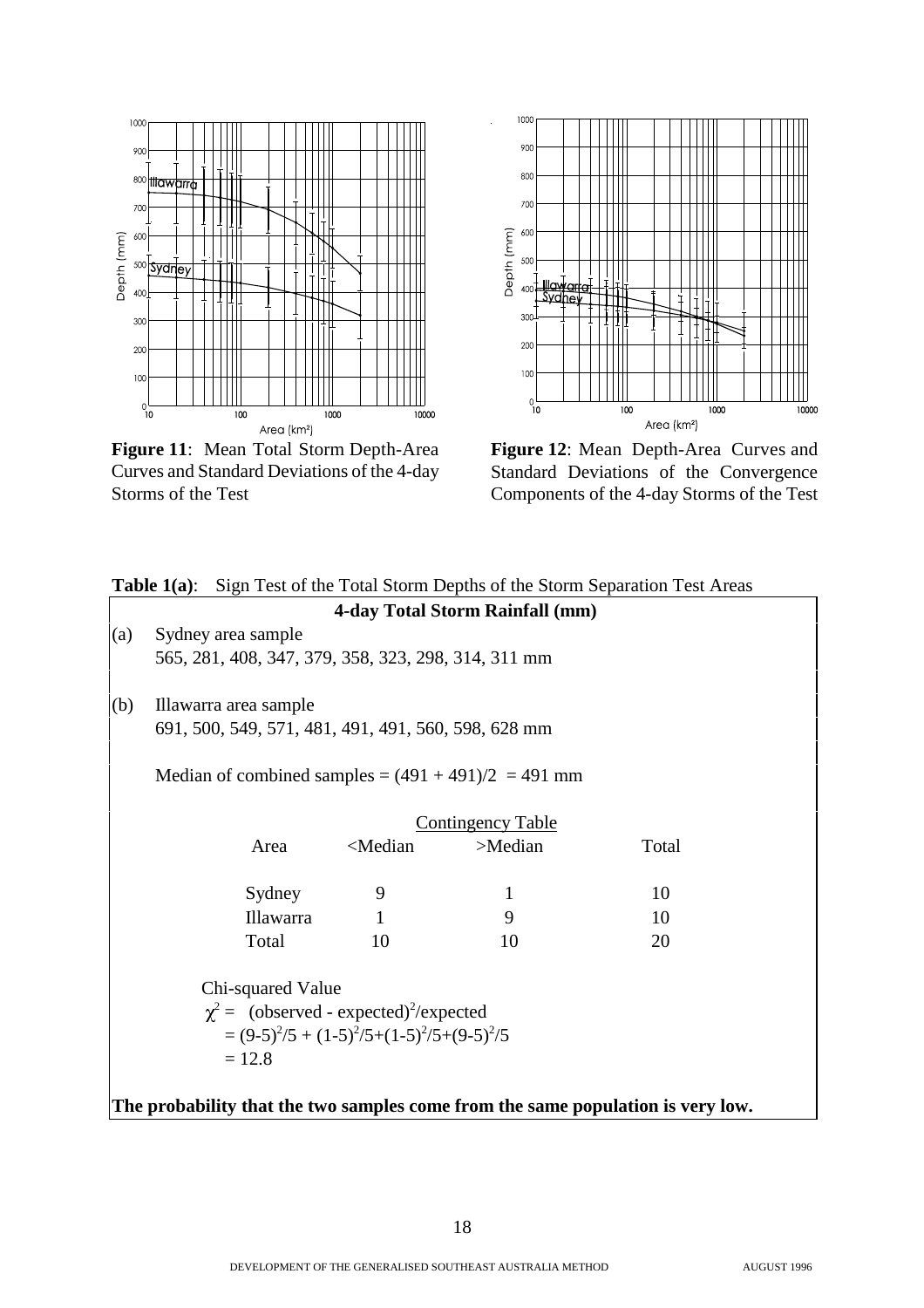**Table 1(b)**: Sign Test of the Convergence Component Depths of the Storm Separation Test Areas

|     |                                                                                  |                                                                     | 4-day Convergence Rainfall (mm)                     |       |  |  |  |  |
|-----|----------------------------------------------------------------------------------|---------------------------------------------------------------------|-----------------------------------------------------|-------|--|--|--|--|
| (a) |                                                                                  | Sydney area sample                                                  |                                                     |       |  |  |  |  |
|     |                                                                                  |                                                                     | 452, 222, 322, 276, 275, 272, 261, 223, 239, 232 mm |       |  |  |  |  |
| (b) | Illawarra area sample                                                            |                                                                     |                                                     |       |  |  |  |  |
|     |                                                                                  | 343, 257, 283, 271, 262, 226, 257, 273, 281, 273 mm                 |                                                     |       |  |  |  |  |
|     |                                                                                  | Median of combined samples = $(271 + 272)/2 = 271.5$ mm             |                                                     |       |  |  |  |  |
|     |                                                                                  |                                                                     | <b>Contingency Table</b>                            |       |  |  |  |  |
|     | Area                                                                             | <median< td=""><td>&gt;Median</td><td>Total</td><td></td></median<> | >Median                                             | Total |  |  |  |  |
|     | Sydney                                                                           | 5                                                                   | 5                                                   | 10    |  |  |  |  |
|     | Illawarra                                                                        | 5                                                                   | 5                                                   | 10    |  |  |  |  |
|     | Total                                                                            | 10                                                                  | 10                                                  | 20    |  |  |  |  |
|     | Chi-squared Value                                                                |                                                                     |                                                     |       |  |  |  |  |
|     |                                                                                  | $\chi^2$ = (observed - expected) <sup>2</sup> /expected             |                                                     |       |  |  |  |  |
|     | $= 0$                                                                            |                                                                     |                                                     |       |  |  |  |  |
|     |                                                                                  |                                                                     |                                                     |       |  |  |  |  |
|     | The probability that the two samples come from the same population is very high. |                                                                     |                                                     |       |  |  |  |  |

The statistical results for the 1-day storms were similar to those above.

It was thus concluded that the GSAM technique for separating the convergence and topographic components of storm rainfall was satisfactory and generally applicable.

#### **3.1.2.4 Moisture Maximisation and Standardisation**

Moisture maximisation is 'the process of adjusting observed precipitation amounts upwards based upon the hypothesis of increased moisture inflow to the storm' (WMO, 1986). As described in section 3.1.1.6, the moisture content of a storm is estimated from the **Storm Dewpoint Temperature**. The maximum possible moisture content of a storm is estimated from the extreme 24-hour persisting MSL dewpoint temperature recorded for the storm location and time of year: the **Storm Extreme Dewpoint Temperature**. Extreme 24-hour persisting dewpoint temperatures have previously been analysed, and exist as a set of monthly charts. The location of the storm peak was chosen as the storm location, and the month which provided the maximum extreme dewpoint temperature within ±28 days of the date of the storm commencement was chosen as the time of year. The ratio of the precipitable water values associated with the extreme and prevailing dewpoint temperature conditions is termed the **Maximisation Factor** for the storm.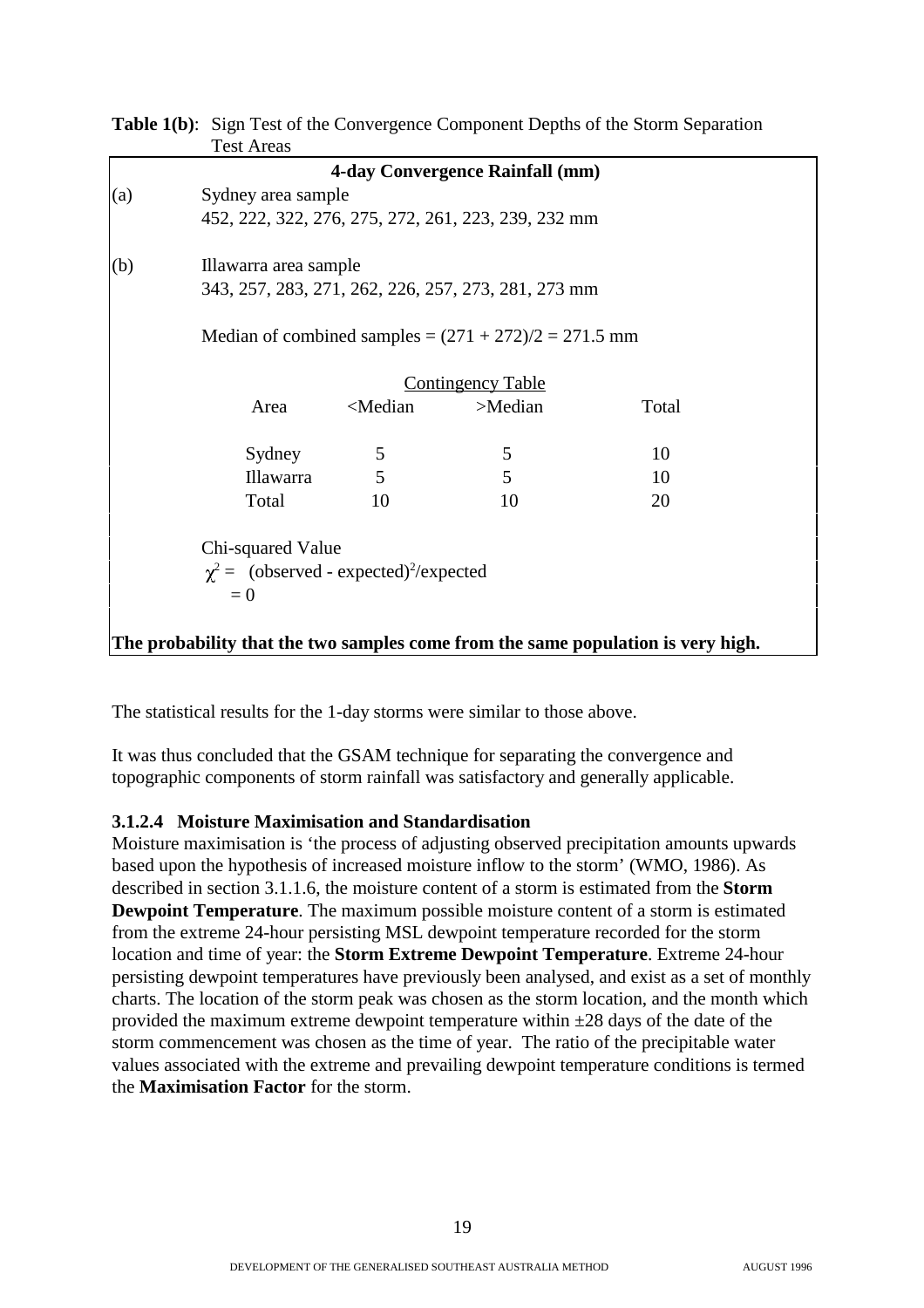$$
MF = \frac{EPW_{\text{insitu}}}{SPW}
$$
\nwhere EPW<sub>insitu</sub> is the Extreme Precipitable Water associated with the Storm  
\nExtreme Dewpoint Temperature.

\nand SPW is the Storm Precipitable Water associated with the Storm  
\nDewpoint Temperature.

Precipitation amounts are adjusted upwards by multiplication by this factor. In the absence of better information, the same maximisation factor is applied to the whole storm area and for the total storm duration.

The concept of moisture maximisation assumes a  $1-to-1$  relationship between increased precipitable water and increased precipitation. The range over which such an assumed relationship is valid has been the subject of much debate; a large increase in moisture inflow could alter the dynamics of the storm. In consequence, ad hoc limits on the size of the maximisation factor have been set in past PMP studies, ranging from values of 1.5 to 2.0. In constructing the GSAM storm database it was originally decided not to impose a limit on the maximisation factor. However, it soon became apparent that the range of maximisation factors was not randomly distributed throughout the year and that the highest values were clustered in the Autumn and Winter periods. An investigation into why this was so revealed that for many storms the assumption of an atmosphere saturated through its depth was invalid; where the moisture inflow to a storm is at mid-levels the surface dewpoint temperatures may not be representative of this rain-producing airmass. Such situations were more common in the non-summer storms of the GSAM database. Because of the potential for large errors in maximisation factors calculated using this technique we decided to set our own limit based on the highest maximisation factors calculated from the summer storms of the database. The moisture maximisation factors for each of the storms in the Coastal Zone database is plotted against month of the year in Figure 13. From this plot an upper limit of 1.8 was chosen. One of the summer storms, in fact, has a maximisation factor exceeding this 1.8 limit. However, closer investigation of the meteorological observations taken at the time of this event revealed great variation in surface dewpoint temperatures recorded in the area, casting doubt upon the assumption of a generally saturated atmosphere in this storm.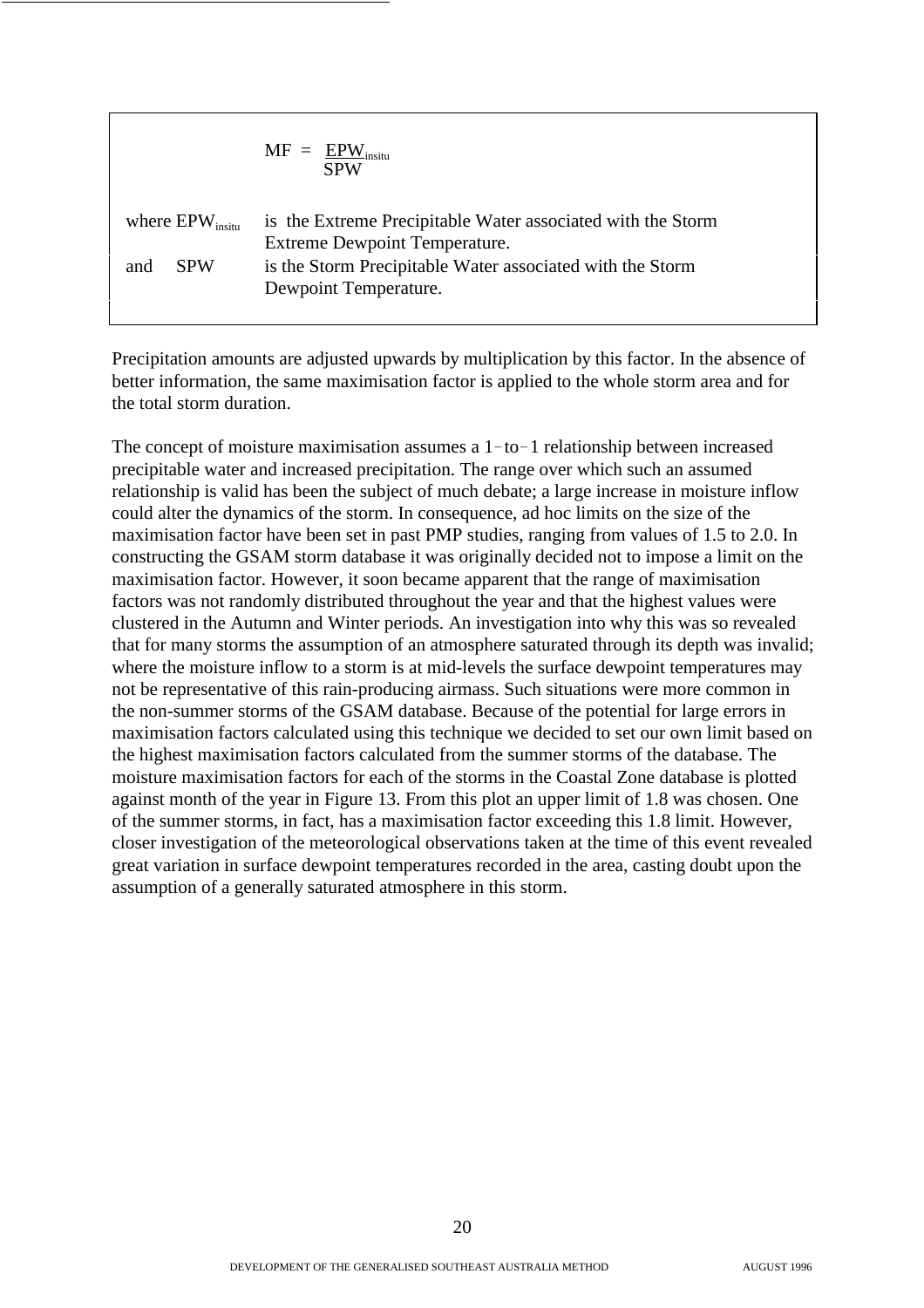

Moisture maximisation thus removes the 'storm-specific' feature of **moisture content.** To remove the 'site-specific' feature of moisture content requires moisture **Standardisation**: storm moisture content is increased to the level of a **Standard Extreme Dewpoint Temperature** for the zone rather than for the storm location. In essence standardisation is equivalent to transposition of each storm from its original location to a common hypothetical location. Since this is purely a transposition in terms of moisture content, standardisation is only valid for the convergence component of a storm. A **Standardisation Factor** is calculated in an analogous fashion to the maximisation factor: it is the ratio of the precipitable water value at the standard extreme dewpoint temperature to that at the storm extreme dewpoint temperature.

$$
SF = \frac{EPW_{std}}{EPW_{initial}}
$$
  
where  $EPW_{std}$  is the Extreme Precipitable Water associated with the Standard  
Extreme Dewpoint Temperature.  
and  $EPW_{insitu}$  is the Extreme Precipitable Water associated with the Storm  
Extreme Dewpoint Temperature.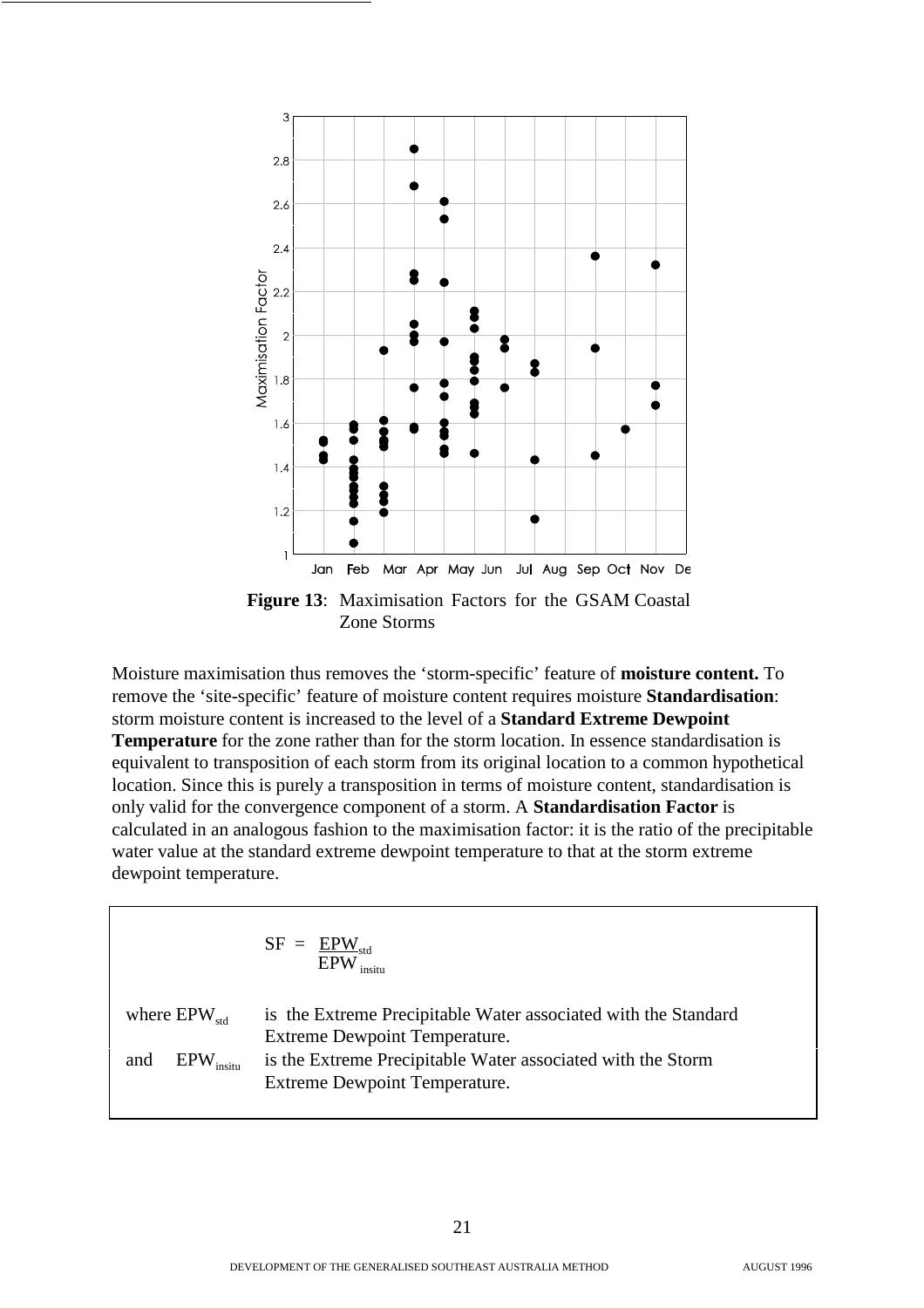It is worth noting that the only essential difference between moisture maximisation and standardisation is in the imposition of a limit on the maximisation factor.

Dividing the GSAM region into two zones, Coastal and Inland, effectively limited the transposability of the storms in space. A similar limitation on their transposability in time was also considered necessary; **storm type** is correlated with season as much as with geographical zone. For this reason the storm database was further divided into four **'seasonal' groups**, with four different standard extreme dewpoint temperatures. These four standards were chosen on the basis of the annual variation of the extreme 24-hour persisting dewpoint temperature within the GSAM region. This annual oscillation was approximated by four irregular step functions. The timespan of each step was chosen on the basis of the gradient of the oscillation curve and the desire to minimise the range of associated dewpoint temperatures within each step. The groupings, therefore, are not truly seasonal. This precaution kept the effects of standardisation of the database reasonably consistent from group to group. The values of these 'seasonal' standard extreme dewpoint temperatures are typical of the northern extremities of the GSAM region, so that standardisation factors, in general, are greater than 1.0. The standard steps are shown in Figure 14, with the annual variation in extreme dewpoint temperature at Brisbane for comparison.



**Figure 14**: Annual Extreme 24-hour Persisting Dewpoint Temperatures within the GSAM Region, and the Four Standard 'Seasonal' Groups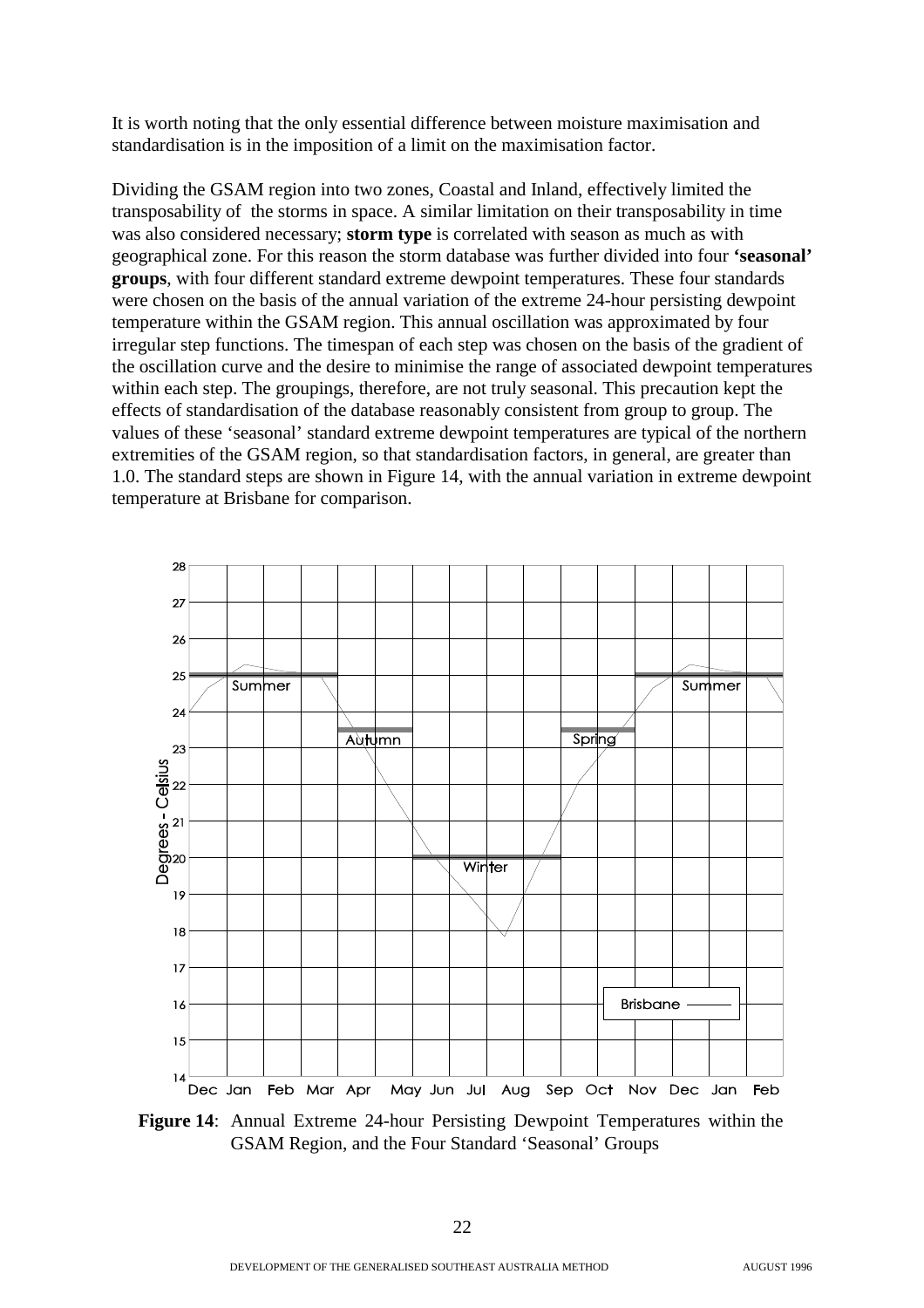The four 'seasonal' groupings are as follows :

|                      |                   | $EDP_{std}$<br>$(^{\circ}C)$ | $EPW_{std}$<br>(mm) |  |
|----------------------|-------------------|------------------------------|---------------------|--|
| 'Summer' DEC - MARCH | (inclusive)       | 25.0                         | 80.80               |  |
| 'Autumn' APRIL - MAY | $^{\prime\prime}$ | 23.5                         | 71.00               |  |
| 'Winter' JUNE - SEPT | $^{\prime\prime}$ | 20.0                         | 52.60               |  |
| 'Spring' OCT - NOV   | $^{\prime\prime}$ | 23.5                         | 71.00               |  |

Thus storms occurring from December 1st to March 31st were standardised to 25.0°C; those from April 1st to May 31st were standardised to 23.5°C, etc. Storms crossing 'seasonal' steps were included in both 'seasonal' groups and thus had two standardisation factors.

#### **3.1.2.5 Enveloping the Depth-Duration-Area Curves**

The final step in generalising the GSAM storm database was to draw an enveloping curve to the maximised, standardised convergence component depth-area curves. Enveloping effectively creates from the database a single hypothetical storm of maximum moisture content and maximum 'efficiency', that is, the standard convergence component of a PMP storm. The enveloping process is depicted in Figure 15.



**Figure 15**: Envelopment of Storm Depth-Area Curves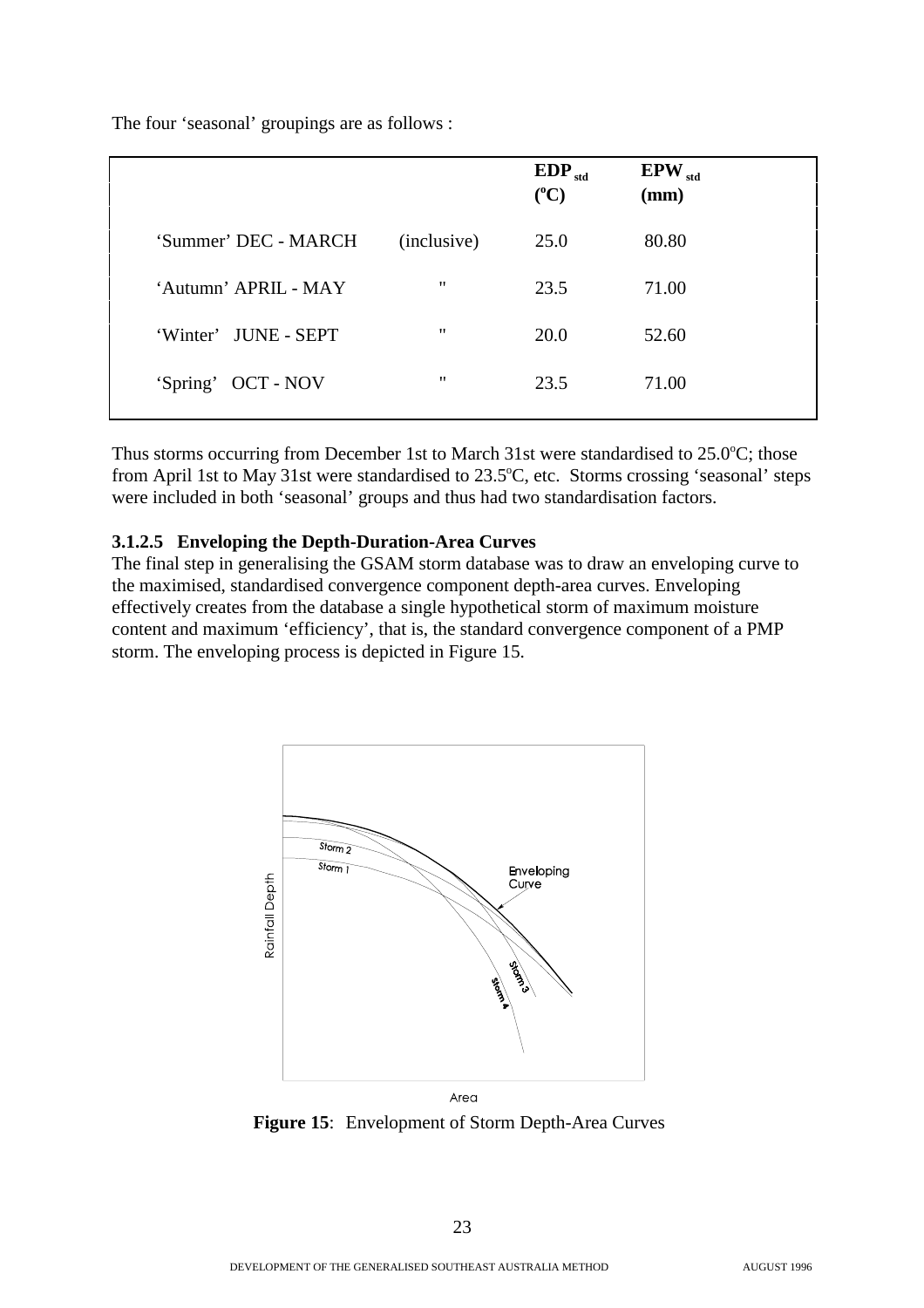In examining the depth-area curves of all the storms in the GSAM database, prior to enveloping, it appeared that the curves of the oldest storms and those of the Inland Zone in particular were rather flat for areas less than a few hundred square kilometres. Concerns that this feature was a product of inadequate definition of the storm peak, rather than a characteristic of certain storms, prompted an investigation into the effect of raingauge density on the structure of the depth-area curves. Four storms were reanalysed with a reduced number of rainfall observations and the differences created in their depth-area curves noted.

For the Coastal Zone it appeared that insufficient raingauge density could lead to undercutting of storm maxima by about 15% at 1 km<sup>2</sup>, varying to 0% at  $1,000 \text{ km}^2$ .

For the Inland Zone the shape of storm depth-area curves appeared to be a function of many influences; raingauge density being only one of these. Often one extra observation could increase the maximum depth at  $1 \text{ km}^2$  by 30%.

The scale at which storms were analysed influenced the isohyetal interval of the analysis and the size of the maximum isohyet drawn. Coastal Zone storms were invariably analysed at scales of 1:100,000 or 1:250,000 while Inland Zone storms were often analysed at a scale of 1:500,000. It became necessary therefore to make an individual assessment of the possible undercutting of the maxima of each of the storms in the Inland Zone.

A table of small-area adjustments was constructed for the Inland Zone storms and a blanket small-area adjustment used for the Coastal Zone storms. The adopted maximum **small-area adjustments** to the depths of the storms in the GSAM database are given in Table 2.

| Area $(km^2)$                             |      | 10   | 100  | 1,000 | 10,000 |
|-------------------------------------------|------|------|------|-------|--------|
| Inland<br>(upper limit of<br>values used) | 50.0 | 37.5 | 25.0 | 12.5  | 0.0    |
| Coastal<br>(values used)                  | 15.0 | 10.0 | 5.0  | 0.0   | 0.0    |

**Table 2:** Small-Area Adjustments (%)

Enveloping Curves were drawn to the maximum depths of each 'season' and each zone. The curves were drawn smoothly and by hand, with considerable subjectivity. In general the 24-, 48- and 72-hour curves were the most reliable and formed the basis from which decisions about the shapes of the other curves were made. Depth-duration curves were also plotted at the standard areas to assist in the fixing of the depth-area curves at intermediate durations. The hand-drawn depth-area envelopes were then digitised and a Hermite polynomial fitted to the standard area depths. In the course of this enveloping process inconsistencies in the depths at various areas and durations were identified. These depths were adjusted and readjusted, making the enveloping process an iterative one.

In total 57 envelope curves were constructed: 8 durations for each of 4 seasons and 2 zones,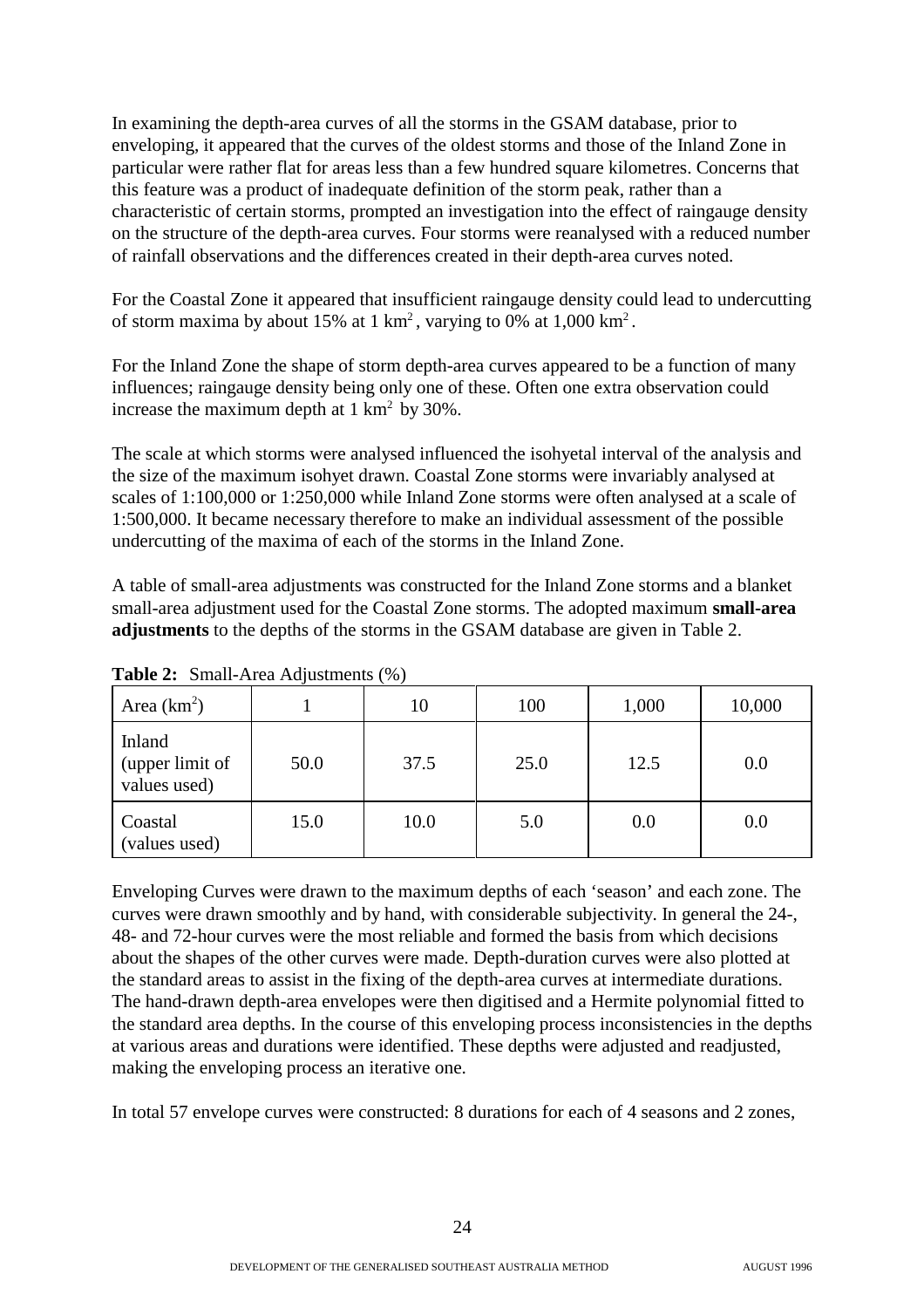except for Inland 'Spring' for which there was only 1 storm and therefore 1 curve, at 24 hours. The duration-area limits for this envelope database are presented in Table 3.

| <b>Durations (hrs)</b>  | Areas $(km2)$    |
|-------------------------|------------------|
| 6, 12                   | 1,000 to 100,000 |
| 24, 36, 48, 72, 96, 120 | 1 to 100,000     |

**Table 3**: Duration-Area Limits for the GSAM Envelope Curves

## **3.2 GSAM PMP ESTIMATION TECHNIQUE**

The final stage in the development of the GSAM was in establishing a general technique for estimating PMP from the envelope curves of the generalised storm database. PMP estimates are predominantly required for PMF calculation and are therefore determined for the area of a catchment. To estimate the PMP of a catchment the 'catchment-specific' features of the PMP storm must be derived and combined with the standard convergence component of the PMP storm. The 'catchment-specific' features of the PMP storm were identified as:

- (i) Storm Type
- (ii) Topographic Influences
- (iii) Moisture Content

Again, the features are interrelated, as are the techniques developed to include them.

Patterns were designed, also, for the spatial and temporal distribution of the PMP storm.

## **3.2.1 Catchment Area and Location**

The standard convergence component of the PMP storm is simply the envelope depth at the area of the catchment. Determining this depth requires an accurate specification of the catchment boundaries and the area within. Catchment outlines were hand-drawn on topographic maps, digitised and gridded. The area of the catchment could then be calculated from the number of gridpoints within the catchment outline and the known resolution of the grid. The envelope depths, from the appropriate zonal database, could then be interpolated between the standard areas to the area of the catchment.

Transposition of the standard PMP convergence rainfall from the standard, hypothetical location to the location of the catchment, required adjustment of the depths for the different moisture potentials of the two locations. A **Moisture Adjustment Factor** was calculated in an analogous fashion to the standardisation factor: it is the ratio of the precipitable water at the **Catchment Extreme Dewpoint Temperature** to that at the **Standard Extreme Dewpoint Temperature**.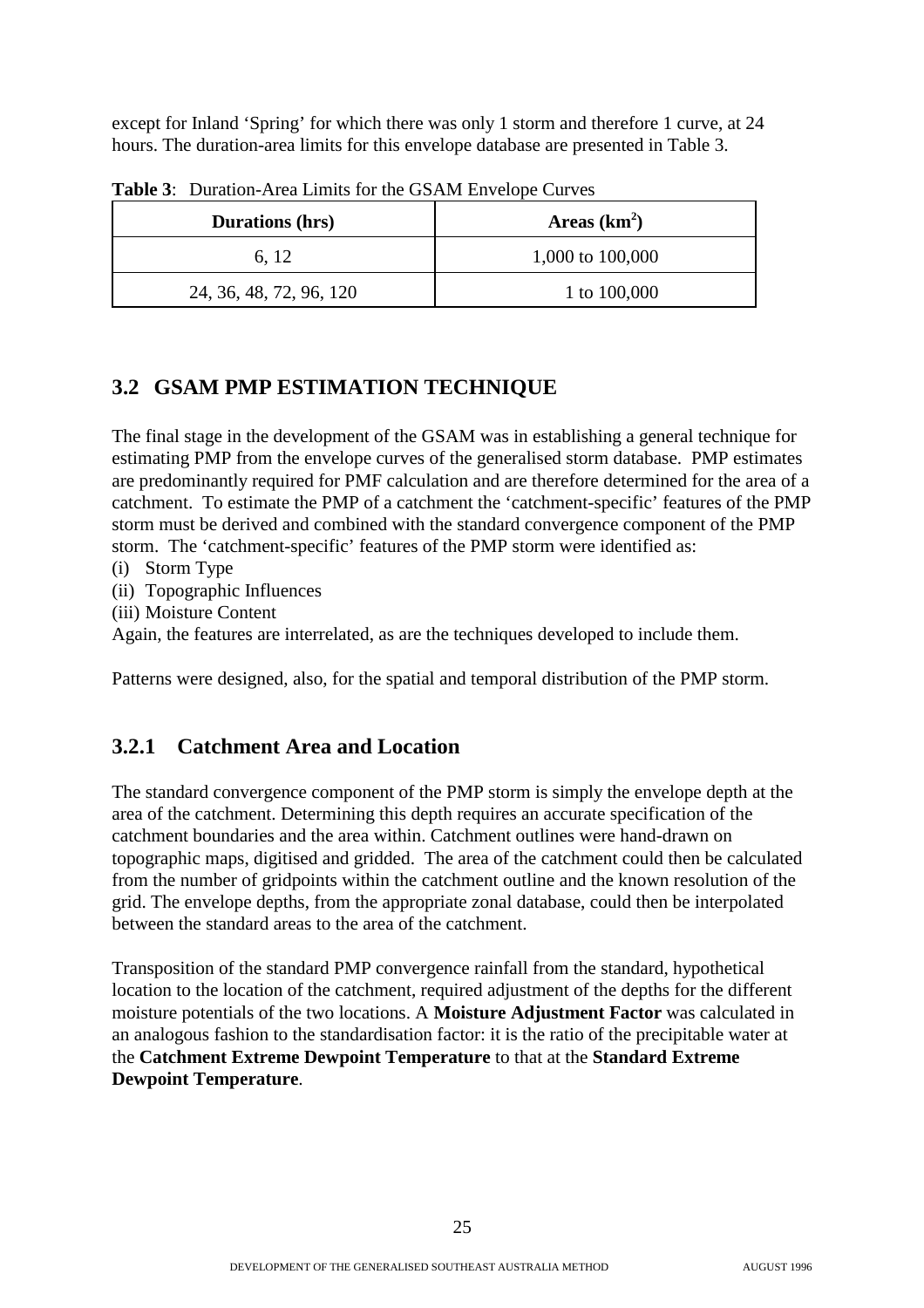$$
MAF = \frac{EPW_{\text{catchment}}}{EPW_{\text{std}}}
$$
\nwhere EPW\_{\text{catchment}}

\nis the Extreme Precipitable Water associated with the  
\nCatchment Extreme Dewpoint Temperature.

\nand  $EPW_{\text{std}}$ 

\nis the Extreme Precipitable Water associated with the  
\nStandard Extreme Dewpoint Temperature

Since there are four standard extreme dewpoint temperatures, corresponding to the four 'seasonal' groups, four catchment extreme dewpoint temperatures were required. The centroid of the catchment was taken as the catchment location, and four seasonal extreme dewpoint temperatures were determined for this latitude and longitude.

The envelope depths, from each 'seasonal' group, were then multiplied by these catchment moisture adjustment factors. A **Catchment PMP Convergence Component** was defined as the maximum of these depths across all seasons for each duration.

Thus the 'catchment-specific' feature of **storm type** was included, by virtue of the zone in which the catchment was located, and by virtue of the season which provided the greatest convergence depths at the area and location of the catchment, for a given duration. And **moisture content** was included by virtue of the moisture adjustment factors for the catchment location.

## **3.2.2 Estimating the Topographic Component of the PMP Storm**

The topographic component of the PMP storm was estimated using the 72-hour 50-year rainfall intensity field in the same manner as the topographic component of the GSAM storms. It was felt, however, that there would be less scope for topographic enhancement of rainfall in a PMP storm than there is in a storm with an average recurrence interval of about 50 years, as are the storms of the GSAM database. To test this hypothesis a number of investigations were made into the **topographic influences** on record rainfall events. These included:

#### **A. Record 1-4 day Rainfalls**

In this investigation the highest 1-4 day rainfall totals for each station within the Coastal Zone were plotted on the same scale as the 72-hour 50-year rainfall intensities. The high topography and low topography values for the two plots were then compared. It was found that the highest rainfall totals over flat terrain were 50 to 100% greater than the 50-year values over the same area, and in mountainous areas they were 25 to 50% greater. These results suggested that the amount of topographic enhancement experienced by these record rainfalls was considerably less than that experienced on average by 50-year rainfall events. Clearly these record rainfalls have average recurrence intervals much longer than 50 years.

On the plot of the station highest rainfall totals, spot values at high and low topography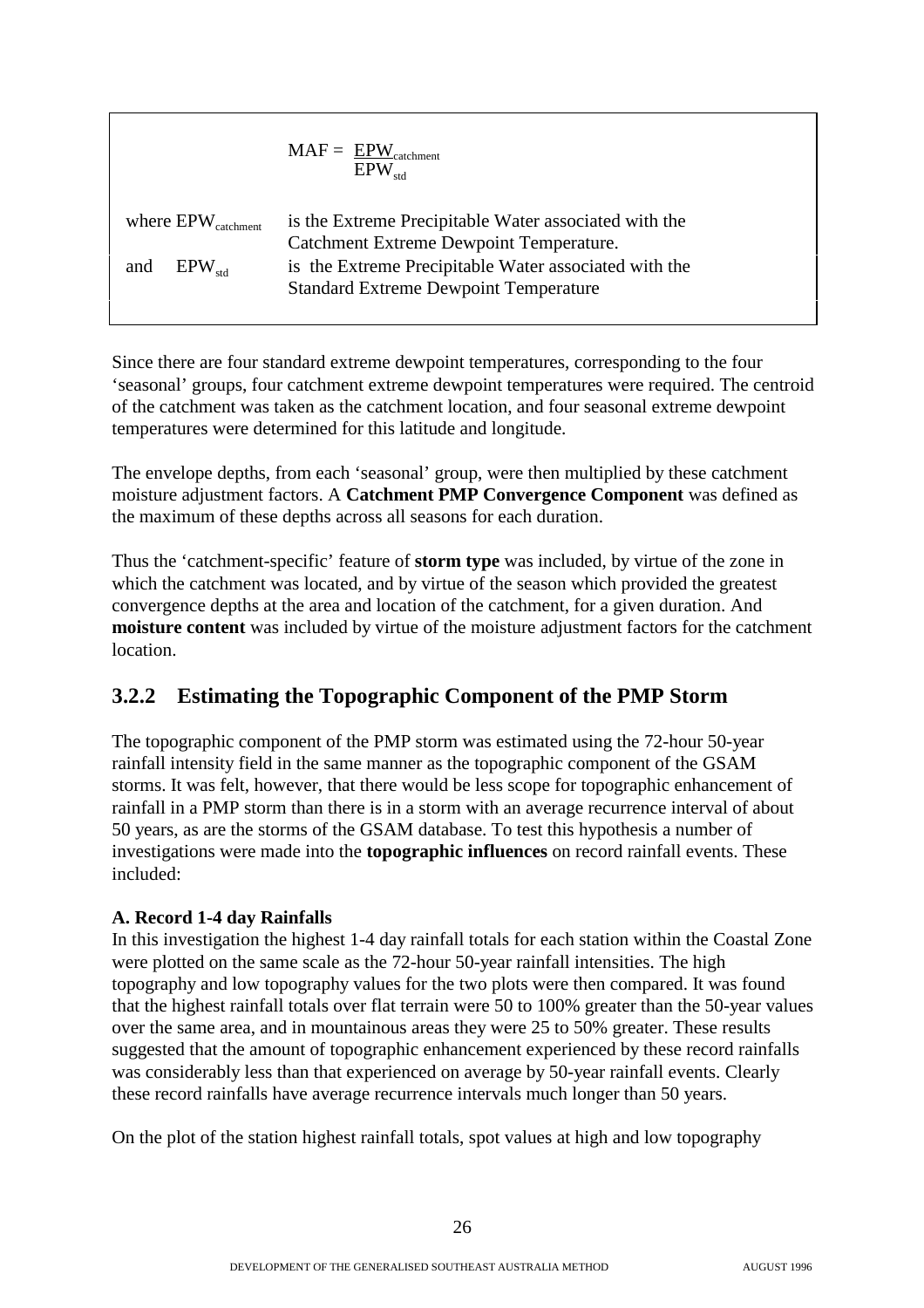locations were also compared. A set of 'rainfall ratios', ratios of high topography rainfall totals to low topography rainfall totals, were calculated. At coincident locations on the rainfall intensity plot 'rainfall intensity ratios', ratios of high topography rainfall intensities to low topography rainfall intensities, were also calculated. The 'rainfall ratios' were then plotted against their co-located 'rainfall intensity ratios' to compare the magnitude of topographic enhancement experienced by each rainfall field. A selection of these co-located ratios is plotted in Figure 16.



**Figure 16**: Ratios of High Topography Rainfall and Low Topography Rainfall

Clearly the relationship between the ratios of the two fields is not one to one, and the record rainfall values exhibit much less topographic enhancement than the coincident 50-year rainfall intensities. The highest topographic enhancement factor for the record rainfall events in this investigation was less than 1.8.

#### **B. GSAM Storm Maxima**

In this investigation the analysed point maxima of the Coastal Zone storms of the GSAM database were tabulated against their calculated topographic enhancement factor. The ratio of highest rainfall values from high and low topography areas were again calculated for each duration. The highest 'rainfall ratio' obtained in this investigation was 1.7.

#### **C. Record 24-hour Rainfalls**

In this investigation world record rainfalls from high and low topography locations were compared. The highest recorded 24-hour rainfall, 1825mm, occurred at an elevation of 2200m on the side of a very steep volcano on the island of La Reunion (WMO, 1986, pg.258). The highest flat-terrain 24-hour rainfall recorded in the United States, 983mm, occurred at Yankeetown in Florida (WMO, 1986, pg.261). The ratio of these two numbers is 1.9.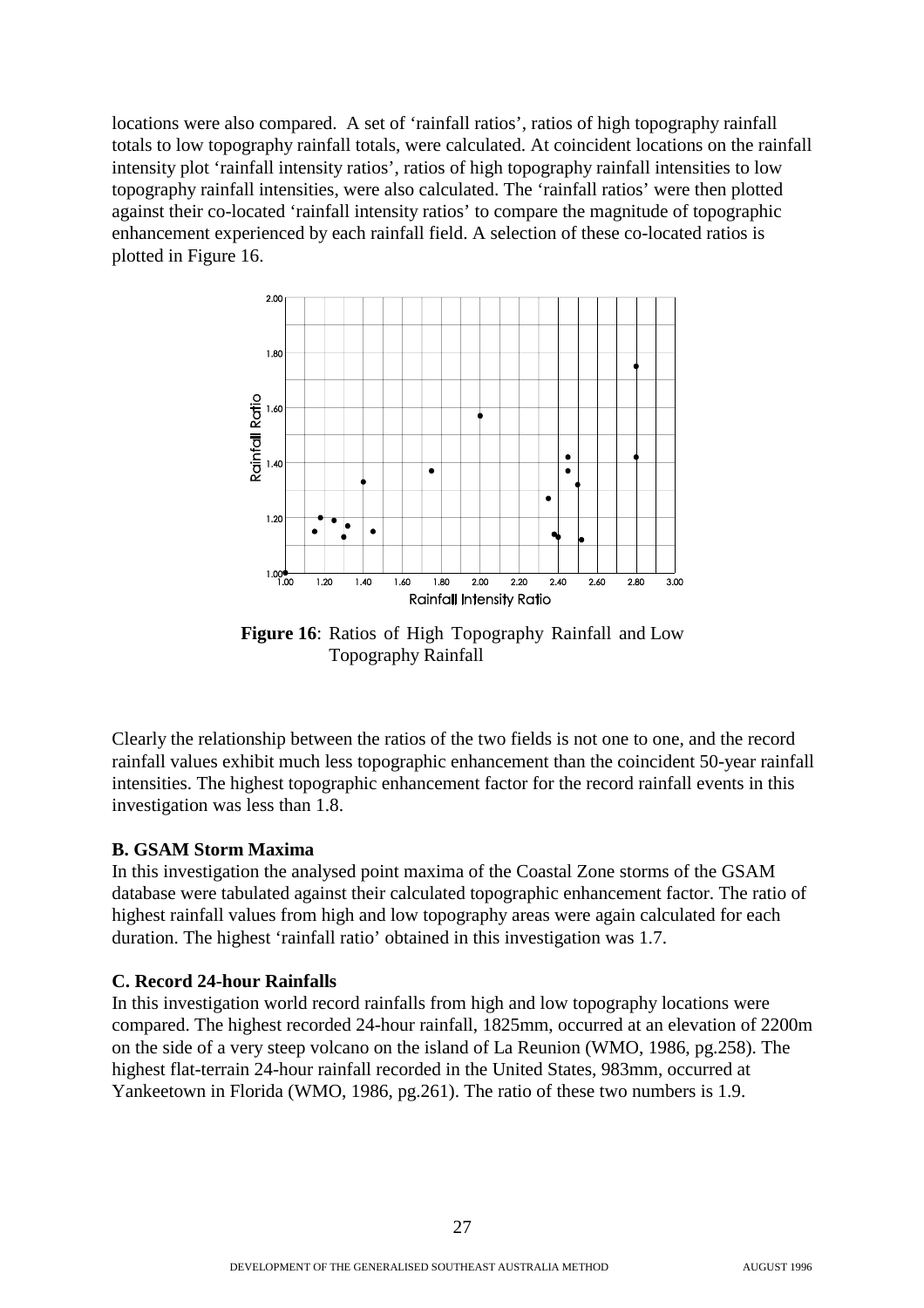In Australia the record 24-hour rainfall, 960mm, occurred at Bellendon Ker in Queensland (Bureau of Meteorology, 1994). The highest flat-terrain 24-hour rainfall, 747mm, was recorded at Whim Creek in Western Australia (Bureau of Meteorology, 1994). The ratio of these two numbers is only 1.3.

Although this series of investigations was far from conclusive, an upper limit to the possible topographic enhancement of large storms was suggested. Within the region of the GSAM, topographic enhancement factors range from 0.8 to 3.4. A subjective decision was made, in the absence of more conclusive evidence, to **modify the topographic enhancement factors** for PMP storms in the manner set out in Table 4.

| Original           | <b>Modified</b>   |
|--------------------|-------------------|
| $x \leq 1.0$       | $x = 1.0$         |
| $1.0 < x \leq 1.5$ | $x = x$           |
| 1.5 < x < 2.5      | $x = 0.5x + 0.75$ |
| x > 2.5            | $x = 2.0$         |

**Table 4:** Topographic Enhancement Factors

This modification is expressed graphically in Figure 17.



**Figure 17**: Modification of Topographic Enhancement Factor for PMP Storms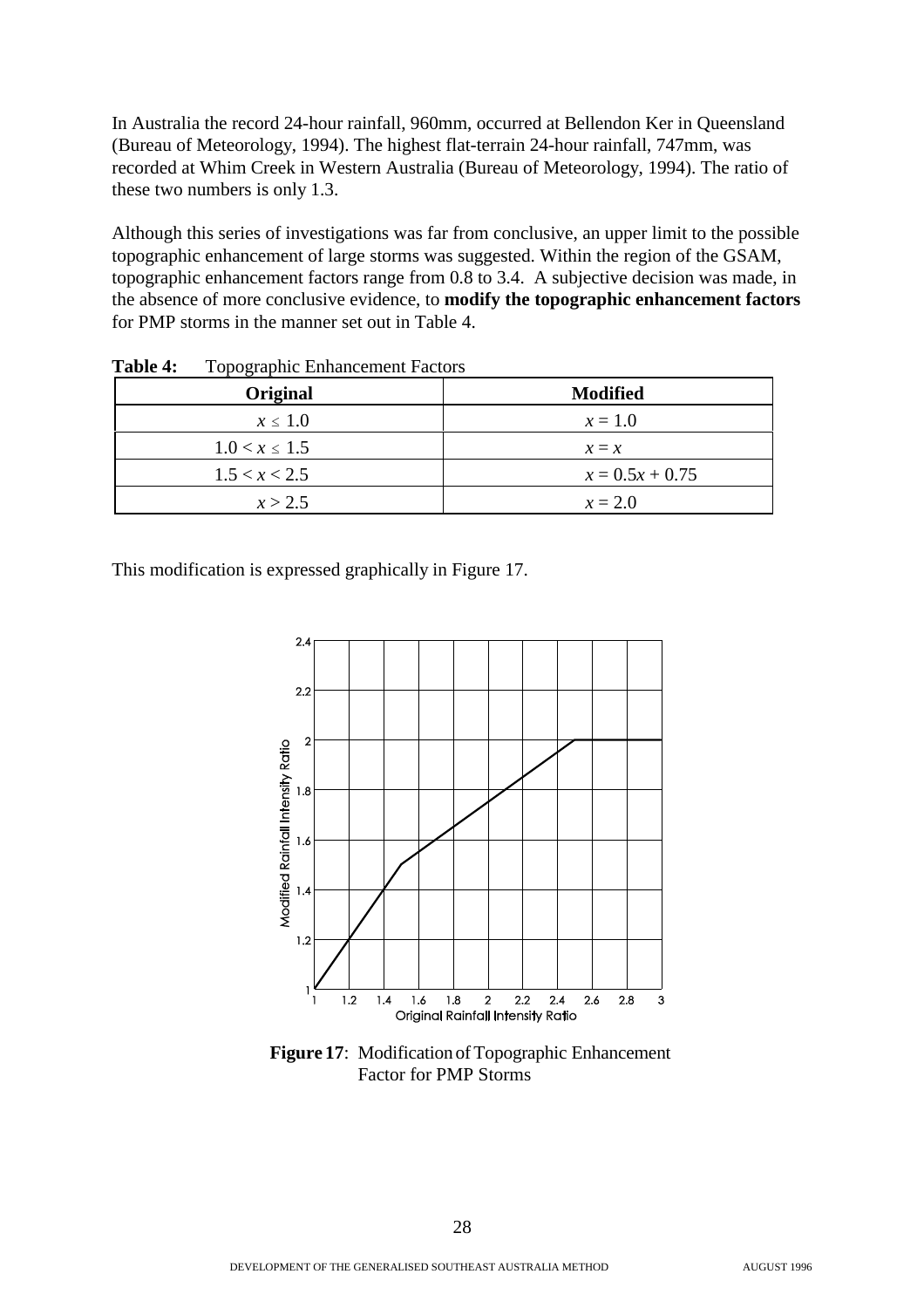Modified topographic enhancement factors were then calculated at each gridpoint within the catchment. The average of these provided the **Catchment PMP Topographic Enhancement Factor**.

## **3.2.3 Catchment PMP Estimates**

Finally, total PMP depths were calculated, for each duration, from the multiplication of the catchment PMP convergence components by the catchment PMP topographic enhancement factor. These depths were then plotted against duration and a final envelope drawn to these. Catchment PMP estimates are taken from this final envelope. An example is given in Figure 18.



**Figure 18**: Enveloping PMP Depths

The rationale for the final enveloping of the PMP estimates is that:

- (i) the GSAM storm database is necessarily incomplete and cannot of itself provide the form of the PMP design storm in total
- (ii) different duration PMP estimates may derive from different seasons and there has been no attempt to envelope the database across season.

## **3.2.4 Design Spatial Distribution of the PMP Storm**

The design spatial distribution for the PMP storm is simply given by the field of modified topographic enhancement factors over the catchment. An example is given in Figure 19.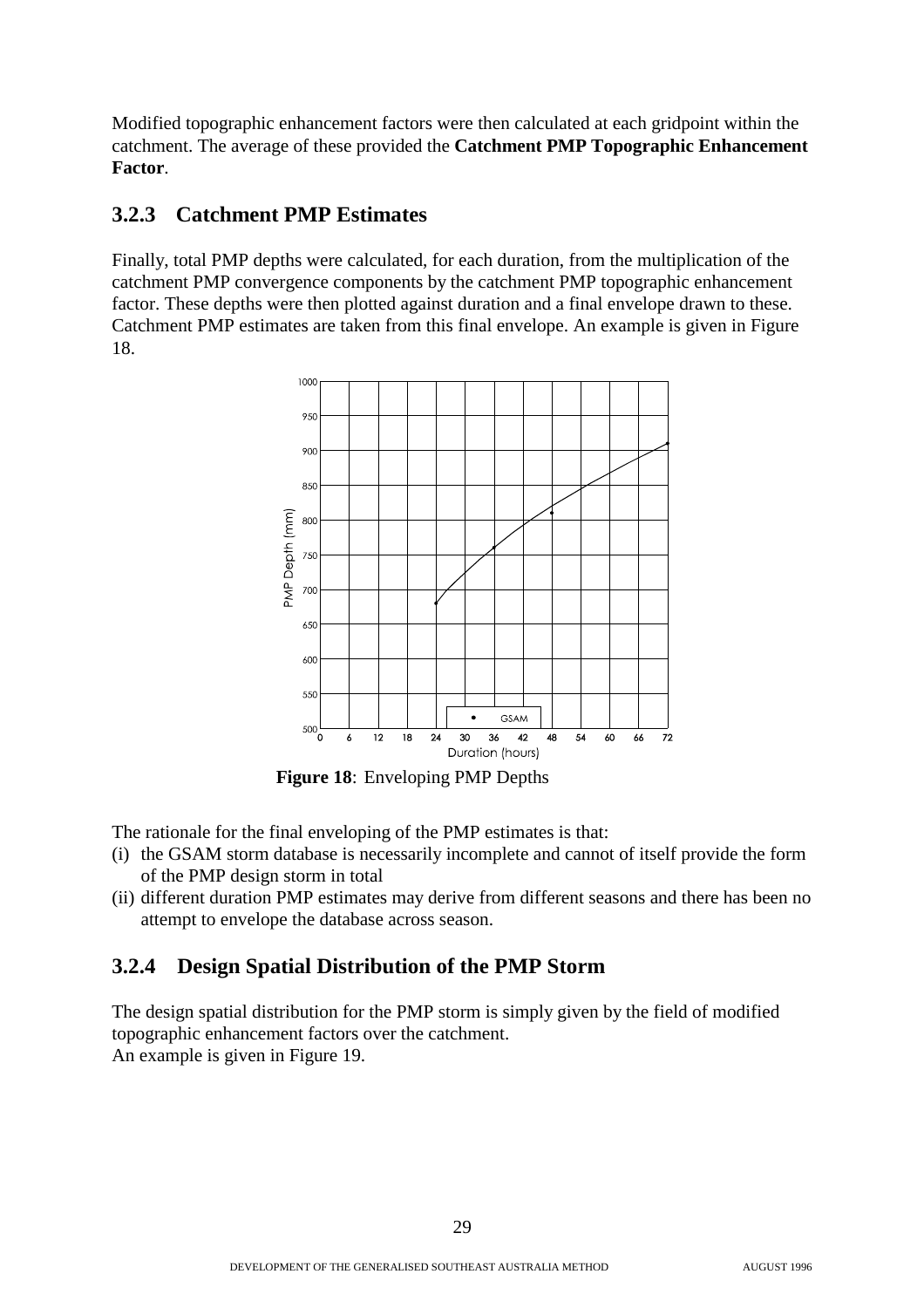

**Figure 19**: Example of a GSAM Design Spatial Distribution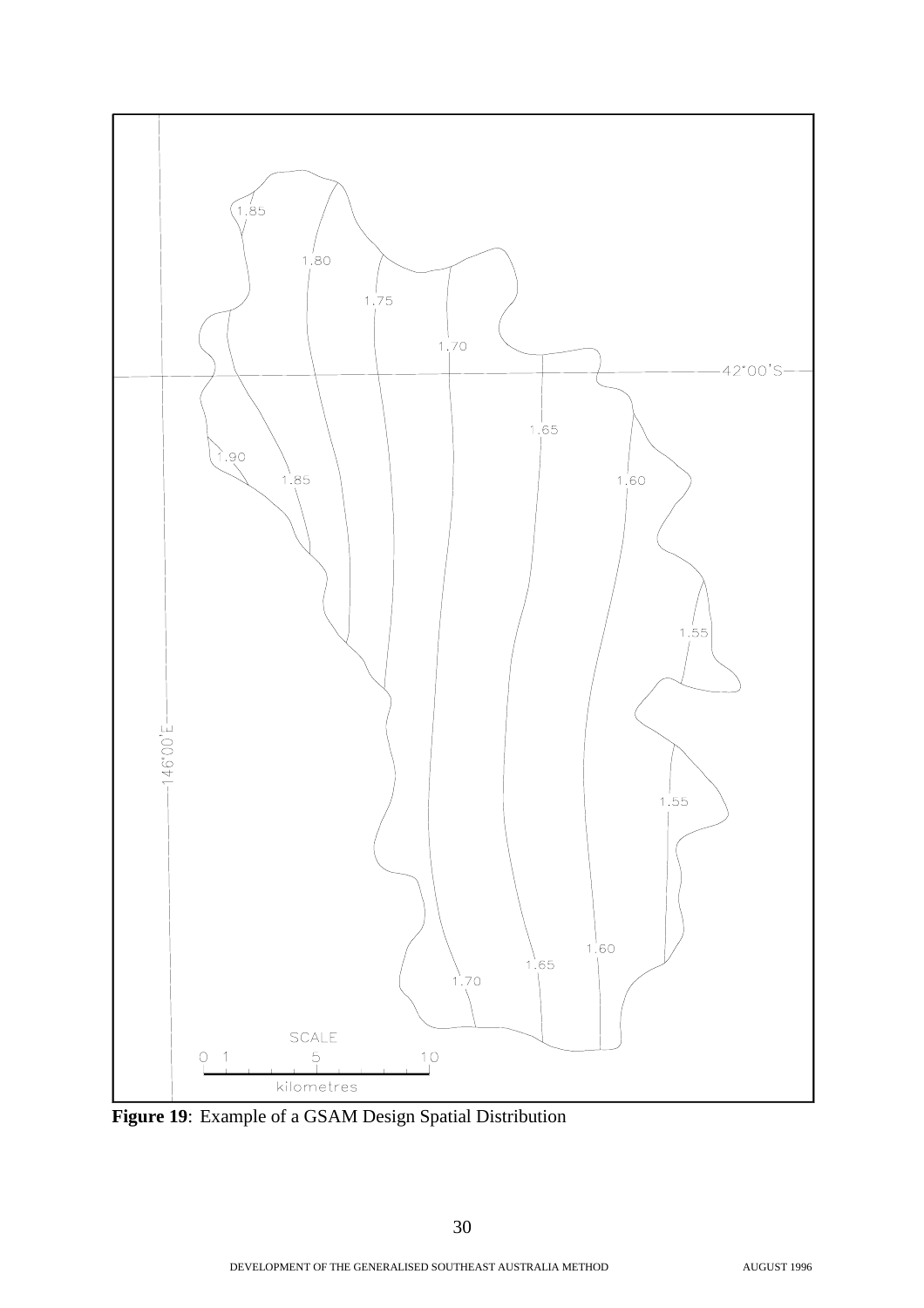#### **3.2.5 Design Temporal Distribution of the PMP Storm**

Design temporal distributions were developed in a cooperative effort between the Bureau of Meteorology and the Rural Water Commission of Victoria. The work is extensively documented in Nathan (1992).

For each standard area and duration, and separately for each zone, the average variability method of Pilgrim, Cordery and French (1969) was applied to the storm temporal distributions to derive design temporal distributions for the PMP storm.

It was considered that the temporal distribution of rainfall in a PMP storm would be smoother than that of an average storm in the GSAM database. Accordingly the temporal distribution derived by the average variability method were smoothed using the method described by Nathan (1992).

In assigning a design temporal distribution to a catchment PMP depth, the distribution for the standard area closest to the area of the catchment is used. This is done for each standard duration. Examples of design temporal distributions are given in Figure 20.



**Figure 20**: Example of GSAM Design Temporal Distribution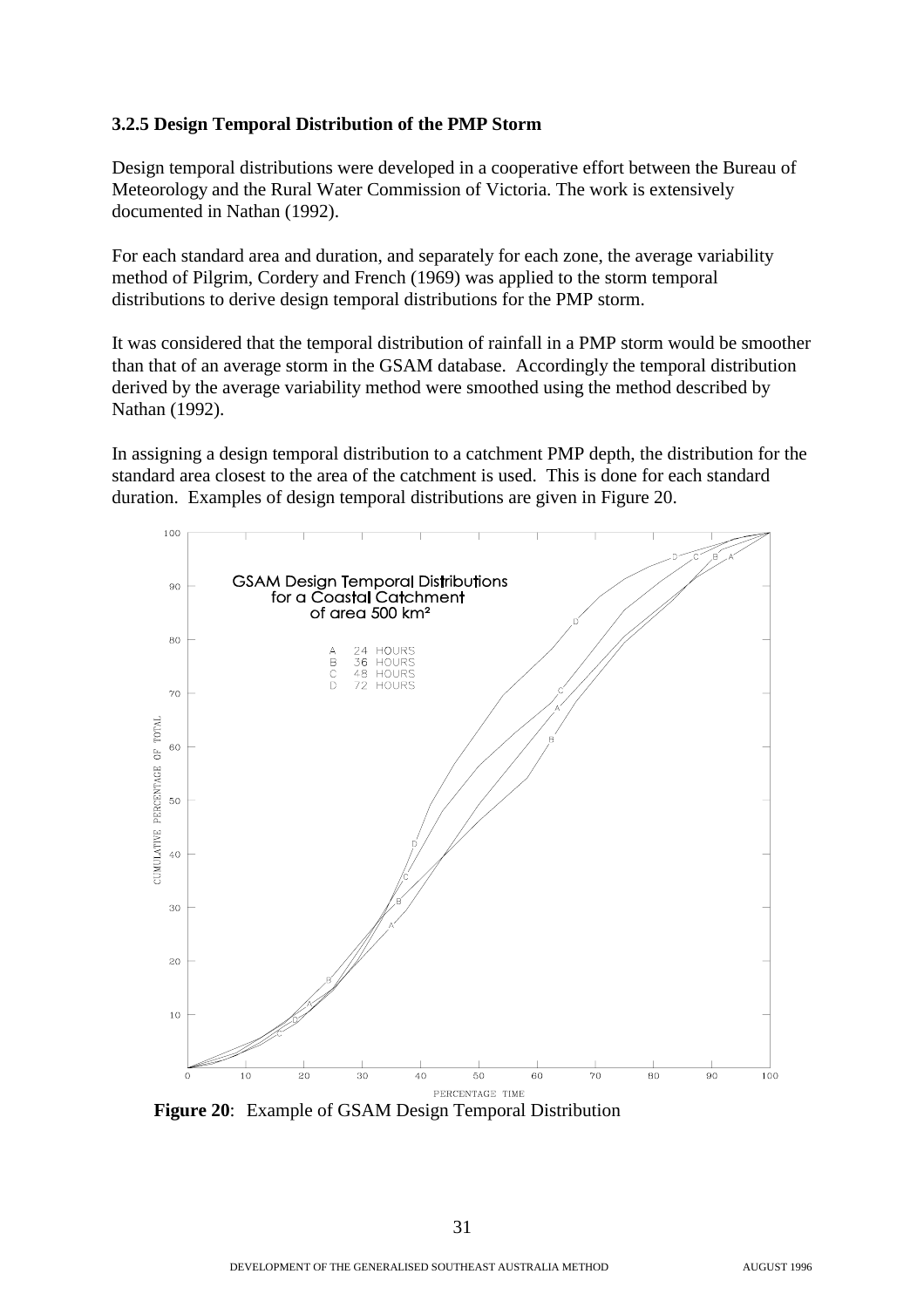## **4. LIMITATIONS AND TRANSITIONS**

## **4.1 DURATION AND AREA LIMITS**

PMP estimates can be provided using the GSAM for areas between 5 and  $100,000 \text{ km}^2$ , at the standard durations of 12-, 24-, 36-, 48-, 72-, 96- and 120-hours. The longer duration estimates derive primarily from storms from the Northern portion of New South Wales. In Victoria and Tasmania the upper level northwesterly to westerly winds are both stronger and more frequent. These winds steer the rain producing low pressure systems towards the east and southeast. For this reason an upper limit of 72 hours was set to the duration of PMP estimates provided by the GSAM for Victoria and Tasmania.

Although estimates can be derived for the 12 hour duration, these estimates are based on a much smaller storm sample: those for which 3 hourly temporal information was available. For this reason less confidence can be vested in these estimates. For areas smaller than  $1,000 \text{ km}^2$ , 12 hour estimates are best interpolated between the short duration estimates provided by the GSDM (Bureau of Meteorology, 1994) and the 24 hour estimate provided by the GSAM.

A summary of these duration and area limits is provided in Table 5.

## **4.2 TRANSITIONS BETWEEN ZONES AND PMP METHODS**

For catchments located close to the boundary between the Inland and Coastal Zones of the GSAM the significance of a zonal distinction is blurred. These zones are defined in terms of the storm types included in their respective databases. The boundary, however, is a drainage boundary, not a meteorological boundary. For this reason a **Coastal-Inland Overlap** has been included. PMP estimates for inland catchments with a boundary adjacent to the zonal boundary are calculated as the average of the PMP estimates from both the Coastal and the Inland databases.

For catchments located close to the boundary between the GTSM and the GSAM there is a measure of uncertainty associated with which method to apply. Both methods have their strengths and weaknesses: the GSAM lacks storms of tropical origin, and the GTSM has a rudimentary treatment of topographic effects which may be important at these locations. A **GSAM-GTSM Transition Zone** has therefore been defined between the two methods. This Transition Zone is depicted in Figure 5. PMP estimates for catchments within this Transition Zone are calculated as the distance-weighted average of the PMP estimates from both the GTSM and the GSAM.

Design temporal and spatial distributions from one method or the other may be used in conjunction with these Transition Zone PMP estimates, but not a mixture of the two.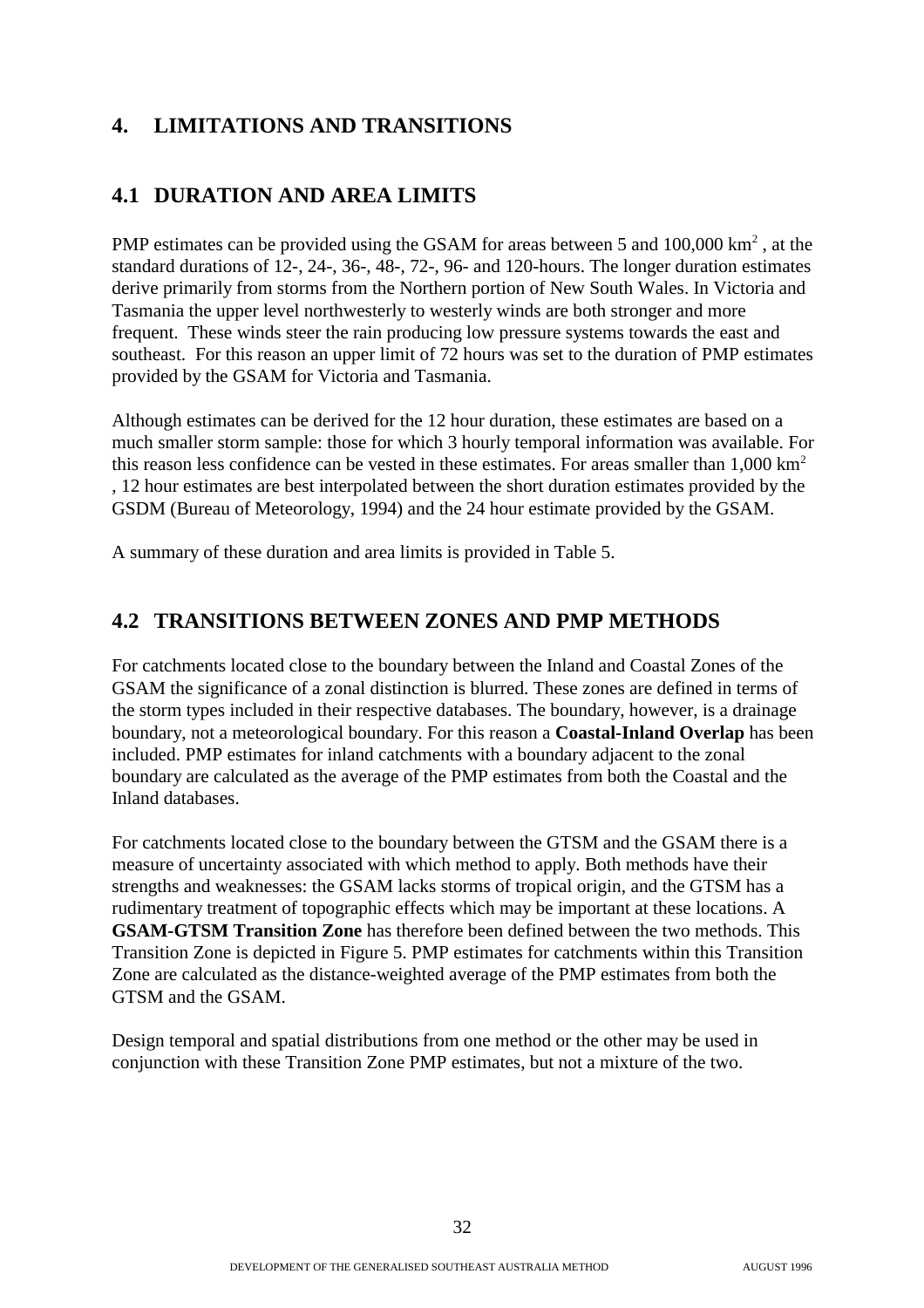|  | Table 5: GSAM Duration, Area Limits |  |
|--|-------------------------------------|--|
|--|-------------------------------------|--|

| A.        | Catchment Area (A km <sup>2</sup> )                                                                |                                                                         | $5 \leq A \leq 1000$ km <sup>2</sup>                                                                                                                |  |
|-----------|----------------------------------------------------------------------------------------------------|-------------------------------------------------------------------------|-----------------------------------------------------------------------------------------------------------------------------------------------------|--|
|           | Zone                                                                                               | <b>State</b>                                                            | <b>Duration (D hrs)</b>                                                                                                                             |  |
|           | Inland                                                                                             | <b>SA</b>                                                               | $24 \le D \le 72$                                                                                                                                   |  |
|           | Inland                                                                                             | Victoria                                                                | 24 < D < 72                                                                                                                                         |  |
|           | Inland                                                                                             | <b>NSW</b>                                                              | $24 \le D \le 96 (120^{\text{(a)}})$                                                                                                                |  |
|           | Coastal                                                                                            | Tasmania                                                                | 24 < D < 72                                                                                                                                         |  |
|           | Coastal                                                                                            | Victoria                                                                | $24 \le D \le 72 (96^{\text{(a)}})$                                                                                                                 |  |
|           | Coastal                                                                                            | <b>NSW</b>                                                              | $24 < D < 96 (120^{\text{(a)}})$                                                                                                                    |  |
|           | <b>Both</b>                                                                                        | All                                                                     | $D < 24^{(b)}$                                                                                                                                      |  |
| <b>B.</b> | Catchment Area (A km <sup>2</sup> )                                                                |                                                                         | 1000< A <40,000 km <sup>2</sup>                                                                                                                     |  |
|           | Zone                                                                                               | <b>State</b>                                                            | <b>Duration (D hrs)</b>                                                                                                                             |  |
|           | Inland                                                                                             | <b>SA</b>                                                               | $(12^{(d)})$ 24 < D $\leq$ 72(96 <sup>(c)</sup> )                                                                                                   |  |
|           | Inland                                                                                             | Victoria                                                                | $(12(d))$ 24 < D < 72(96 <sup>(c)</sup> )                                                                                                           |  |
|           | Inland<br><b>NSW</b>                                                                               |                                                                         | $(12(d))$ 24 < D < 96 $(120(a))$                                                                                                                    |  |
|           | Coastal                                                                                            | Tasmania                                                                | $(12(d))$ 24 < D < 72                                                                                                                               |  |
|           | Coastal                                                                                            | Victoria                                                                | $(12(d))$ 24 < D < 72 (96 <sup>(a)</sup> )                                                                                                          |  |
|           | Coastal                                                                                            | <b>NSW</b>                                                              | $(12(d))$ 24 < D < 96 $(120(a))$                                                                                                                    |  |
|           | <b>Both</b>                                                                                        | All                                                                     | $D < 12^{(e)}$                                                                                                                                      |  |
| C.        | Catchment Area (A km <sup>2</sup> )                                                                |                                                                         | 40,000< A < 100,000 km <sup>2</sup>                                                                                                                 |  |
|           |                                                                                                    | these areas with duration limits as in B above.                         | At these areas the rainfall data are extremely dubious and the maximisation<br>process may not be valid. The GSAM should be used with discretion at |  |
| Notes:    |                                                                                                    |                                                                         |                                                                                                                                                     |  |
| (a)       |                                                                                                    |                                                                         | Estimates supplied for this duration only if specifically requested                                                                                 |  |
| (b)       | The data for these durations are interpolated between GSDM estimates and<br>the 24-hour GSAM value |                                                                         |                                                                                                                                                     |  |
| (c)       |                                                                                                    | Estimates supplied for this duration only if $A$ >>1000 km <sup>2</sup> |                                                                                                                                                     |  |
| (d)       |                                                                                                    | hour design temporal distribution is used with these estimates.         | Estimates are supplied for this duration only if specifically requested. The 24-                                                                    |  |
| (e)       | These estimates are not available from the GSAM                                                    |                                                                         |                                                                                                                                                     |  |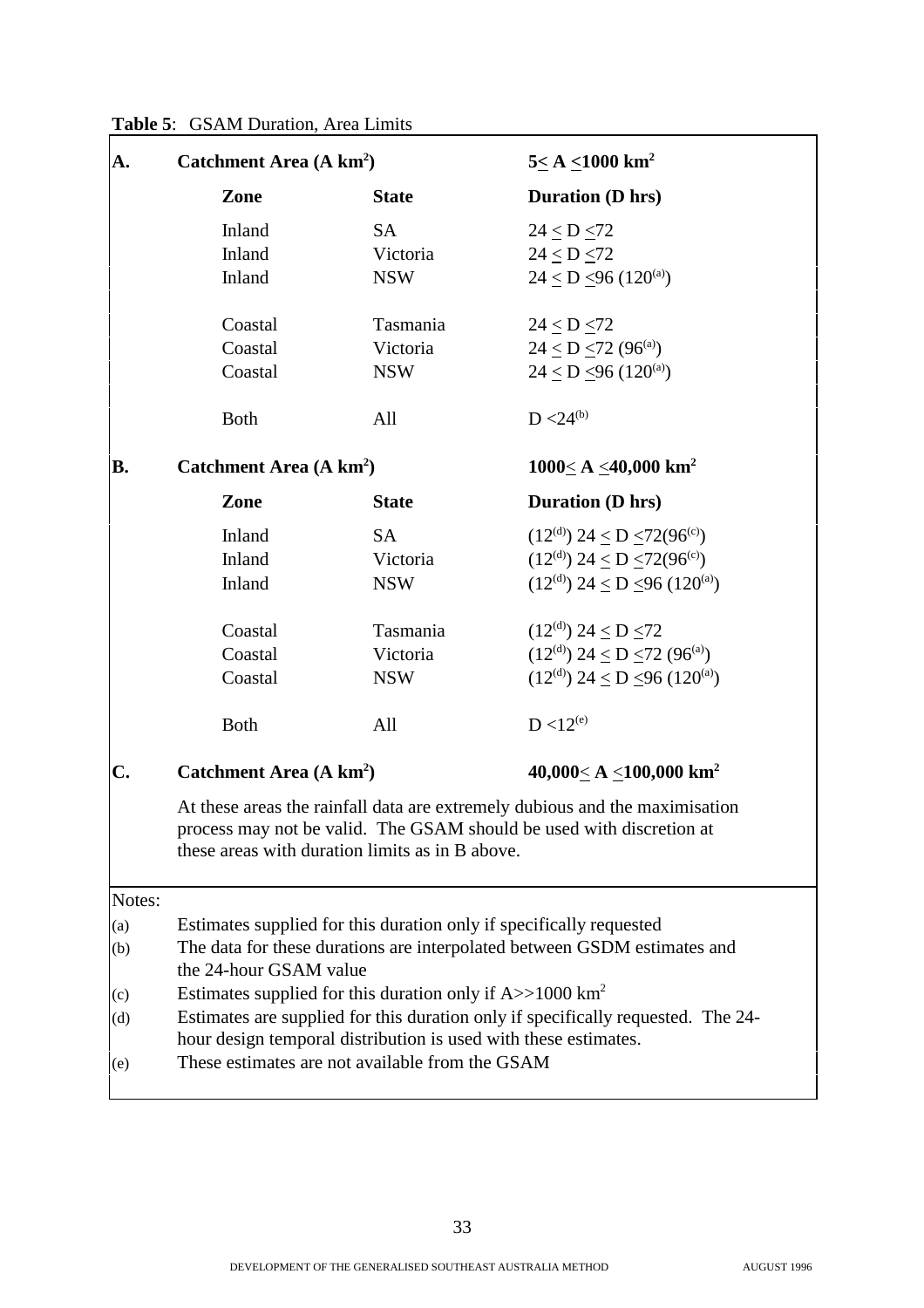## **5. PROBABILITY OF GSAM PMP ESTIMATES**

The PMP concept, as defined in the introduction, effectively involves zero probability of exceedance. However, estimates made by the various PMP methodologies have a non-zero probability of exceedance. For example, '*in situ* maximisation' method PMP estimates for the Fortesque River catchment in Western Australia were exceeded by rainfall from Tropical Cyclone Joan in 1975 (Kennedy, 1982). The maximised rainfall from the Dapto 1984 storm (Shepherd and Colquhoun, 1985) near Wollongong in NSW exceeded the 'method of adjusted US data' PMP estimates used at the time. Probabilities of exceedance can therefore be associated with the methodology used to estimate the PMP, not the concept of PMP itself.

For some catchments estimates of PMP depth have been made using a variety of methods, but the associated probabilities may vary considerably. The generalised methods of PMP estimation applicable to different meteorological regions can also have variation in their associated probabilities. Using deterministic meteorological methods of estimating PMP rather than statistical methods means that the assignment of Annual Exceedance Probabilities (AEPs) to the PMP estimates is not straightforward. However, guidance can be given on the comparative probabilities of exceedance of PMP depths estimated by the different deterministic methods.

The uncertainties associated with any estimate of the exceedance probability of a PMP depth are very large, but by using the same assumptions for each of the PMP methods the results can provide useful guidance in a comparative sense (Pearce, 1994). For the AEP of the PMP to be assigned to the PMF, a significant number of major causative variables are neglected. Probabilities of exceedance of variables such as temporal distributions, spatial distributions, antecedent rainfall, losses, reservoir levels, flood model assumptions etc. assumed in converting rainfall to floods also contribute to changing the notional exceedance probability of the PMF with respect to that of the PMP estimates. However, as discussed above for the PMP, if similar assumptions and flood models are used in transforming the PMP to PMF the results can provide useful guidance in comparing the degrees of safety between various dams.

Kennedy and Hart (1984) used notional AEPs for various PMP methods as a means of indicating the different security levels provided by the different methods and to show why generalised estimates such as those derived by the GSDM for up to 6 hours could, in some cases, exceed the *in situ* maximisation method estimates for 24 hours for some catchments. The notional AEPs for the GSAM and GTSM PMP estimation methods are reviewed by Pearce (1994) and an AEP for the Coastal Zone of the GSAM is estimated at approximately  $10^{-6}$ , while that for the Inland Zone is about  $10^{-7}$ .

Chapter 13 of *Australian Rainfall and Runoff* (IEAust, 1987) states that *"it is not possible to derive rigorously 'correct' or 'true' procedures for estimating floods within the range of very low probabilities (Office of Water Data Coordination, 1986). Despite this the National Committee on Hydrology and Water Resources of the Institution of Engineers, Australia, ANCOLD and NAASRA consider that consistent procedures should be adopted throughout the country".* Section 13.5 describes a method which standardises the estimation of intermediate AEPs of extreme events and recommends this method for application to either PMP or PMF, though the results will differ slightly.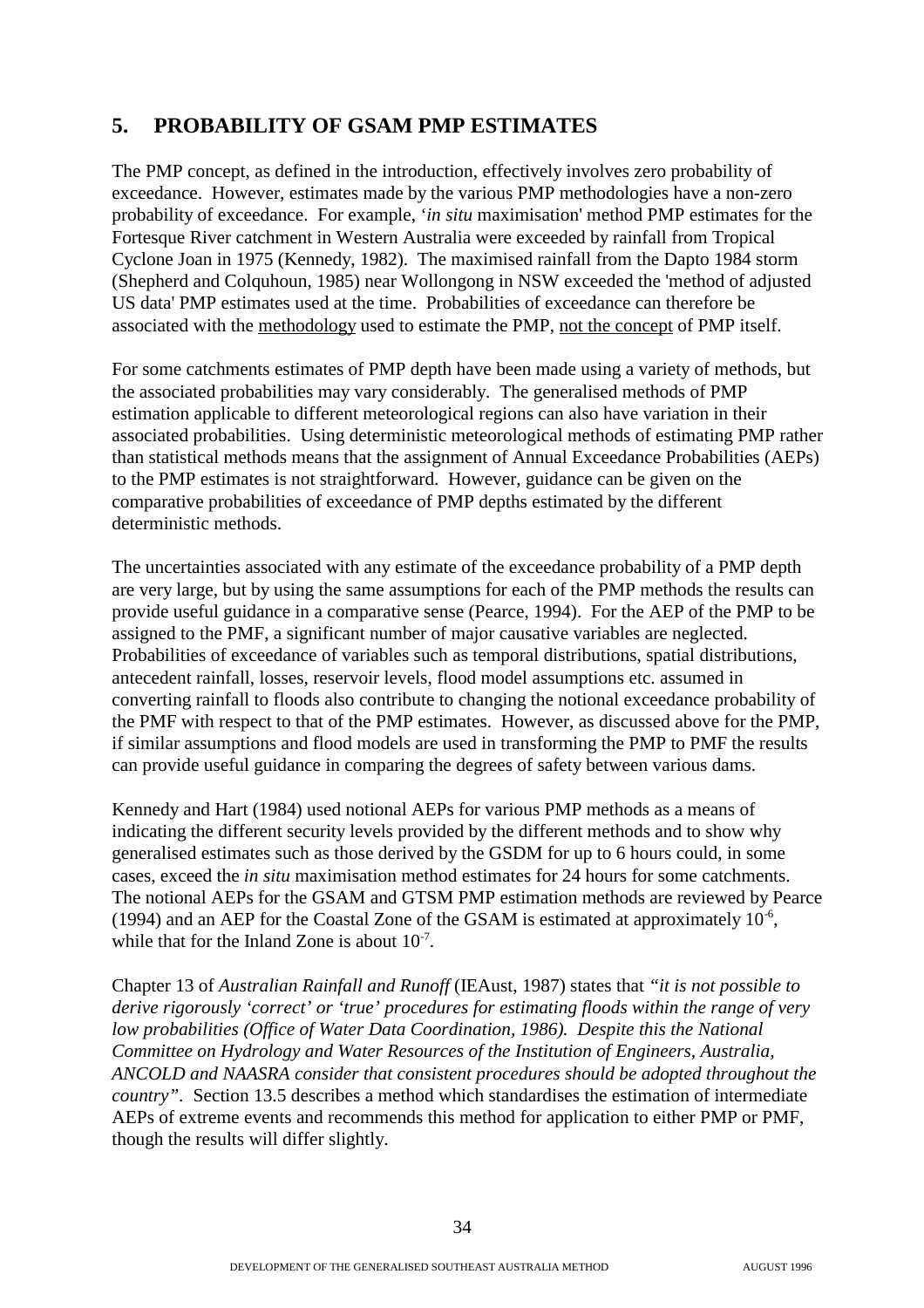## **6. ACKNOWLEDGEMENTS**

This project was made possible by financial support from the New South Wales Dams Safety Committee, the New South Wales Water Resources Commission, the New South Wales Public Works Department, Pacific Power, the Hunter District Water Board, the Snowy Mountain Hydro-Electric Authority, the Rural Water Corporation of Victoria, Melbourne Water and the Hydro-Electric Commission of Tasmania.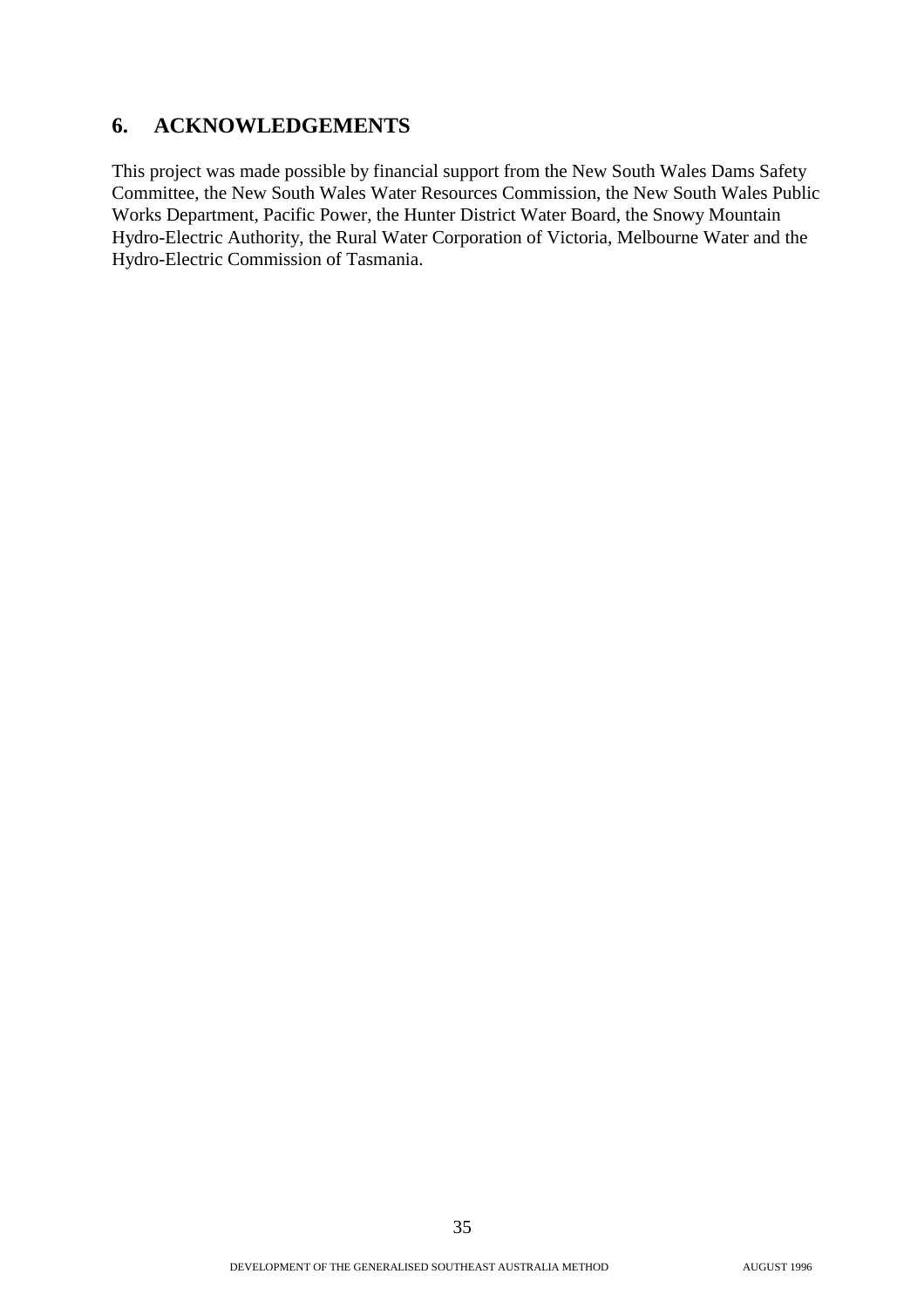## **7. REFERENCES**

Bureau of Meteorology (1985). 'The Estimation of Probable Maximum Precipitation in Australia for Short Durations and Small Areas'. Bulletin 51, August 1984, AGPS, Canberra.

Bureau of Meteorology (1994). 'The Estimation of Probable Maximum Precipitation in Australia for Short Durations and Small Areas'. Bulletin 53, AGPS, Canberra.

Canterford, R. P., Hutchinson, M. F. and Turner, L. H. (1985). 'The use of Laplacian Smoothing Spline Surfaces for the Analysis of Design Rainfalls'. Hydrology and Water Resources Symposium, Institution of Engineers, Aust., 14-16 May, Sydney.

Gibbs, W. J. (1958). 'The Rain Process'. Proc. Conf. Extreme Precipitation. Melbourne. Bureau of Meteorology Publication, 10-56.

Institution of Engineers, Australia (1987). 'Australian Rainfall and Runoff - A Guide to Flood Estimation', Revised Edition.

Kennedy, M. R. (1982). 'The Estimation of Probable Maximum Precipitation in Australia - Past and Current Practice'. Proc. Workshop on Spillway Design, Melbourne, 1981. AWRC Conf. Ser. No. 6. AGPS, Canberra, 26-52.

Kennedy, M. R. and Hart, T. L. (1984).'The Estimation of Probable Maximum Precipitation in Australia'. Aust. Civ. Engg. Trans., Inst. Engrs., Aust., Vol. CE26, No. 1, 29-36.

Kennedy, M. R., Pearce, H. J., Canterford, R. P. and Minty, L. J. (1988). 'The Estimation of Generalised Probable Maximum Precipitation'. Proc. Workshop on Spillway Design Floods, ANU, Canberra, 4 March 1988. ANCOLD Bulletin No. 79, 6-16.

Meighen, J. and Kennedy, M. R. (1995). 'Catalogue of Significant Rainfall Occurrences Over Southeast Australia'. Hydrology Report Series No. 3, Hydrometeorological Advisory Service, Bureau of Meteorology.

Nathan, R. J. (1992). 'The Derivation of Design Temporal Patterns for use with the Generalised Estimates of Probable Maximum Precipitation'. Civ. Engg. Trans., Inst. Engrs, Aust., Vol. CE34, No. 2, 139-150.

Paulhus, H. L. H. and Gilman, C. S. (1953). 'Evaluation of Probable Maximum Precipitation'. Trans. Amer. Geophys. Union, Vol. 34.

Pearce, H. J. (1994). 'Notional Annual Exceedance Probabilities of Estimated Probable Maximum Precipitation Events'. Proc. Hydrology and Water Resources Symposium. Adelaide.

Pearce, H. J. and Kennedy, M. R (1993). 'Generalised Probable Maximum Precipitation Estimation Techniques for Australia'. Hydrology and Water Resources Symposium, Newcastle, June 30-July 2, 1993. Inst. Engrs, Aust., Natl. Conf. Pub. No. 93/14.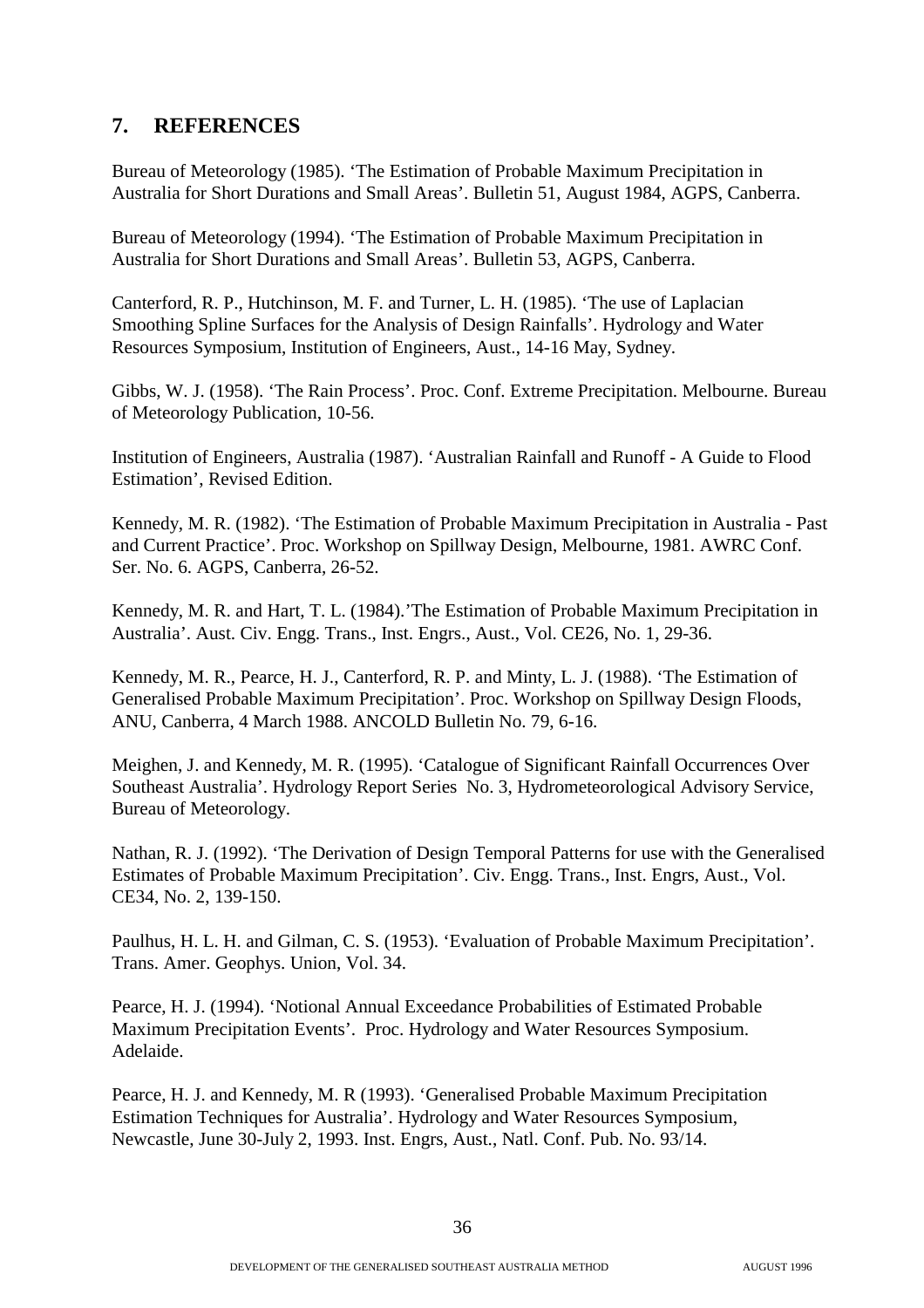Pilgrim, D. H., Cordery, I. and French, R. (1969). 'Temporal Patterns of Design Rainfall for Sydney'.Civ. Engg. Trans., Inst. Engrs, Aust., Vol. CE11, No. 1, 9-14.

Pollard, A. H. (1968). 'Introductory Statistics - A Service Course'. Pergamon Press, Australia.

Shepherd, D. J. and Colquhoun, J. R. (1985). 'Meteorological Aspects of an Extraordinary Flash Flood Event Near Dapto, NSW'. Aust. Met. Mag., Vol. 33, No. 2, 87-102.

Thiessen, A. H. (1911). 'Precipitation Averages for Large Areas'. Monthly Weather Review, Vol 39, 1082-1084.

United States National Weather Service (1977). 'Probable Maximum Precipitation Estimates, Colorado River and Great Basin Drainage'. Hydromet. Report No. 49.

United States National Weather Service (1984). 'Probable Maximum Precipitation for the Upper Deerfield Drainage Massachusetts/Vermont'. NOAA Tech. Memo. NWS HYDRO 39.

United States National Weather Service (1988). 'Probable Maximum Precipitation Estimates, United States Between the Continental Divide and the 103rd Meridian'. Hydromet. Report No. 55A.

United States Weather Bureau (1951). 'Tables of Precipitable Water and Other Factors for a Saturated Pseudo-Adiabatic Atmosphere'. Tech. Paper No. 14.

United States Weather Bureau (1960). 'Generalised Estimates of Probable Maximum Precipitation for the Unites States for the West of the 105th Meridian'. Tech. Paper No. 38.

United States Weather Bureau (1966). 'Probable Maximum Precipitation, Northwest States'. Hydromet Report No. 43, ESSA, US Department of Commerce, Washington DC

Wang, B. H. (1986). 'Probable Maximum Flood and its Application'. Harza Engineering Company.

Wiesner, C. J. (1970). 'Hydrometeorology'. Chapman and Hall, London.

World Meteorological Organisation (1969). 'Manual for Depth-Area-Duration Analysis of Storm Precipitation'. WMO No. 237, TP 129, Geneva.

World Meteorological Organisation (1973). 'Manual for Estimation of Probable Maximum Precipitation'. Operational Hydrology Report No. 1, WMO - No. 332, Geneva.

World Meteorological Organisation (1986). 'Manual for Estimation of Probable Maximum Precipitation'. Second Edition. Operational Hydrology Report No. 1, WMO - No. 332, Geneva.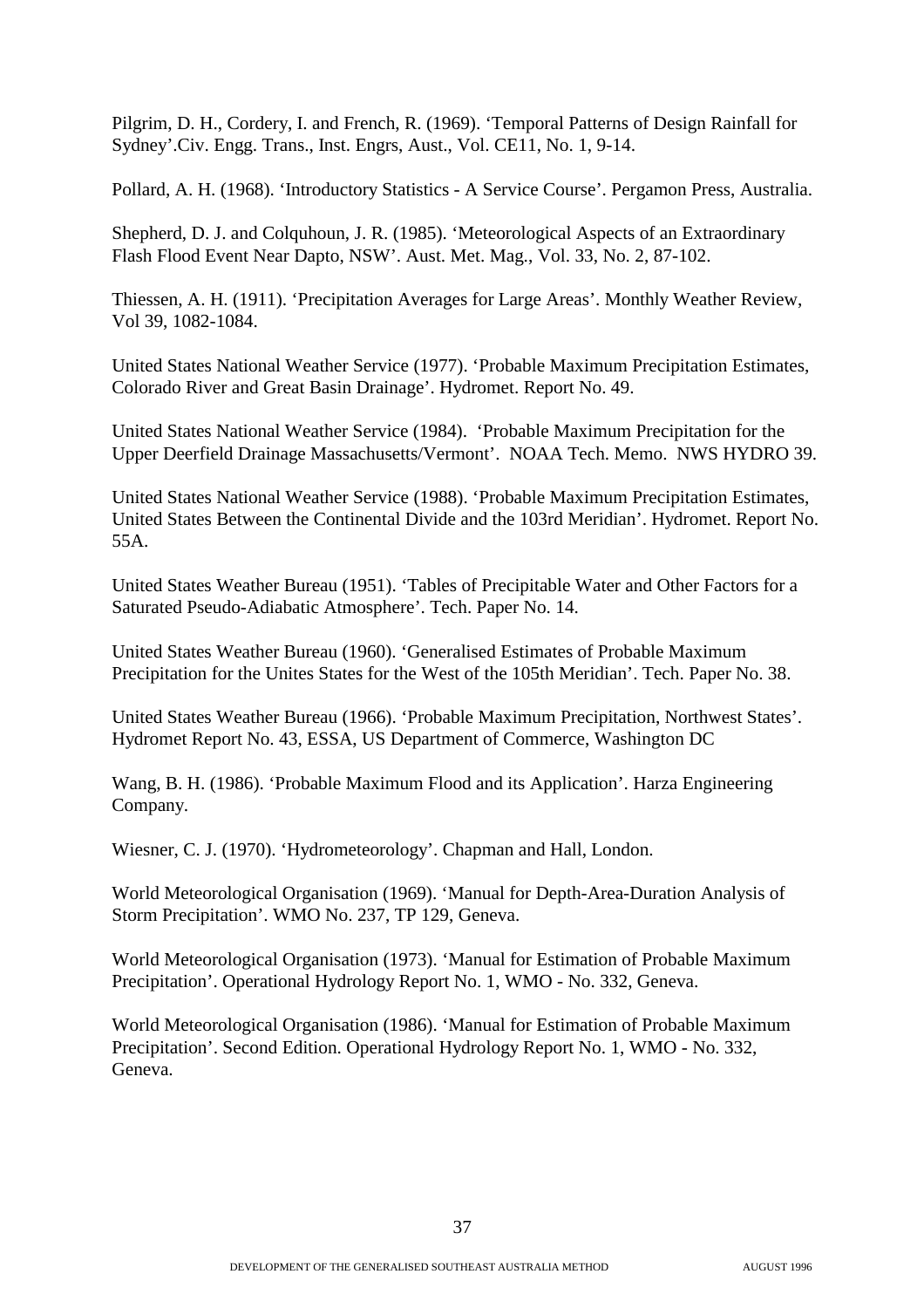## **8. GLOSSARY**

**airmass** - Body of air possessing similar characteristics over an extensive area.

**AEP** - Annual Exceedance Probability. The probability that a given rainfall total accumulated over a given duration will be exceeded in any one year.

**ANCOLD** - Australian National Committee on Large Dams.

**ARI** - Average Recurrence Interval. The average, or expected, value of the periods between exceedances of a given rainfall total accumulated over a given duration.

**Catchment Extreme Dewpoint Temperature** - Extreme 24-hour persisting dewpoint temperature for the location at the centre of the catchment.

**Catchment PMP Convergence Component** - The maximum of all the seasonal, moistureadjusted, envelope depths for a duration.

**Catchment PMP estimates** - The PMP depths from the final catchment depth-duration envelope.

**Catchment PMP Topographic Enhancement Factor** - The average of the modified topographic enhancement factors calculated at each grid point within the catchment.

**CDIRS** - Computerised Design IFD Rainfall System. A gridded dataset of the IFD design rainfall published in *Australian Rainfall and Runoff* (IEAust, 1987) and an automated procedure for the construction of IFD curves.

#### **Convergence Component -**

**of GSAM PMP** - The portion of rainfall within a PMP storm that is convergence precipitation, defined as the envelope of the generalised GSAM storm database.

**of GSAM storm** - The portion of rainfall within a storm that is convergence precipitation, defined as:

Total (Storm) Depth  $\times$  Convergence Component of 72-hr, 50-yr Rainfall Intensity Total 72-hr, 50-yr Rainfall Intensity

**of the 72-hr, 50-yr Rainfall Intensity** - The portion of the 72-hr, 50-yr rainfall intensity that is convergence precipitation, defined as the value expected from interpolation between intensities unaffected by topographic influences.

**convergence precipitation** - Precipitation due to any atmospheric process unaffected by terrain.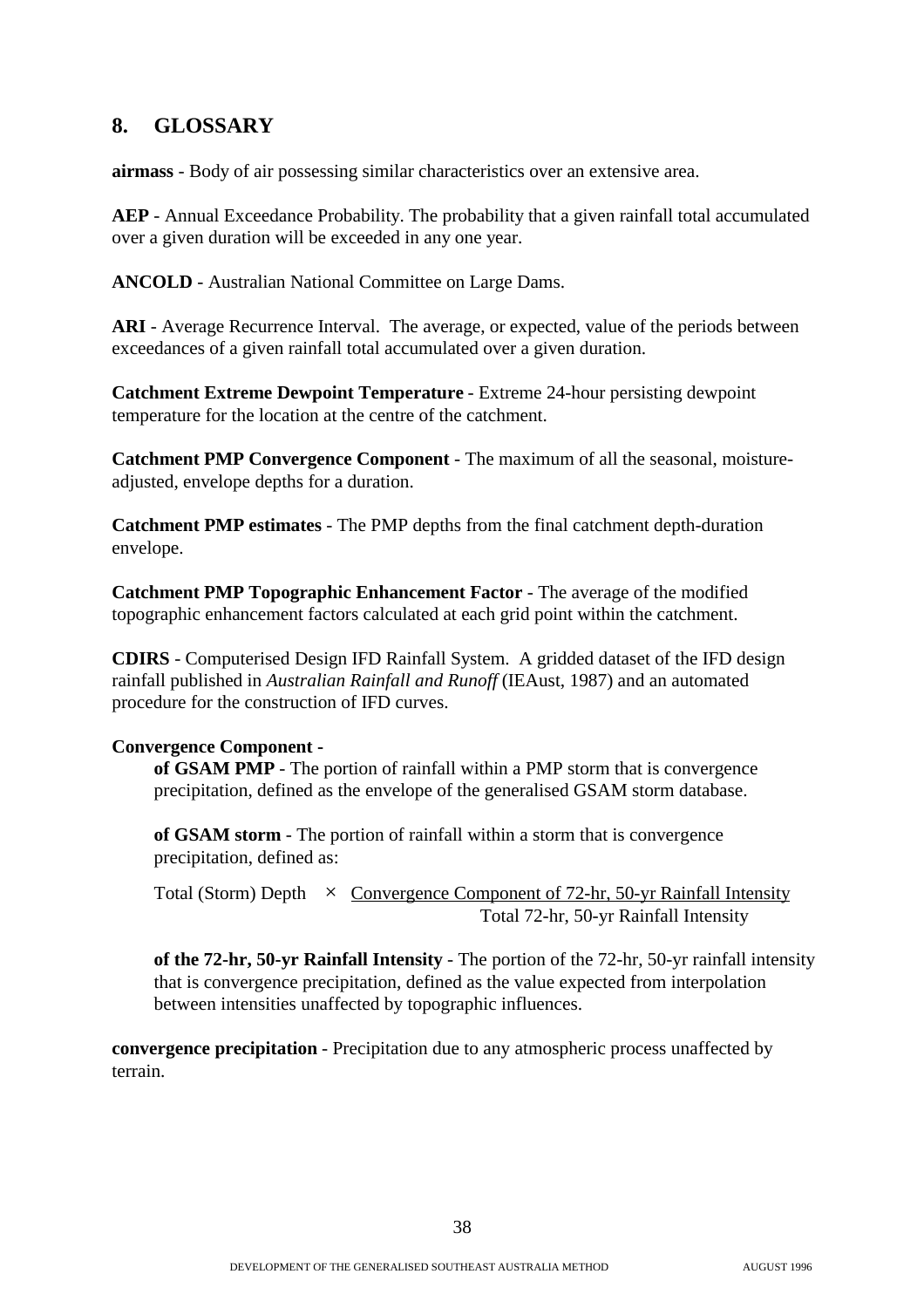**DDA** - Depth-Duration-Area curves. A set of depth-area curves at standard durations and standard areas.

**depth-area curve** - Curve showing, for a given duration, the relation of maximum average depth to size of area within a storm or storms.

**dewpoint temperature** - The temperature at which saturation is attained when air is cooled at constant pressure without the addition or subtraction of water vapour.

**envelope** - The curve constructed via the procedure of estimating the maximum values of an element by fitting a smooth curve to the highest data points plotted on a graph or map. Other considerations than the data points themselves may influence the shape of the curve between data points.

**generalised methods** of PMP estimation - Methods which utilise the rainfalls recorded over a large region by separating the portion of rainfall arising from 'site-specific' influences from that portion arising from regional influences. Such methods provide regional consistency of PMP estimation.

**GSAM** - Generalised Southeast Australia Method of PMP estimation. A generalised method for estimating longer-duration PMP in southeast Australia.

**GSAM Storm Catalogue** - A catalogue of the 110 storms selected for the GSAM database, their dates and locations, DDA values, and storm dewpoint temperatures.

**GSDM** - Generalised Short Duration Method of PMP estimation. A generalised method for estimating small-area, short-duration PMP in Australia.

**GTSM** - Generalised Tropical Storm Method of PMP estimation. A generalised method for estimating longer-duration PMP in those parts of Australia affected by tropical storms.

**hectopascal (hPa)** - Unit of atmospheric pressure, standard atmospheric pressure being 1013.2 hPa.

**IEAust** - The Institution of Engineers, Australia.

**IFD** - Intensity-Frequency-Duration of rainfall. Frequency analyses of rainfall expressed as rainfall intensities (in mm/hr) maintained over a specified duration (in hr), and recurring on average once every n-years (an ARI of n-years).

**isohyet** - Line of equal depth of precipitation.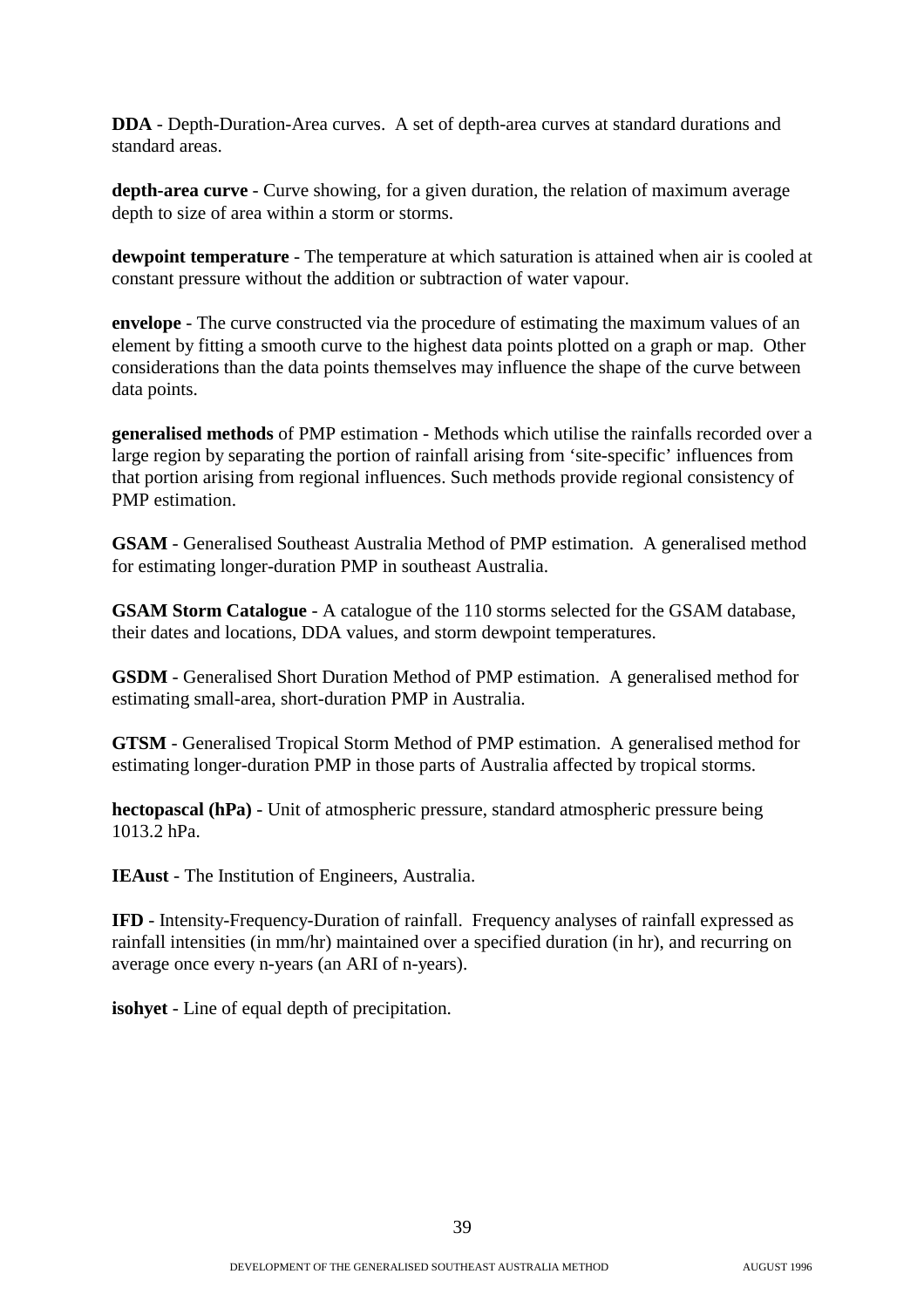**Maximisation Factor** - The factor by which storm rainfall amounts are multiplied to simulate maximised storm moisture content, defined as:

#### Extreme Precipitable Water (at storm location and time of year) Storm Precipitable Water

**Moisture Adjustment Factor** - The factor by which the standard convergence PMP is multiplied to simulate the transposition of this component from a standard location of standard moisture potential to the location of the catchment and its specific moisture potential. It is defined as:

> Extreme Precipitable Water at catchment location Extreme Precipitable Water at standard location

**Moisture Maximisation** - *'the process of adjusting observed precipitation amounts upwards based upon the hypothesis of increased moisture inflow to the storm'* (WMO, 1986). The increase is generally to theoretical values which could be reached if the moisture content of the air had been at the maximum recorded for that location and season, but the other meteorological conditions affecting the storm had remained unchanged.

**NAASRA** - National Association of Australian Road Authorities, now AUSROAD.

**NCC** - National Climate Centre. The section of the Bureau of Meteorology, Australia, responsible for the collection, quality control and archive of Australian climate data.

**orographic precipitation** - Precipitation which is caused entirely or mostly, by the forced uplift of moist air over high ground. (Also topographic precipitation).

**persisting n-hour dewpoint temperature** - The dewpoint temperature at a station that has been equalled or exceeded throughout a period of n consecutive hours. Commonly durations of 12 or 24 h are used, though other durations may be used at times. *Extreme 24-hour persisting dewpoint temperature* is the analysed maximum value of 24-hour persisting dewpoint temperature at a given location and time of year.

**PMF** - Probable Maximum Flood. The flood produced when runoff from the PMP is routed through the catchment.

**PMP** - Probable Maximum Precipitation is *'the greatest depth of precipitation for a given duration meteorologically possible over a given size storm area at a particular location at a particular time of the year, with no allowance made for long-term climatic trends.'* (WMO, 1986).

**PMP design storm spatial distribution** - The hypothetical size, shape and orientation of the isohyets of the PMP storm, with shape and orientation given by the field of modified topographic enhancement factors, and size given by the Catchment PMP estimates.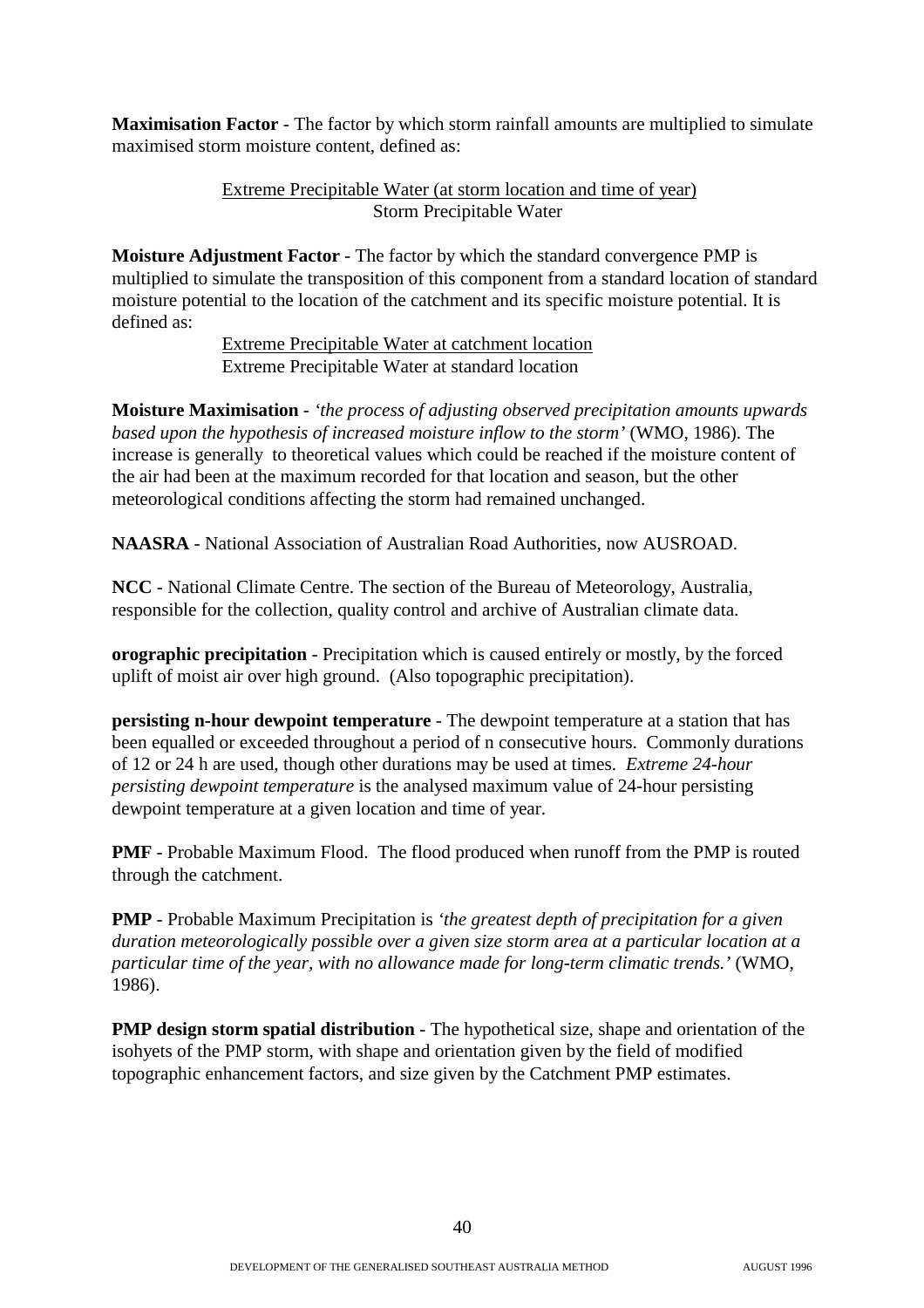**PMP design storm temporal distribution** - The hypothetical time order in which incremental amounts of the PMP storm fall.

**precipitable water** - Total water vapour contained in an atmospheric column of unit crosssection, expressed in terms of the depth of an equivalent mass of liquid water of the same cross-section.

**pseudo-adiabat** - Line on thermodynamic diagram showing the pressure and temperature changes undergone by saturated air rising in the atmosphere, without ice-crystal formation and without exchange of heat with its environment other than that involved in assuming that the liquid water, formed by condensation, drops out. It is the heat exchange associated with condensation that forces the term *pseudo*.

**saturation** - Upper limit of water-vapour content of an airmass, which is solely a function of temperature.

**Standard Extreme Dewpoint Temperature** - The extreme 24-hour persisting dewpoint temperature at the standard, hypothetical location.

**Standardisation** - The process of adjusting precipitation amounts based upon the hypothesis of transposition to some standard location and therefore standard moisture content.

**Standardisation Factor - The factor by which storm convergence component rainfalls are** multiplied to simulate transposition to a standard location, defined as:

> Extreme Precipitable Water at standard location Extreme Precipitable Water at storm location

**storm** - As used within the GSAM, it is a meteorological phenomenon significant only for the amount and extent of the rainfall it produces. Not to be confused with thunderstorms.

**storm analysis** - The manually drawn spatial distribution of isohyets of storm rainfall.

**Storm Dewpoint Temperature** - The 1000hPa dewpoint temperature that is representative of the rain-producing airmass of the storm.

**Storm Extreme Dewpoint Temperature** - The extreme 24-hour persisting dewpoint temperature at the location of the storm peak and within  $\pm 28$  days of the storm commencement.

**storm spatial distribution** - The size, shape and orientation of the isohyets of the storm analysis.

**storm temporal distribution** - In general, the variation in rainfall with time as a percentage of the total storm rainfall. Specifically within the GSAM, *the maximum percentages of the total storm rainfall that fell within the standard durations and the standard areas*.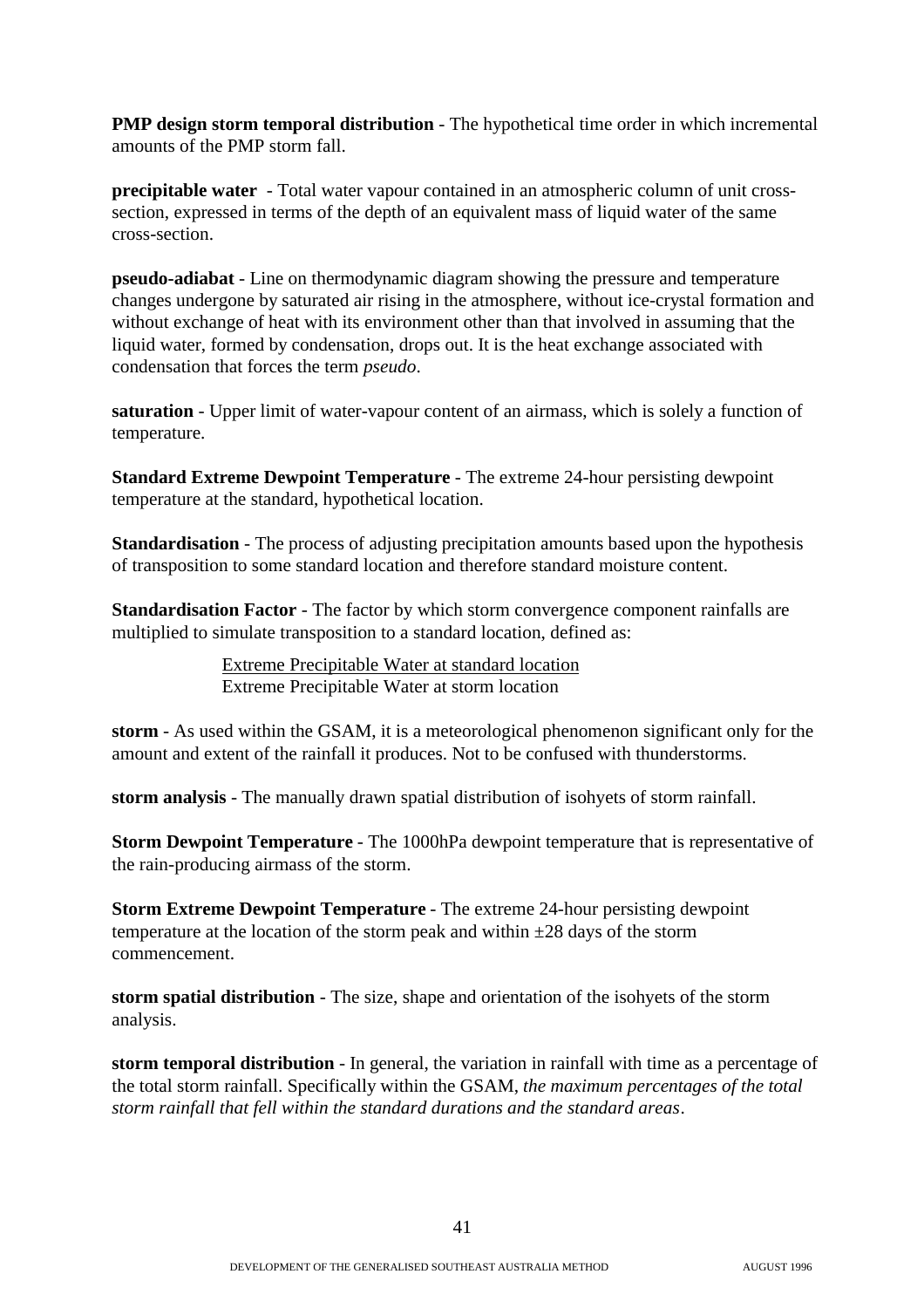**storm transposition** - Moving characteristics of a storm from its place of occurrence to another location under study to represent a possible future storm.

**synoptic scale** - The scale of meteorological phenomena that can be detected on synoptic weather maps, ie not local.

**synoptic station network** - The network of Australian meteorological observing stations that record observations at 3-hourly intervals.

**Topographic Component (of GSAM storm or PMP)** - The portion of rainfall within a storm that is topographic precipitation, defined as:

Total (Storm) Depth - Convergence Component (of Storm) Depth

#### **Topographic Enhancement Factor** -

**of GSAM PMP** - The average enhancement of PMP rainfall due to the presence of topography, defined as for GSAM storms but *modified* to reflect the hypothesis of less scope for topographic enhancement than was possible for storms with ARIs of about 50 years.

**of GSAM storm** - The average enhancement of storm rainfall due to the presence of topography, defined as:

> Total 72-hr, 50-yr Rainfall Intensity Convergence Component of the 72-hr, 50-yr Rainfall Intensity

**topographic precipitation** - Precipitation which is caused by the interaction of a moist airflow with an orographic feature, either through continued uplift or triggering of unstable air. (Also orographic precipitation).

**Transition Zone** - A zone within the region of the GSAM which borders the East Coast Tropical Zone of the GTSM, in which application of both methods of estimating PMP, the GTSM and the GSAM, is required. The existence of the zone reflects the uncertainty about which method to apply in this part of the Australia.

**WMO** - World Meteorological Organisation.